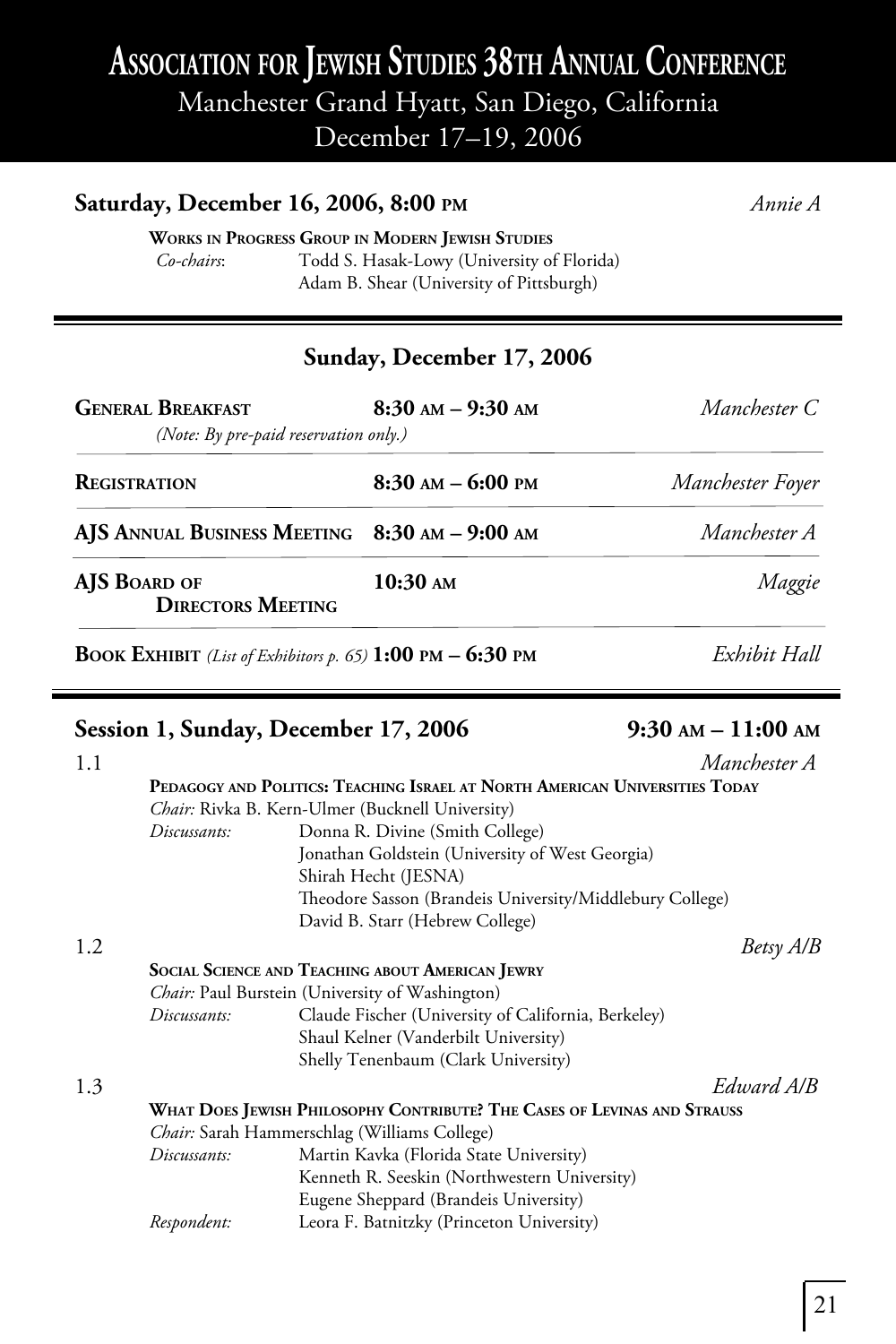| 1.4 |                                                                                       | Ford A/B      |
|-----|---------------------------------------------------------------------------------------|---------------|
|     | ASSESSING THE CHARACTERISTICS OF SYNAGOGUE TRANSFORMATION                             |               |
|     | Chair: Jack Wertheimer (Jewish Theological Seminary)                                  |               |
|     | <b>Stories from Shul</b>                                                              |               |
|     | Ari Y. Kelman (University of Pennsylvania/National Museum of American Jewish History) |               |
|     | Successful Interventions in Synagogue Change: Finding the Commonalities               |               |
|     | Steven Martin Cohen (HUC-JIR)                                                         |               |
|     | <b>Framing Synagogue Transformation</b>                                               |               |
|     | Isa Aron (HUC-JIR)                                                                    |               |
| 1.5 |                                                                                       | Madeleine A/B |
|     | <b>HALAKHIC EVOLUTIONS</b>                                                            |               |
|     | Chair: Andrea Lieber (Dickinson College)                                              |               |
|     | "Equality Lost": Rabbi Yehuda Henkin and His Responsa/Response                        |               |
|     | to Gender Equity and Modernity                                                        |               |
|     | Norma Baumel Joseph (Concordia University)                                            |               |
|     | A New Rationale for the Ordering of Halakhot in Mishnah Horayot                       |               |
|     | Zvi Arie Steinfeld (Bar-Ilan University)                                              |               |
|     | From Code to Commentary: Unlocking Rabbi Elijah of Vilna's                            |               |
|     | Halakhic Hermeneutic                                                                  |               |
|     | Eliyahu Stern (University of California, Berkeley)                                    |               |
| 1.6 |                                                                                       | Mohsen A/B    |
|     | <b>ISRAELI WOMEN WRITERS AND THE WORLD OF POLITICS</b>                                |               |
|     | Chair: Zafrira Lidovsky Cohen (Stern College)                                         |               |
|     | Feminist Hebrew Literary Criticism: The Political Unconscious                         |               |
|     | Esther Fuchs (University of Arizona)                                                  |               |
|     | "Ideological Incorrectness" of Responses to the Holocaust: Three                      |               |
|     | <b>Women Writers' Diverging Voices</b>                                                |               |
|     | Rachel Feldhay Brenner (University of Wisconsin-Madison)                              |               |
|     | Women's Reactions to Political Crises: Contemporary Modes of Engagement               |               |
|     | Shiri Goren (New York University/Yale University)                                     |               |
|     | Respondent: Nehama Aschkenasy (University of Connecticut at Stamford)                 |               |
| 1.7 |                                                                                       | Edward D      |
|     | MODERNITY AND GERMAN JEWS: NEW APPROACHES                                             |               |
|     | Chair: Marion Kaplan (New York University)                                            |               |
|     | Modernizing Jewish Life Worlds in the First Half of the Nineteenth Century            |               |
|     | Benjamin Maria Baader (University of Manitoba)                                        |               |
|     | Honor, Politics, Law, and the Confrontation with Anti-Semitism in                     |               |
|     | Imperial Germany, 1871-1918                                                           |               |
|     | Ann Goldberg (University of California, Riverside)                                    |               |
|     | Causes and Results of the Early Modernization of German Jewish                        |               |
|     | Family Patterns, 1850-1933                                                            |               |
|     | Steven M. Lowenstein (University of Judaism)                                          |               |
|     | <i>Respondent:</i> Atina Grossmann (Cooper Union)                                     |               |
|     |                                                                                       |               |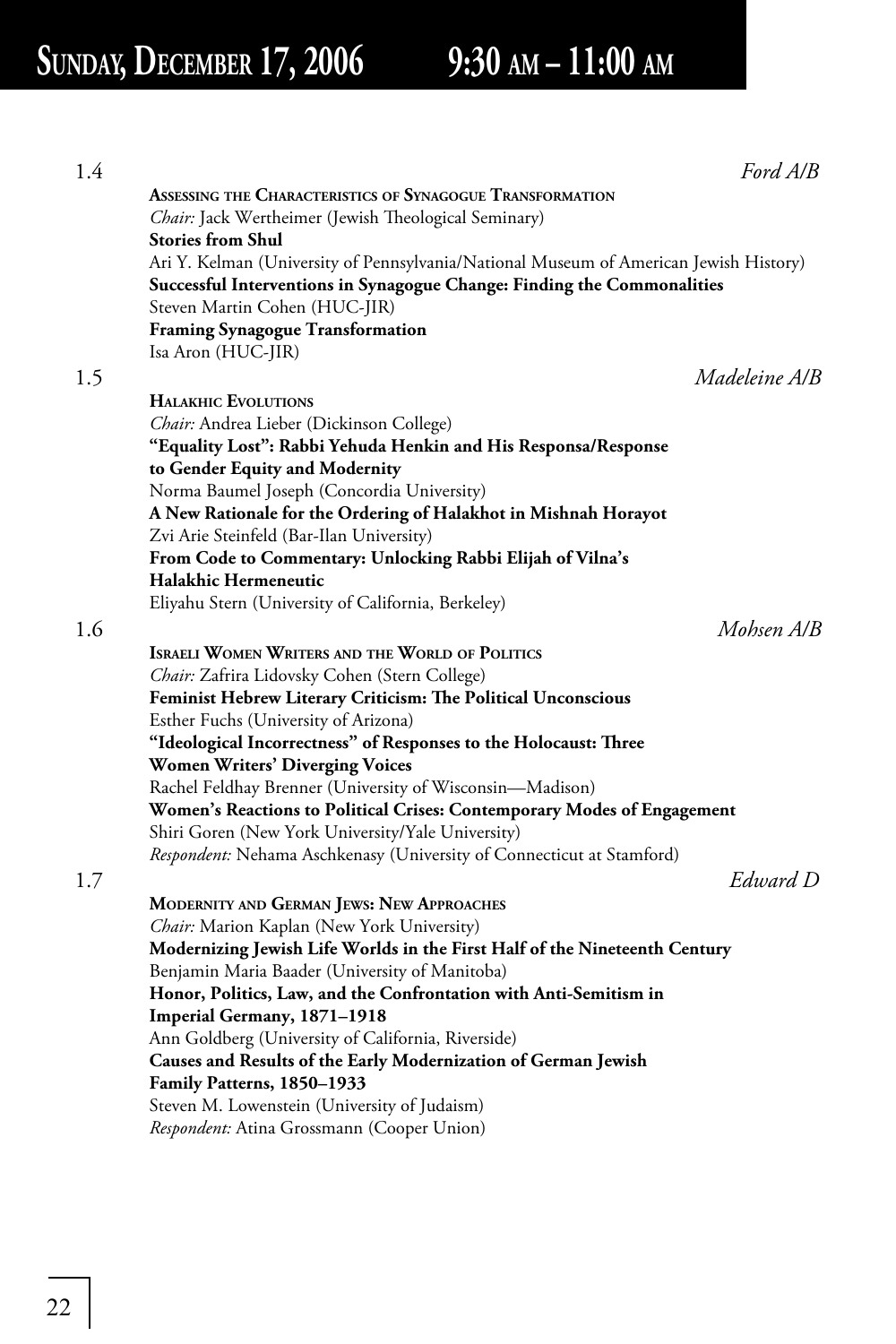# **SUNDAY, DECEMBER 17, 2006 9:30 AM – 11:00 AM**

| 1.8  |                                                                         | Molly A   |
|------|-------------------------------------------------------------------------|-----------|
|      | <b>AMERICAN JEWISH PLACES</b>                                           |           |
|      | Chair: Ava F. Kahn (University of California, Berkeley)                 |           |
|      | Forest Hills, New York: A Jewish Golden Land                            |           |
|      | Judith F. Rosen (CUNY Graduate Center)                                  |           |
|      | The Gifts of the Jews: Ideology and Material Culture in the American    |           |
|      | Synagogue Gift Shop                                                     |           |
|      | Joellyn Zollman (San Diego State University)                            |           |
|      | The Bookstore as a Space of Modern Jewish Literature                    |           |
|      | Laurence D. Roth (Susquehanna University)                               |           |
| 1.9  |                                                                         | Molly B   |
|      | REDEFINING THE STATE OF THE NATION: AMERICAN JEWISH POLITICAL           |           |
|      | Тноиснт, 1905–2005                                                      |           |
|      | Chair and Respondent: David N. Myers (UCLA)                             |           |
|      | Jewish Intellectuals and the Promise of Multicultural Citizenship       |           |
|      | Noam F. Pianko (University of Washington)                               |           |
|      | Dubnow's Disciples? Israel Friedlander, Oscar Janowsky, and the         |           |
|      | Doctrine of Diaspora Nationalism in American Jewish Politics, 1905-1948 |           |
|      | James Loeffler (University of Virginia)                                 |           |
|      | American Jews and Their Social Scientific Turn                          |           |
|      | Lila Berman (Pennsylvania State University)                             |           |
| 1.10 |                                                                         | Gregory A |
|      | EARLY MODERN JEWS AND CHRISTIANS: CONFLICT AND INTERACTION              |           |
|      | Chair: Robert Chazan (New York University)                              |           |
|      | The Boundaries between Jewish and Catholic Space in Counter             |           |
|      | <b>Reformation Florence</b>                                             |           |
|      | Shulami Furstenberg-Levi (University of Siena, Italy)                   |           |
|      | Beyond the Art of Polemics: Jewish Messianism and Christian             |           |
|      | <b>Apocalypticism in Reformation Germany</b>                            |           |
|      | Rebekka Voss (University of Duesseldorf)                                |           |
|      | Jews and Agriculture in Poland, Sixteenth through Eighteenth Centuries  |           |
|      | Hanna Węgrzynek (Jewish Historical Institute)                           |           |
| 1.11 |                                                                         | Gregory B |
|      | SEPHARDI/MIZRAHI LITERATURE AND CULTURE                                 |           |
|      | Chair: Ori Kritz (University of Oklahoma)                               |           |
|      | Negotiating a Comfortable Space in the Works of Myriam Ben and          |           |
|      | <b>Hélène Cixous</b>                                                    |           |
|      | Julie Strongson (University of Maryland)                                |           |
|      | The Invisibility of Contemporary Francophone Sephardic Literature       |           |
|      | Johann Sadock (MIT)                                                     |           |
|      | Childhood, Family Life, and Identity in Sephardi Literature in Israel   |           |
|      | Dvir Abramovich (University of Melbourne)                               |           |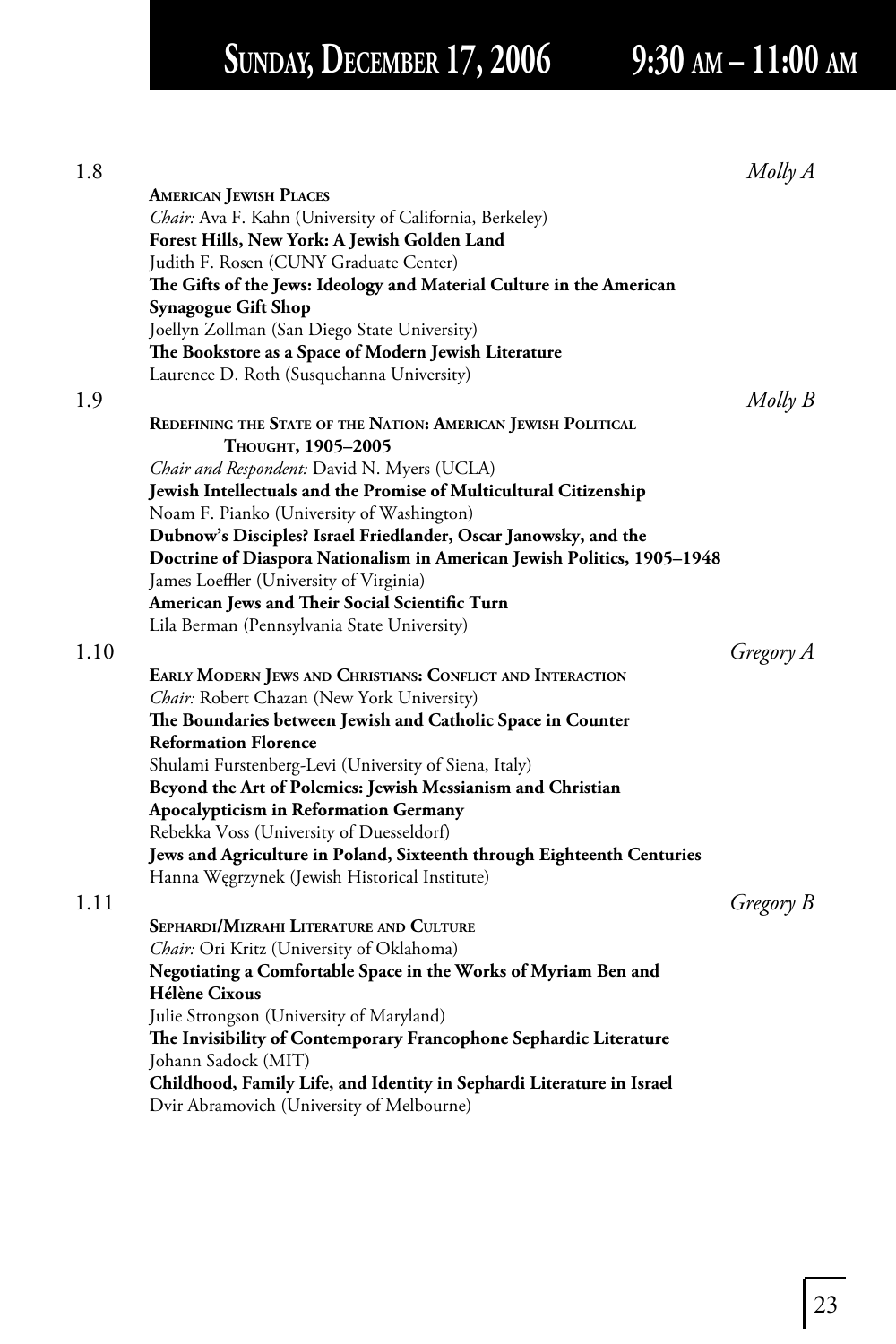1.12 *Madeleine D*  **PERSONAL NARRATIVES OF THE HOLOCAUST: RECENT CHALLENGES, NEW POSSIBILITIES** *Chair:* Simone Schweber (University of Wisconsin—Madison)  **Entering the Mind of the Rebbe: New Research Based on Manuscript Emendations in the Warsaw Ghetto Writings of the Piaseczno Rebbe** Henry Abramson (Touro College South)  **Between Immigration and the Shoah: Comparative Writing in the Memoirs of German Jewish Refugees** Judith Gerson (Rutgers University)  **Children's Memories and Family Memory: Hidden Children and Postwar Families** Diane Wolf (University of California, Davis)  **Opening the Wound: Resistance as National Narrative in France and Israel** Leah Wolfson (Emory University) *Respondent:* Caryn Aviv (University of Denver)

## Session 2, Sunday, December 17, 2006 11:15 AM - 1:00 PM

|              | Manchester A                                                                     |
|--------------|----------------------------------------------------------------------------------|
|              | THE FUTURE OF JEWISH PHILOSOPHY: CHALLENGES AND PROMISES                         |
|              | Chair: Zachary J. Braiterman (Syracuse University)                               |
| Discussants: | Steven D. Kepnes (Colgate University)                                            |
|              | Hava Tirosh Samuelson (Arizona State University)                                 |
|              | David Novak (University of Toronto)                                              |
|              | Betsy A/B                                                                        |
|              | NEW STRAINS, NEW DIRECTIONS: THE POLITICS OF ISRAEL AMONG AMERICAN JEWS          |
|              | <i>Chair and Respondent:</i> Leonard Saxe (Brandeis University)                  |
|              | Israel and United States Jews: Recent Quantitative Analyses                      |
|              | Charles Kadushin (Brandeis University), Benjamin Phillips (Brandeis University), |
|              | Graham Wright (Brandeis University), and Leonard Saxe (Brandeis University)      |
|              | The Teaching of Israel in American Jewish Schools                                |
|              | Bethamie Horowitz (Mandel Foundation)                                            |
|              | From "Mobilization" to "Transnational Citizenship": Narrating                    |
|              | Masada to American Jewish Young Adults                                           |
|              | Theodore Sasson (Brandeis University/Middlebury College)                         |
|              | Edward A/R                                                                       |
|              | CONTESTED LOYALTIES: JEWISH CITIZENS AND THE EAST CENTRAL EUROPEAN STATE         |
|              | Chair: Jeffrey Veidlinger (Indiana University)                                   |
|              | Blood Libel and Jewish Politics: Hungarian Jews at the Time of the               |
|              | Tiszaeszlár "Ritual Murder" Affair, 1880-1886                                    |
|              | Kati Voros (University of Chicago)                                               |
|              | "Abandon Your Role as Exponents of the Magyars": Jewish                          |
|              | Nationality and the Jews in Interwar Slovakia                                    |
|              | Rebekah Klein-Pejsova (Columbia University)                                      |
|              | Bessarabian Jews in Greater Romania: Soviet Sympathizers and                     |
|              | <b>Enemies of the Romanian Nation?</b>                                           |
|              | Dmitry Tartakovsky (University of Illinois at Urbana-Champaign)                  |
|              | Forging (Yugoslav) Jewish Unity: South Slav Zionism, the                         |
|              | Ashkenazi/Sephardi Split, and the Question of Yugoslavia, 1896-1941              |
|              | Emil Kerenji (University of Michigan)                                            |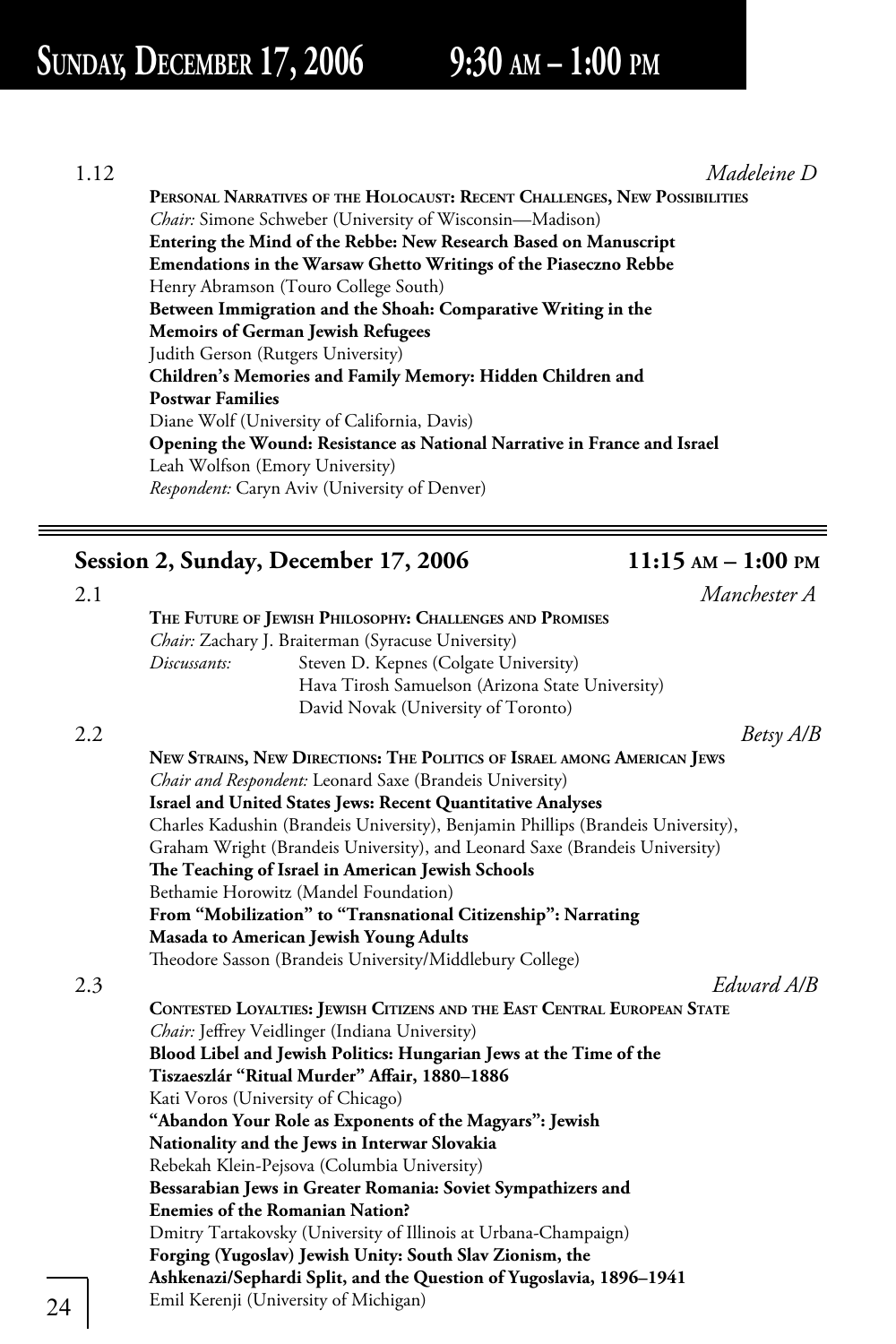# SUNDAY, DECEMBER 17, 2006 11:15 AM - 1:00 PM

|                                                                         | Ford A/B      |
|-------------------------------------------------------------------------|---------------|
| <b>YIDDISH FICTION AND POETRY</b>                                       |               |
| Chair: Zachary M. Baker (Stanford University)                           |               |
| "Der zaytiker kuk": The Poetry of In zikh in the 1930s                  |               |
| Itay B. Zutra (Jewish Theological Seminary)                             |               |
| The Representation of the Jewish Underworld in Yiddish Literature:      |               |
| The Case of Urke Nachalnik                                              |               |
| Yechiel Szeintuch (The Hebrew University of Jerusalem)                  |               |
| <b>Elements of Nature in Yiddish Folk Ballads</b>                       |               |
| Lyudmila Sholokhova (YIVO Institute for Jewish Research)                |               |
|                                                                         | Madeleine A/B |
| JEWISH IDENTITY AND THE CULTURE OF CELEBRITY                            |               |
| Chair: Shelly Tenenbaum (Clark University)                              |               |
| Invisible Fame: Celebrity and Cartoons in the Yiddish Press             |               |
| Edward Portnoy (Jewish Theological Seminary)                            |               |
| The Clothes Make the Woman: Fannie Hurst's Sense of Fashion             |               |
| Alisa Braun (University of California, Davis)                           |               |
| Jews and Celebrity in American Culture                                  |               |
| Ted Merwin (Dickinson College)                                          |               |
| Celebrity Hogs: Zola, Putrid Literature, and the Foetor Judaïca         |               |
| Maya Balakirsky-Katz (Touro College)                                    |               |
|                                                                         | Mohsen A/B    |
| CAVELL AND JUDAISM                                                      |               |
| Chair: Benjamin Pollock (Michigan State University)                     |               |
| Cavell, Fackenheim, Levinas: Rethinking the Uniqueness of the Holocaust |               |
| Michael L. Morgan (Indiana University)                                  |               |
| Halakhic Judaism, Stanley Cavell, and the American Religion of          |               |
| <b>Emerson and Thoreau</b>                                              |               |
| Emily Budick (The Hebrew University of Jerusalem)                       |               |
| Cavell, Modernism, and Late Modern Judaism                              |               |
| Paul W. Franks (University of Toronto)                                  |               |
|                                                                         | Edward D      |
| MOTHERS AND THEIR DAUGHTERS/DAUGHTERS AND THEIR MOTHERS:                |               |
| <b>NARRATIVES ON BEING JEWISH</b>                                       |               |
| Chair: Deborah Hertz (University of California, San Diego)              |               |
| "Will You Leave Me  Alone! I Love You!" The Ambivalent                  |               |
| Relationship of Jewish Daughters and Mothers in American Pop Culture    |               |
| Joyce Antler (Brandeis University)                                      |               |
| My Mother's Daughter, My Daughter's Mother: Adult Jewish Mothers        |               |
| and Daughters in Dialogue                                               |               |
| Debra Renee Kaufman (Northeastern University)                           |               |
| "Over My Dead Body!" Jewish Daughters, Mothers, and Intermarriage       |               |
| Keren R. McGinity (Brown University)                                    |               |
| Respondent: Vanessa Ochs (University of Virginia)                       |               |
|                                                                         |               |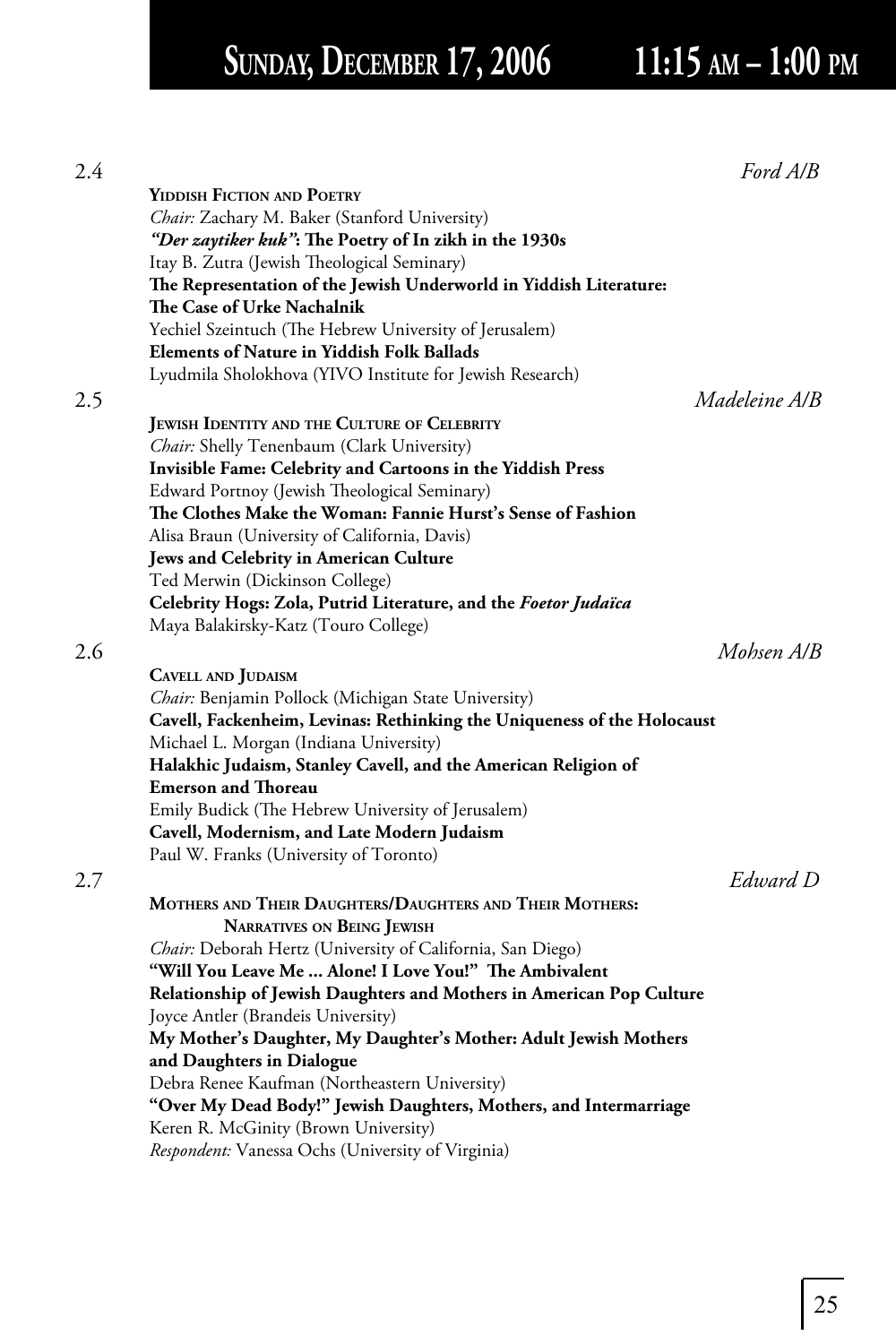# SUNDAY, DECEMBER 17, 2006 11:15 AM - 1:00 PM

| 2.8  |                                                                             | Molly A   |
|------|-----------------------------------------------------------------------------|-----------|
|      | <b>ORTHODOXY AND THE INTERNET</b>                                           |           |
|      | Chair and Respondent: Shaul Kelner (Vanderbilt University)                  |           |
|      | Domesticity and the Home Page: Blogging and the Blurring of                 |           |
|      | <b>Public/Private Space for Orthodox Jewish Women</b>                       |           |
|      | Andrea Lieber (Dickinson College)                                           |           |
|      | Frumster.com and the Modern to Ultra-Orthodox Continuum                     |           |
|      | Sarah Bunin Benor (HUC-JIR)                                                 |           |
|      | Creating Community through Isolation: Haredim Log Off the Internet          |           |
|      | Steven Lapidus (Concordia University)                                       |           |
| 2.9  |                                                                             | Molly B   |
|      | NINETEENTH-CENTURY JEWISH WOMEN WRITERS: RE-ENVISIONING ANGLO-              |           |
|      | <b>JEWISH LITERARY HISTORY</b>                                              |           |
|      | Chair: Michael Galchinsky (Georgia State University)                        |           |
|      | Exile, Exodus, and Narrative Closure in Anglo-Jewish Women's Writing        |           |
|      | Susan David Bernstein (University of Wisconsin-Madison)                     |           |
|      | "Judah's [Other] Bards": Anglo-Jewish Women Poets, 1880–1925                |           |
|      | Cynthia Scheinberg (Mills College)                                          |           |
|      | Elegy, Alienation, and the Expressive Resources of Anglo/Jewish             |           |
|      | Poetry: The Case of Emma Lyon                                               |           |
|      | Karen Weisman (University of Toronto)                                       |           |
| 2.10 |                                                                             | Gregory A |
|      | EVOLUTION OF LAW OVER TIME: FROM TALMUD TO MIDDLE AGES                      |           |
|      | Chair: Yaakov Elman (Yeshiva University)                                    |           |
|      | Wickedness and Justice: The Evolving Category of Rasha in                   |           |
|      | Rabbinic Jurisprudence                                                      |           |
|      | David Flatto (Harvard University)                                           |           |
|      | Sacred Land and Private Ownership: Shifting Rabbinic Views of               |           |
|      | Non-Jewish Land Ownership in Israel                                         |           |
|      | Margalit Ohr (Ben-Gurion University of the Negev)                           |           |
|      | Talmudic Textual Ambiguities and Their Impact on the Production of          |           |
|      | Medieval Halakhah                                                           |           |
|      | Jonathan S. Milgram (Jewish Theological Seminary)                           |           |
| 2.11 |                                                                             | Gregory B |
|      | ASPECTS OF WOMEN IN RABBINIC LITERATURE: BODY, SPACE, AND NAME              |           |
|      | Chair: Judith Hauptman (Jewish Theological Seminary)                        |           |
|      | How the <i>'Aylonit</i> Got Her Sex                                         |           |
|      | Sarra Lev (Reconstructionist Rabbinical College)                            |           |
|      | Follow the Money: Bride Price, Dowry, and the Rabbinic Ketubbah             |           |
|      | Gail Labovitz (University of Judaism)                                       |           |
|      | The Queen, the Apostate, and the Women Between: (Dis)Placement              |           |
|      | of Women in Tosefta Sukkah                                                  |           |
|      | Cynthia M. Baker (Santa Clara University)                                   |           |
|      | On the Cusp of Christianity: Virgin Sacrifice in "Pseudo-Philo" and Amos Oz |           |
|      | Yael Feldman (New York University)                                          |           |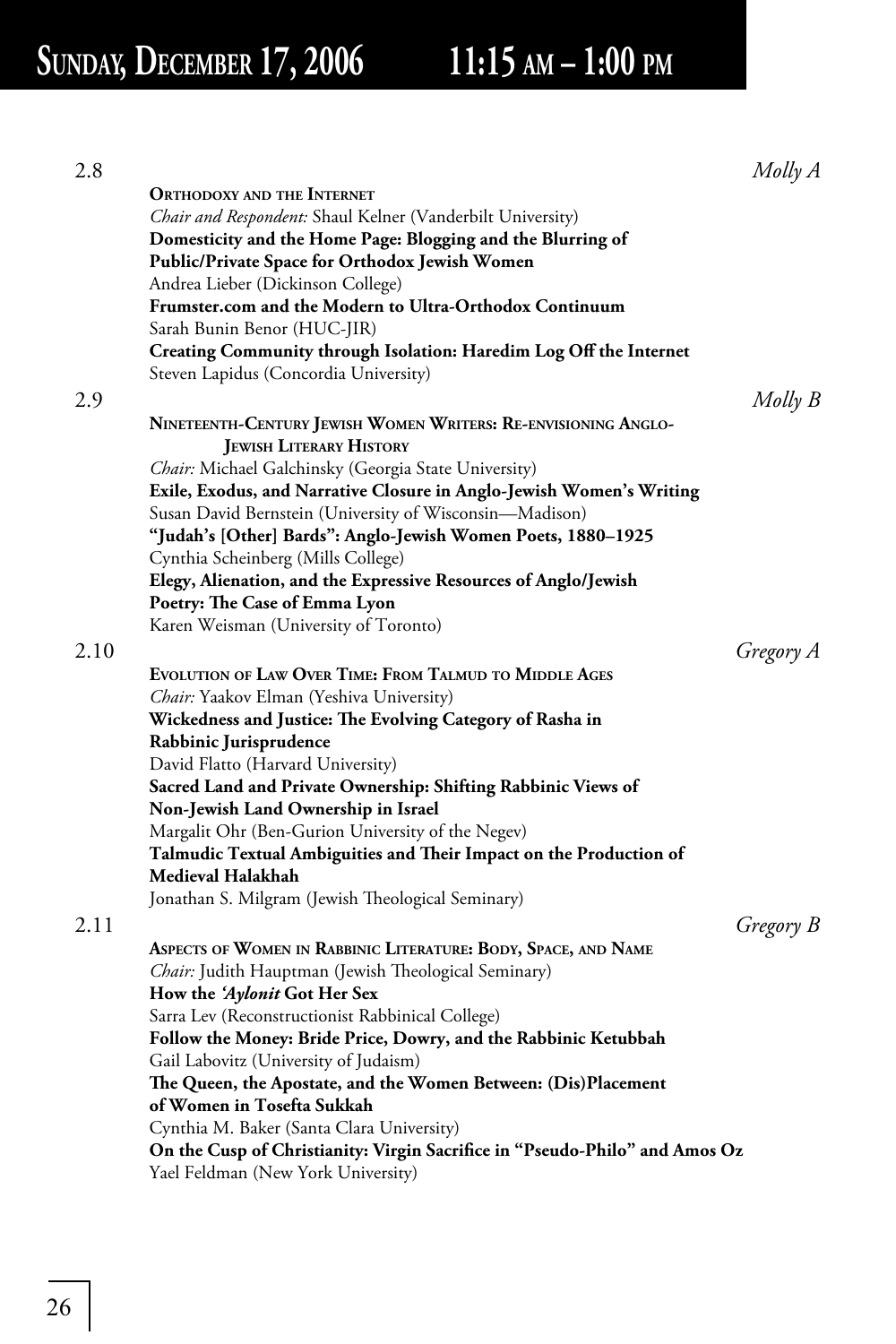# SUNDAY, DECEMBER 17, 2006 11:15 AM - 1:00 PM

| 2.12 | Madeleine D                                                                                                        |
|------|--------------------------------------------------------------------------------------------------------------------|
|      | HISTORICITY, SCIENCE, AND A CRITIQUE OF WONDER: PERSPECTIVES FROM                                                  |
|      | JUDAH HA-LEVI, MAIMONIDES, AND SPINOZA                                                                             |
|      | Chair: James Diamond (University of Waterloo)                                                                      |
|      | The Polemics against Christianity and "Israel in the Flesh": The Case                                              |
|      | of R. Judah ha-Levi and R. Isaac Arama                                                                             |
|      | Hannah Kasher (Bar-Ilan University)                                                                                |
|      | What Exactly was Maimonides Trying to Hide? Rethinking the Place                                                   |
|      | of Aristotelian Science in Maimonides' Thought                                                                     |
|      | Avraham Shveka (The Hebrew University of Jerusalem)                                                                |
|      | Spinoza's Critique of Wonder and the Predicament of the Modern Individual                                          |
|      | Michael Rosenthal (University of Washington)                                                                       |
|      | Sincerity and Authenticity in Weimar: Leo Strauss, Julius Guttmann<br>and the Weimar Appropriation of the Medieval |
|      | Benjamin Wurgaft (University of California, Berkeley)                                                              |
| 2.13 | Del Mar A                                                                                                          |
|      | PERSPECTIVES ON NINETEENTH-CENTURY SEPHARDIC AND ASHKENAZIC CULTURE                                                |
|      | Chair: Steven Uran (Centre National de la Recherche Scientifique)                                                  |
|      | Jewish History as "Historia Patria": The Place of the Sephardic Past                                               |
|      | in Nineteenth-Century Spanish Historiography                                                                       |
|      | Michal Friedman (Columbia University)                                                                              |
|      | Ludwig Philippson as a Modern Jewish Intercessor and the Case of                                                   |
|      | Iberian-Sephardic History                                                                                          |
|      | Carsten Schapkow (University of Oklahoma)                                                                          |
|      | Transforming Judaism in Nineteenth-Century Vienna: The Rabbinic                                                    |
|      | <b>Restructuring of Jewish Family Life</b>                                                                         |
|      | Julie Lieber (University of Pennsylvania)                                                                          |
| 2.14 | Del Mar B                                                                                                          |
|      | THE JEWS IN CENTRAL AND EAST EUROPE AFTER WORLD WAR II                                                             |
|      | <i>Chair:</i> Steven B. Bowman (University of Cincinnati)                                                          |
|      | The Jewish DP in the Postwar Drama of German Defeat                                                                |
|      | Peter Bergmann (University of Florida)                                                                             |
|      | Transitory Revival: Jewish Life in Poland in the Early Postwar Period, 1944–1946                                   |
|      | Adam Kopciowski (Maria Curie Sklodowska University)                                                                |
|      | Privatizing Hungarian Jewish Identity after 1945                                                                   |
|      | Alice Freifeld (University of Florida)                                                                             |
|      | Jews and Jewish Politics in Communist Hungary, 1949-1989                                                           |
|      | Andras Kovacs (Central European University)                                                                        |
|      |                                                                                                                    |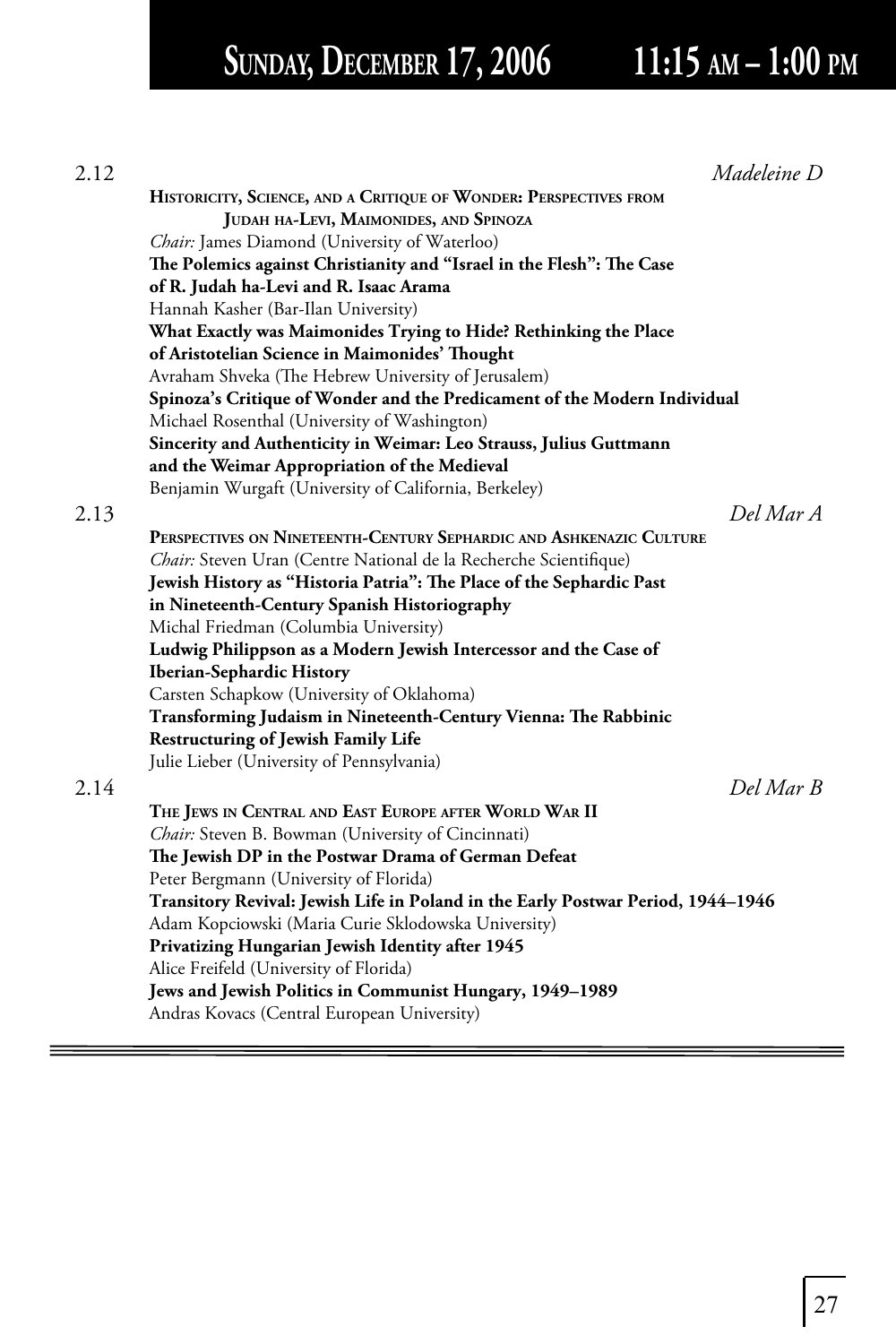|     | <b>GENERAL LUNCH</b>                                                    | $1:00$ PM $- 2:00$ PM<br>(Note: By pre-paid reservation only.)                                                                                                                                                                                                                                                                                                                                                                                                                                                                                                                                                                                                                  | Manchester C         |
|-----|-------------------------------------------------------------------------|---------------------------------------------------------------------------------------------------------------------------------------------------------------------------------------------------------------------------------------------------------------------------------------------------------------------------------------------------------------------------------------------------------------------------------------------------------------------------------------------------------------------------------------------------------------------------------------------------------------------------------------------------------------------------------|----------------------|
|     | <b>LUNCHTIME WORKSHOP</b><br>(Note: By reservation only.)<br>Co-chairs: | $1:00$ PM $- 2:00$ PM<br>"INSIDERS/OUTSIDERS": A WORKSHOP ON AUTHORSHIP AND AUDIENCE IN JEWISH STUDIES<br>Josh Perelman (National Museum of American Jewish History)<br>Lila Berman (Pennsylvania State University)                                                                                                                                                                                                                                                                                                                                                                                                                                                             | Annie A/B            |
|     |                                                                         | Session 3, Sunday, December 17, 2006                                                                                                                                                                                                                                                                                                                                                                                                                                                                                                                                                                                                                                            | $2:00$ PM $-4:00$ PM |
| 3.1 |                                                                         |                                                                                                                                                                                                                                                                                                                                                                                                                                                                                                                                                                                                                                                                                 | Manchester A         |
|     |                                                                         | Chair: S. Ilan Troen (Brandeis University/Ben-Gurion University of the Negev)<br>The Impact of Holocaust Denial Trials: Canada v. Zundel, Irving v.<br>Penguin/Lipstadt, Austria v. Irving<br>Deborah E. Lipstadt (Emory University)<br>The Holocaust as an Argument in a Comprehensive Ideological<br><b>Negation of Israel and of Zionism</b><br>Elhanan Yakira (The Hebrew University of Jerusalem)<br>Respondent: Gulie Ne'eman Arad (Ben-Gurion University of the Negev)                                                                                                                                                                                                   |                      |
| 3.2 |                                                                         |                                                                                                                                                                                                                                                                                                                                                                                                                                                                                                                                                                                                                                                                                 | Betsy A/B            |
|     |                                                                         | <b>MARSHALL SKLARE MEMORIAL LECTURE</b>                                                                                                                                                                                                                                                                                                                                                                                                                                                                                                                                                                                                                                         |                      |
|     | <b>On City Streets</b><br>Respondents:                                  | Sponsored by the Association for the Social Scientific Study of Jewry (ASSJ)<br>Chair: Harriet Hartman (Rowan University)<br>Deborah Dash Moore (University of Michigan)<br>Judith L. Goldstein (Vassar College)<br>Laura S. Levitt (Temple University)<br>Beth S. Wenger (University of Pennsylvania)                                                                                                                                                                                                                                                                                                                                                                          |                      |
| 3.3 |                                                                         |                                                                                                                                                                                                                                                                                                                                                                                                                                                                                                                                                                                                                                                                                 | Edward A/B           |
|     |                                                                         | TRANSLATION AS THEME, THEORY, AND PRACTICE IN MODERN JEWISH LITERATURE<br>Chair: Anne Golomb Hoffman (Fordham University)<br>Toward a Psychoanalytic of Jewish Translation<br>Naomi Seidman (Graduate Theological Union)<br>Norman Manea: Language and Identity<br>Michaela Mudure (Babes-Bolyai University)<br>Baym rand fun a lid: German-Yiddish Translation and the<br><b>Continuation of a Multilingual Czernowitz Literary Community</b><br>Amy Blau (The Hebrew University of Jerusalem)<br>Identity Constructed by Appelation: Laconic Writing as Defense in<br><b>Dutch Second-Generation Holocaust Writers</b><br>$1$ PL $M$ (D $C$ + $H$ + $L$ $L$ $M$ $\rightarrow$ |                      |

Gerda Elata-Alster (Ben-Gurion University of the Negev)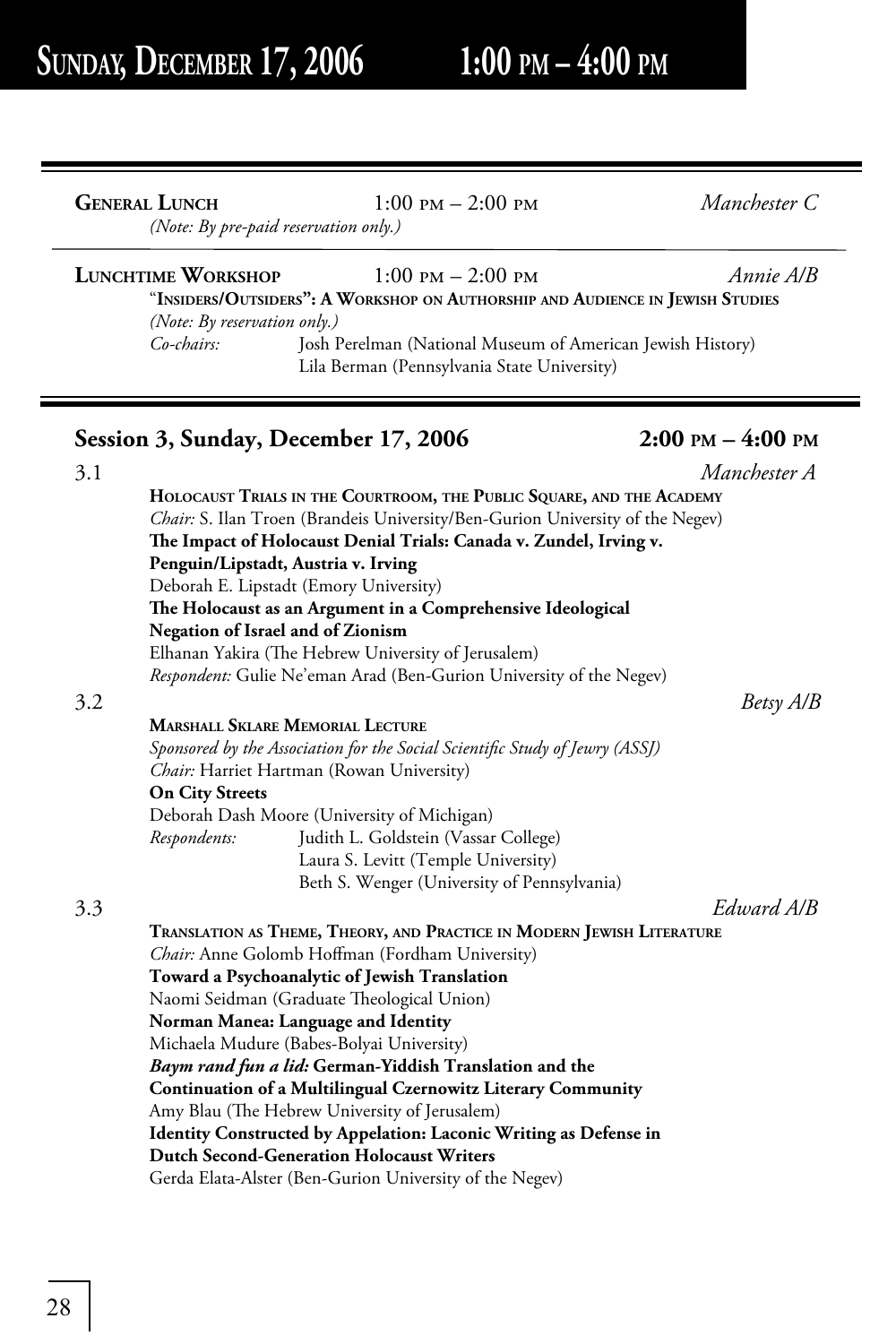# **SUNDAY, DECEMBER 17, 2006 2:00 PM – 4:00 PM**

|                                                                                     | Ford A/B |    |
|-------------------------------------------------------------------------------------|----------|----|
| IN THE ARENA, ON THE STAGE, AND AT THE FAIR: AMERICAN JEWS IN THE                   |          |    |
| <b>WORLD OF POPULAR PERFORMANCE</b>                                                 |          |    |
| Chair: Ellen Eisenberg (Willamette University)                                      |          |    |
| The "Rise and Fall" of a Basketball Culture: Gambling,                              |          |    |
| Professionalism, and Commercialism at Jewish Institutions in the 1920s and 1930s    |          |    |
| Arieh Sclar (Stony Brook University, SUNY)                                          |          |    |
| Mainstreaming the Image of Canadian Jews: The 1959 Bicentenary of                   |          |    |
| Canadian Jewry and Expo '67                                                         |          |    |
| Harold Troper (University of Toronto)                                               |          |    |
| "Way Beyond Zappa's League": The Naftule Brandwein and Dave Tarras Canon and        |          |    |
| the Formation of New Mythologies in the Contemporary Klezmer Movement               |          |    |
| Joel E. Rubin (Syracuse University)                                                 |          |    |
| Respondent: Hasia R. Diner (New York University)                                    |          |    |
| Madeleine A/B                                                                       |          |    |
| (RE) VISIONS OF SOVIET JEWRY                                                        |          |    |
| Chair: Jeffrey A. Shandler (Rutgers University)                                     |          |    |
| Visions of Zion: Semyon Fridlyand and Georgy Zelma's Photography of Birobidzhan     |          |    |
| David Shneer (University of Denver)                                                 |          |    |
| White Concert Piano from the Shtetl: Material Culture and Ethnic                    |          |    |
| <b>Identity of Post-Soviet Jewish Community</b>                                     |          |    |
| Anna Shternshis (University of Toronto)                                             |          |    |
| A Soviet Man in Israeli Cinema: Belated Belonging, Ultimate Alterity                |          |    |
| Anna Katsnelson (Harvard University)                                                |          |    |
| Post-Soviet Cinema Screens the "Jewish Question"                                    |          |    |
| Olga Gershenson (University of Massachusetts-Amherst)                               |          |    |
| Respondent: Carol Zemel (York University)                                           |          |    |
| Mohsen A/B                                                                          |          |    |
| IDEOLOGIES AND BOUNDARIES OF MODERN SEPHARDI AND ARAB JEWISH COMMUNITIES            |          |    |
| Chair: Sarah Abrevaya Stein (University of Washington)                              |          |    |
| Mobilizing Jews: Ottoman Sephardi Responses to the Russo-Turkish War of 1877        |          |    |
| Julia Cohen (Stanford University)                                                   |          |    |
| Modern Medicine and Jewish Boundaries in Late Ottoman Salonica                      |          |    |
| Paula Daccarett (Brandeis University)                                               |          |    |
| Arab Jewish Identity: Views from the Mashriqi Jewish Press, 1920-1948               |          |    |
| Lital Levy (Harvard University)                                                     |          |    |
| In Order to Awaken the Sephardic Youth: Argentine Sephardim and the Zionist Project |          |    |
| Adriana Brodsky (St. Mary's College of Maryland)                                    |          |    |
|                                                                                     | Edward D |    |
| <b>DEAD SEA SCROLLS</b>                                                             |          |    |
| Chair and Respondent: Lawrence H. Schiffman (New York University)                   |          |    |
| The "Fear Factor" in Early Jewish Warfare                                           |          |    |
| Steven P. Weitzman (Indiana University)                                             |          |    |
| Prophets and Prophecy in the Qumran Community                                       |          |    |
| Alex Jassen (University of Minnesota)                                               |          |    |
| Contributions from the Dead Sea Scrolls for The Oxford Hebrew Bible Edition         |          |    |
| of Leviticus                                                                        |          |    |
| Sarianna Metso (University of Toronto)                                              |          |    |
| Methodological Reflections on Determining Scriptural Status in                      |          |    |
| <b>First-Century Judaism</b>                                                        |          |    |
| Eugene Ulrich (University of Notre Dame)                                            |          | 29 |
|                                                                                     |          |    |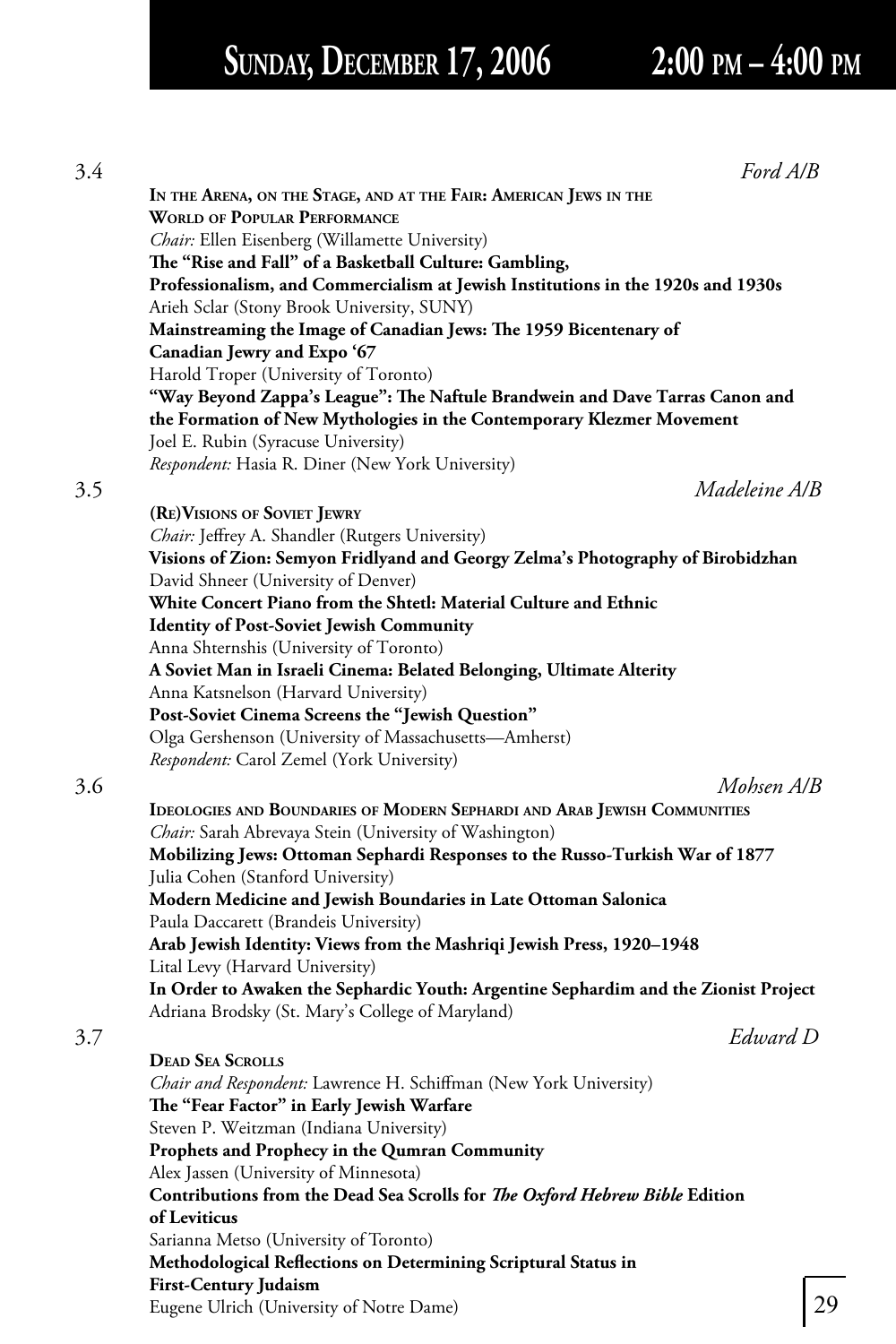# **SUNDAY, DECEMBER 17, 2006 2:00 PM – 4:00 PM**

| 3.8  |                                                                                                                                        | Molly A   |
|------|----------------------------------------------------------------------------------------------------------------------------------------|-----------|
|      | MEDIA, MEMORY, AND THE SACRED: PUBLIC AND PRIVATE MEMORIALIZATIONS                                                                     |           |
|      | OF THE HOLOCAUST                                                                                                                       |           |
|      | Chair: Avinoam Patt (Center for Advanced Holocaust Studies, USHMM)                                                                     |           |
|      | Text, Photograph, and Memory in the Diary of Kitty Weichherz                                                                           |           |
|      | Daniel Magilow (University of Tennessee—Knoxville)                                                                                     |           |
|      | Sacred Ground: The Printed Page and Cultural Continuity in the                                                                         |           |
|      | <b>Displaced Persons Camps of Germany</b>                                                                                              |           |
|      | Miriam Isaacs (University of Maryland)                                                                                                 |           |
|      | Change and Continuity in the Piotrkow Trybunalski Yizker Books                                                                         |           |
|      | Rosemary Horowitz (Appalachian State University)                                                                                       |           |
|      | The Downward Spiral of the Holocaust Curriculum                                                                                        |           |
|      | Simone Schweber (University of Wisconsin—Madison)                                                                                      |           |
| 3.9  |                                                                                                                                        | Molly B   |
|      | <b>ISSUES IN SECULAR JEWISH STUDIES</b>                                                                                                |           |
|      | Sponsored by the Center for Cultural Judaism                                                                                           |           |
|      | Chair: Miriam Beth Peskowitz (Temple University)                                                                                       |           |
|      | <b>Eduard Gans and the Subject of Jewish History</b>                                                                                   |           |
|      | Sven-Erik Rose (Miami University)                                                                                                      |           |
|      | Moses Hess and the Gender Politics of an Ambivalent Jewish Secularism                                                                  |           |
|      | David J. Biale (University of California, Davis)                                                                                       |           |
|      | The Death of God, Aesthetics of Anarchism, and the Tragic Vision of                                                                    |           |
|      | the World in the Early Hashomer Hatzair Youth Movement                                                                                 |           |
|      | Ofer Nur (UCLA/The Hebrew University of Jerusalem)                                                                                     |           |
|      | Semantic Transvaluation and Secularization in Israeli Hebrew                                                                           |           |
|      | Azzan Yadin (Rutgers University)                                                                                                       |           |
| 3.10 |                                                                                                                                        | Gregory A |
|      | EDITORIAL ACTIVISM AND THE SHAPING OF RABBINIC TRADITIONS                                                                              |           |
|      | Chair: Jonathan Schofer (Harvard Divinity School)                                                                                      |           |
|      | A Tale of Two Cities: Mahoza and Pumbedita—Cosmopolitanism,                                                                            |           |
|      | Heresy, and Urban Halakhah                                                                                                             |           |
|      | Yaakov Elman (Yeshiva University)                                                                                                      |           |
|      | The Staged Redaction of Palestinian Material in Bavli Sanhedrin 26a:                                                                   |           |
|      | Historical and Philological Implications                                                                                               |           |
|      | Aaron Amit (Bar-Ilan University)                                                                                                       |           |
|      | <b>Mnemonics and Signification in Midrashic Prooftexting</b>                                                                           |           |
|      | W. David Nelson (Texas Christian University)                                                                                           |           |
|      | The Mechanics of <i>Messia Leib</i> (i.e., Support) in Both Talmuds                                                                    |           |
|      | Herbert Basser (Queen's University)                                                                                                    |           |
| 3.11 |                                                                                                                                        |           |
|      | THE SETTLERS COMMUNITY AND THE DISENGAGEMENT PLAN                                                                                      | Gregory B |
|      |                                                                                                                                        |           |
|      | Chair: Samuel M. Edelman (University of Judaism)                                                                                       |           |
|      | The Attitude of the Rabbinical Leadership of Gush Emunim toward the Disengagement<br>Motti Inbari (University of Florida, Gainesville) |           |
|      |                                                                                                                                        |           |
|      | <b>Empowering People? The Gaza Disengagement as a Test Case for</b>                                                                    |           |
|      | the Mediating Function in the Gari'nim Program of Women's Midrashot                                                                    |           |
|      | Elisheva Rosman (Bar-Ilan University)                                                                                                  |           |
|      | The Disengagement and the National Religious Camp: A Sociological Perspective                                                          |           |
|      | Michael Feige (Ben-Gurion University of the Negev)                                                                                     |           |
| 30   | Souvenirs of Conquest: The Israeli Occupation as Tourist Event<br>Rebecca Stein (Duke University)                                      |           |
|      |                                                                                                                                        |           |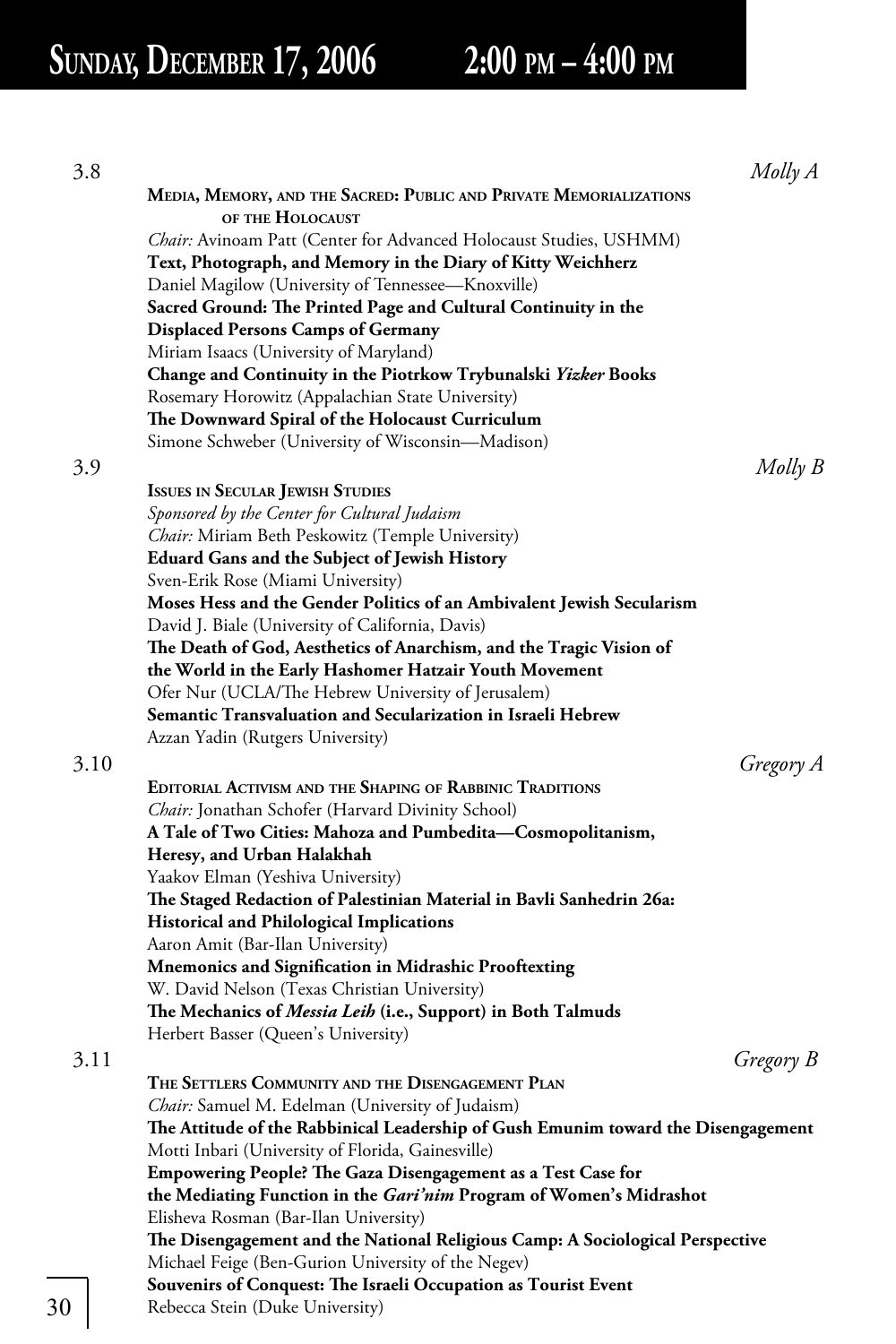# **SUNDAY, DECEMBER 17, 2006 2:00 PM – 4:00 PM**

| 3.12 |                                      |                                                                         | Madeleine D |
|------|--------------------------------------|-------------------------------------------------------------------------|-------------|
|      |                                      | THE TRANSFORMATION OF JEWISH LIFE IN NINETEENTH-CENTURY EUROPE          |             |
|      |                                      | Chair: Hava Tirosh Samuelson (Arizona State University)                 |             |
|      |                                      | Rethinking the Haskalah: Spinoza as a Middleman between Jewish          |             |
|      |                                      | <b>Enlightenment and Jewish Mysticism</b>                               |             |
|      |                                      | Daniel B. Schwartz (Columbia University)                                |             |
|      |                                      | The Socio-Economic Profile of Hasidism Reconsidered                     |             |
|      |                                      | Marcin Wodziński (Wroclaw University)                                   |             |
|      |                                      | Making Russian Jews: The Surprising Story of Jewish Students in         |             |
|      | Russian Gymnasia                     |                                                                         |             |
|      |                                      | Eliyana R. Adler (University of Maryland)                               |             |
|      |                                      | The Attitude of the Bund in Russia toward the Jewish Religion:          |             |
|      | <b>A</b> Reconsideration             |                                                                         |             |
|      |                                      | David E. Fishman (Jewish Theological Seminary)                          |             |
| 3.13 |                                      |                                                                         | Del Mar A   |
|      |                                      | JEWISH IDENTITY IN LATIN AMERICA: THE ROLE OF LITERATURE, RITUAL, AND   |             |
|      | <b>ANTI-SEMITISM</b>                 |                                                                         |             |
|      |                                      | Chair: Ron Duncan-Hart (Institute for Tolerance Studies)                |             |
|      |                                      | Anti-Semitism and Jewish Identity in Argentina                          |             |
|      |                                      | Nora Strejilevich (San Diego State University)                          |             |
|      |                                      | Ritual and Collective Identity in the Jewish Community of Buenos Aires  |             |
|      |                                      | Roberto Javier Pelacoff (Universidad de Buenos Aires)                   |             |
|      |                                      | That's Really Strange: Jewish Mysticism in Alejandro Jodorowsky's Works |             |
|      | Ariana Huberman (Alfred University)  |                                                                         |             |
|      |                                      | Kantos Sefaradís: A Sephardic Imprint on the Contemporary               |             |
|      | Romancero in Latin America           |                                                                         |             |
|      | Vanessa Paloma (Independent Scholar) |                                                                         |             |
| 3.14 |                                      |                                                                         | Del Mar B   |
|      | WHAT IS MISHNAH?                     |                                                                         |             |
|      |                                      | Chair: Christine E. Hayes (Yale University)                             |             |
|      | Discussants:                         | Beth A. Berkowitz (Jewish Theological Seminary)                         |             |
|      |                                      | Chaya Halberstam (Indiana University)                                   |             |
|      |                                      | Judith Hauptman (Jewish Theological Seminary)                           |             |
|      | Respondent:                          | Steven D. Fraade (Yale University)                                      |             |
| 3.15 |                                      |                                                                         | Ford $C$    |
|      |                                      | RESEARCHING JEWISH HISTORY AND CULTURE                                  |             |
|      |                                      | Chair and Discussant: Frank Mecklenburg (Leo Baeck Institute)           |             |
|      | Discussants:                         | Ari Y. Kelman (University of Pennsylvania/                              |             |
|      |                                      | National Museum of American Jewish History)                             |             |
|      |                                      | Carl J. Rheins (YIVO Institute for Jewish Research)                     |             |
|      |                                      |                                                                         |             |
|      |                                      |                                                                         |             |

and the control of the control of the control of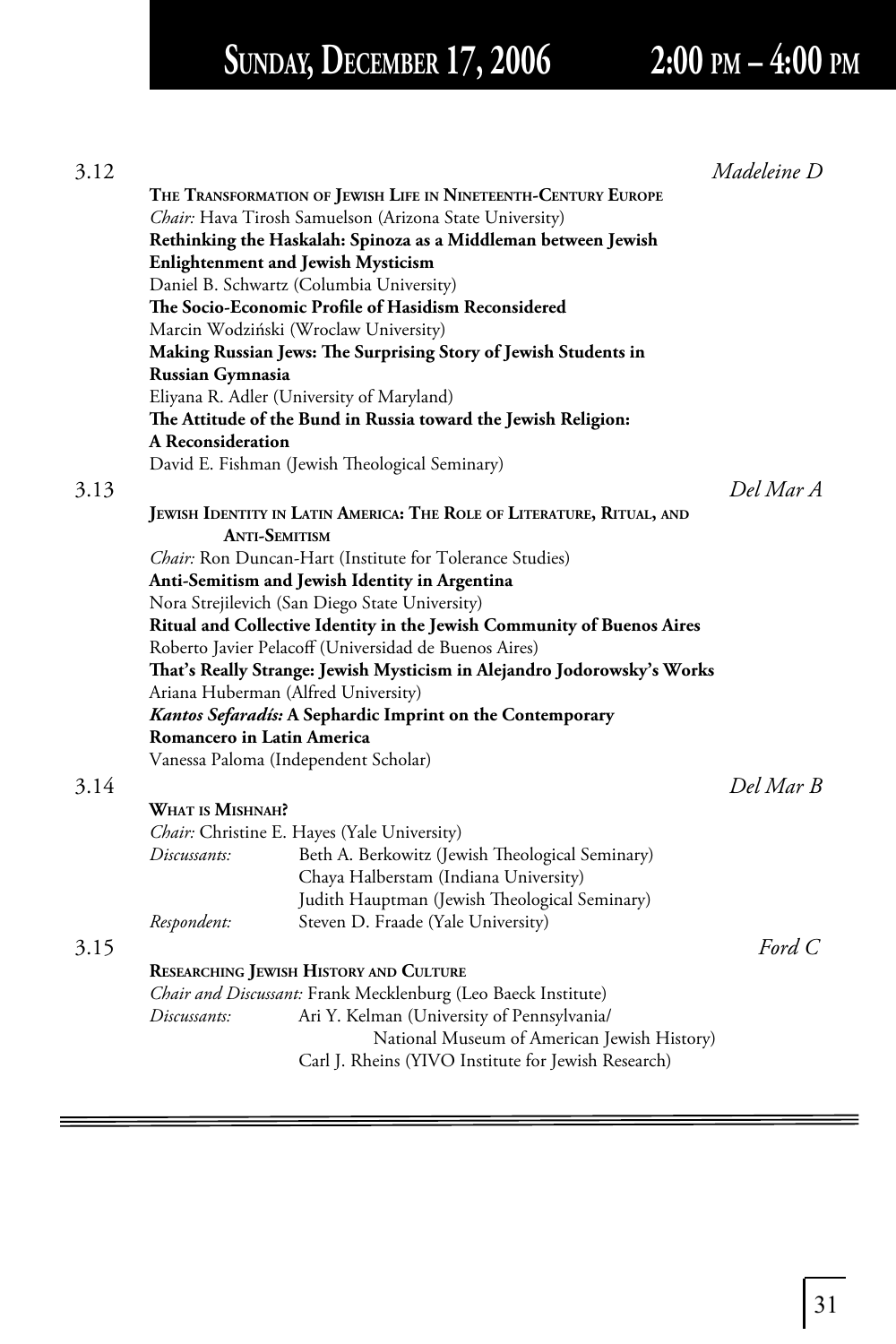## **Session 4, Sunday, December 17, 2006** 4:15 PM – 6:15 PM 4.1 *Manchester A*  **JEWISH DENOMINATIONS IN A POST-DENOMINATIONAL WORLD** *Chair:* Isa Aron (HUC-JIR) *Discussants:* Steven Martin Cohen (HUC-JIR) Arnold M. Eisen (Stanford University/Jewish Theological Seminary) David H. Ellenson (HUC-JIR) Donald Miller (University of Southern California) Riv-Ellen Prell (University of Minnesota) Jack Wertheimer (Jewish Theological Seminary) 4.2 *Betsy A/B*  **MATERIALIZING MEMORY** *Sponsored by the Working Group on Jews, Media, and Religion, Center for Religion and Media, New York University* Chair: Jeffrey Feldman (The City College of New York, CUNY)  **Witnessing, Ritualizing, and Recording: Th e Bergen-Belsen** *Chevra Kadisha* **Book** Henri Lustiger Thaler (The Bergen-Belsen Memorial Museum)  **Affective Memory, Ineffective Functionality: Experiencing Berlin's** *Memorial to the Murdered Jews of Europe* Brigitte Sion (New York University) **The Enshrined, Restituted Holocaust Torah in American Synagogues: Sacred Object or Relic?** Vanessa Ochs (University of Virginia)  **"Don't Be Strange": Becoming Fictive Berzhaner, or, How the Building Makes the Landsman** Jonathan Boyarin (University of Kansas) *Respondent:* Oren Baruch Stier (Florida International University) 4.3 *Edward A/B*  **NEW APPROACHES TO BLACK JEWISH STUDIES** *Chair:* David H. Watt (Temple University) **The Semiotics of Race in Black Jewish Studies**  Walter Isaac (Temple University)  **An Ethnographic Sketch of Philadelphia's Black Jewish Community** Andre Key (Temple University) You're Jewish? Black Jewish Identity as a Challenge to Burkean Theory Janice Fernheimer (University of Texas) *Respondent:* Jonathan Schorsch (Columbia University) 4.4 *Ford A/B*  **IS LADINO DEAD YET?** *Chair:* Norman A. Stillman (University of Oklahoma) The Mother Tongue in the Shadow of Destruction: A View of Two Poets Monique R. Balbuena (University of Oregon) The New Life "a la franca": Some Remarks about the Ladino Novel of  **the Early Twentieth Century** Manuela Cimeli (University of Basel, Switzerland) **A New Classical Literature in Ladino: The Works of Matilda Koén-Sarano**  Gloria J. Ascher (Tufts University)  **Ladino Today**

Rachel Bortnick (Brookhaven College)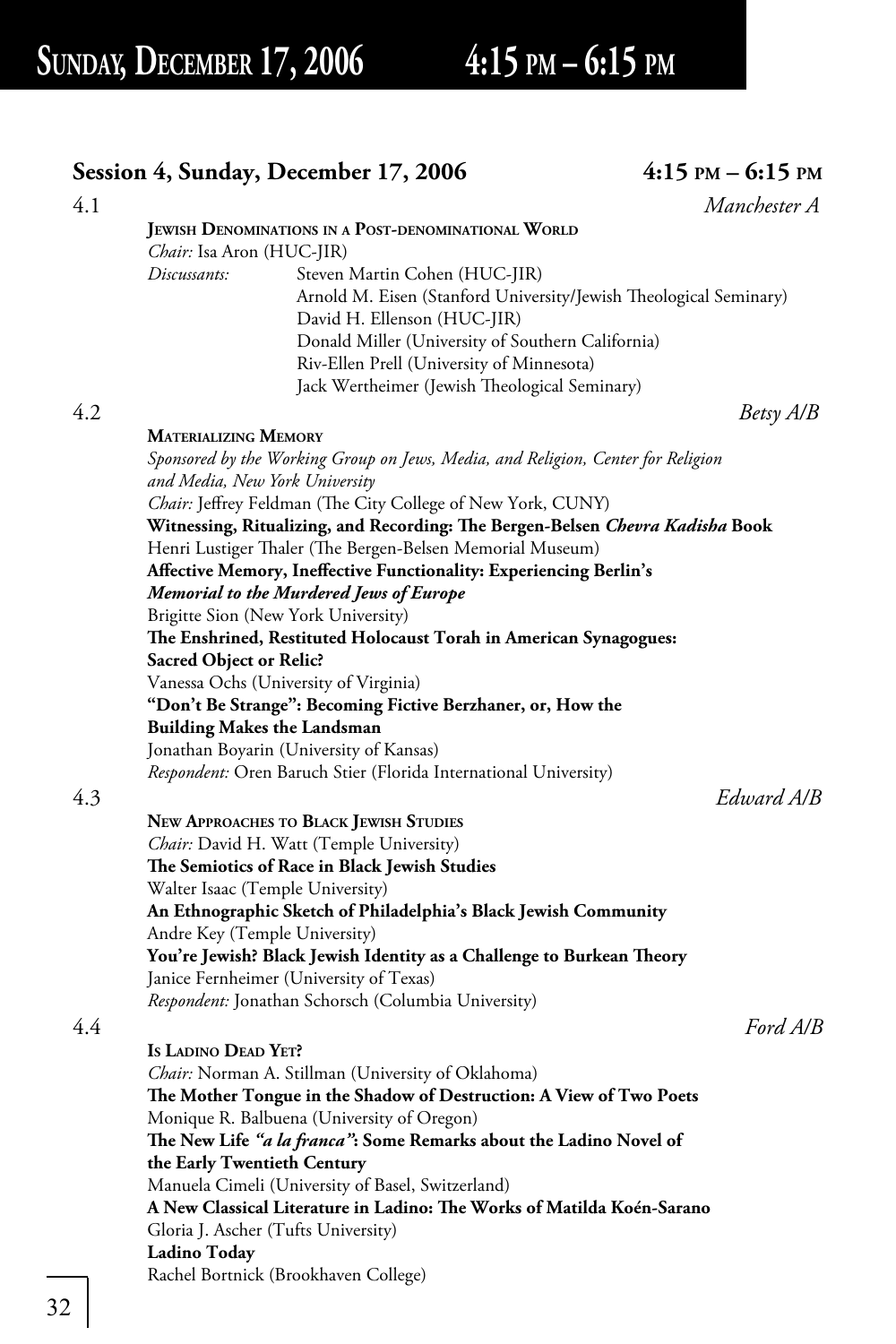# **SUNDAY, DECEMBER 17, 2006 4:15 PM – 6:15 PM**

| 4.5 | Madeleine A/B                                                                 |
|-----|-------------------------------------------------------------------------------|
|     | TEACH YOUR CHILDREN WELL: ASSESSING PEDAGOGY OF HOLOCAUST AND ISRAEL STUDIES  |
|     | Chair: Alan L. Berger (Florida Atlantic University)                           |
|     | Thou Shalt Teach It to Thy Children: What American Jewish                     |
|     | Children's Literature Teaches about the Holocaust                             |
|     | Peter J. Haas (Case Western Reserve University)                               |
|     | American Survivors as Moral Teachers: The Latent Content of                   |
|     | <b>Holocaust Education</b>                                                    |
|     | Michael G. Berenbaum (University of Judaism)                                  |
|     | Metaphorical, Virtual, and Real Borders: What Happens after Summer            |
|     | Conflict Resolution Programs for Youth End but the Occupation Doesn't?        |
|     | Caryn Aviv (University of Denver)                                             |
| 4.6 | Mohsen A/B                                                                    |
|     | <b>RITUAL MURDER ACCUSATIONS IN EAST CENTRAL EUROPE</b>                       |
|     | Chair: Gershon D. Hundert (McGill University)                                 |
|     | From Accidents and Infanticides to Anti-Jewish Accusations: Ritual            |
|     | <b>Murder in Context</b>                                                      |
|     | Magdalena O. Teter (Wesleyan University)                                      |
|     | Ritual Murder Discourse in Eighteenth-Century Poland-Lithuania                |
|     | Pawel Maciejko (The Hebrew University of Jerusalem)                           |
|     | Blood Libels and Shtadlanut: The Case of Elyakim Zelig of Jampol              |
|     | Israel Bartal (The Hebrew University of Jerusalem)                            |
|     | Jewish "Ritual Murder" and the Language of Science: Observations              |
|     | from the Modern Trials                                                        |
|     | Hillel J. Kieval (Washington University)                                      |
| 4.7 | Edward D                                                                      |
|     | FEMALE MINDS AND BODIES IN THE HEBREW BIBLE                                   |
|     | Chair: Chaya Halberstam (Indiana University)                                  |
|     | Matriarchal Knowledge in the Saga of the Patriarchs                           |
|     | Charlotte Katzoff (Bar-Ilan University)                                       |
|     | Jeremiah's Wish that He Had Never Been Born                                   |
|     | Richard E. Friedman (University of Georgia)                                   |
|     | Could a Woman Say "No" in Biblical Israel? On the Legal Status of             |
|     | Women in Biblical Law and Literature                                          |
|     | Robert S. Kawashima (New York University)                                     |
|     | Stories as Shades: (Bat-)Yiftah as Specter for the Outrage at Gibeah          |
|     | David T. Stewart (Southwestern University)                                    |
| 4.8 | Molly A                                                                       |
|     | THE POWER OF DIPLOMACY IN THE U.S., BRITAIN, AND GERMANY                      |
|     | Chair: S. Ilan Troen (Brandeis University/Ben-Gurion University of the Negev) |
|     | The Making of an Ally: How Did Israeli Diplomacy Make the U.S.                |
|     | Israel's Major Ally?                                                          |
|     | David Tal (Syracuse University)                                               |
|     | The Origins of the Post-independence Israeli Lobby in the English-            |
|     | <b>Speaking Diaspora</b>                                                      |
|     | Natan Aridan (Ben-Gurion University of the Negev)                             |
|     | Chaplain with a Star of David: Rabbi Falk in the Jewish Legions               |
|     | Shlomit Keren (University of Calgary)                                         |
|     |                                                                               |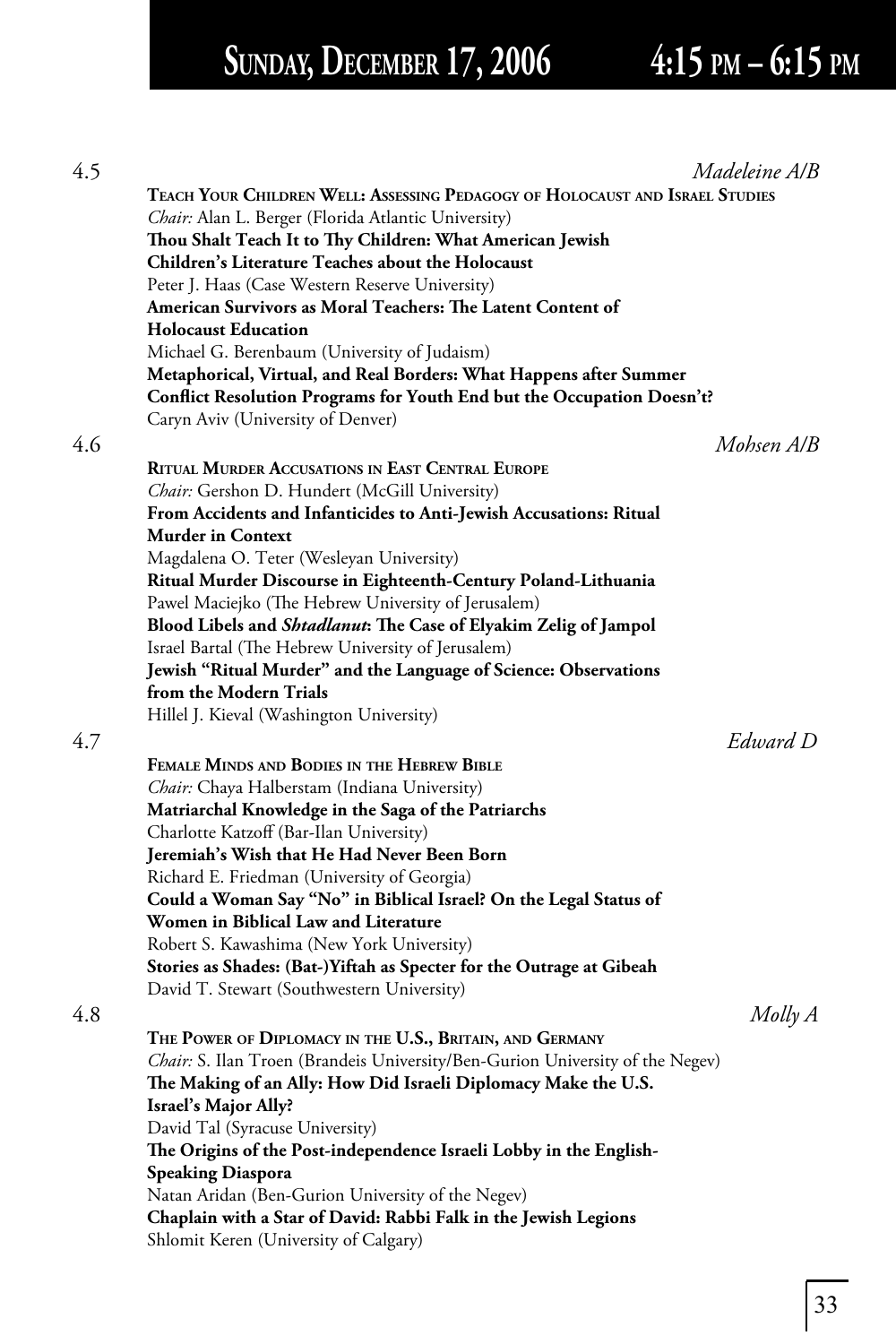|                                                                                     | Emma A/B  |
|-------------------------------------------------------------------------------------|-----------|
| DAHLIA RAVIKOVITCH [1936-2005], IN MEMORIAM                                         |           |
| Co-sponsored by the AJS Women's Caucus, the Middle East Center at the University of |           |
| Pennsylvania, and the Taube Center for Jewish Studies at Stanford University        |           |
| Chair: Yael Feldman (New York University)                                           |           |
| Dahlia Ravikovitch's Delight                                                        |           |
| Nili R.S. Gold (University of Pennsylvania)                                         |           |
| The Verbal Art of Ravikovitch's Political Poem                                      |           |
| Chana Kronfeld (University of California, Berkeley)                                 |           |
| "Days of mourning, years without end": Orphanhood in the Work of                    |           |
| Dahlia Ravikovitch                                                                  |           |
| Ilana Szobel (New York University)                                                  |           |
| "A Yellow Lily Among the Bullfrogs": Leah Goldberg in Dahlia                        |           |
| Ravikovitch's Poetic Corpus                                                         |           |
| Allison Schachter (Vanderbilt University)                                           |           |
| This session will run until 5:40 pm and will be followed, at 5:45 pm,               |           |
| by a musical performance and reading of Dahlia Ravikovitch's poetry,                |           |
| by pianist/songwriter Jesse Rubenfeld.                                              |           |
|                                                                                     | Gregory A |
| <b>RECONSIDERING HANNAH ARENDT AT 100</b>                                           |           |
| Chair: David J. Biale (University of California, Davis)                             |           |
| Hannah Arendt's Early Jewish Writings                                               |           |
| Ron H. Feldman (University of San Francisco)                                        |           |
| The "Non-Jewish Jew": Hannah Arendt's "German Jewish Identity"                      |           |
| and the Critique of Eichmann in Jerusalem                                           |           |
| Robert Kunath (Illinois College)                                                    |           |
| <b>Arendt on Anti-Semitism</b>                                                      |           |
| Bruce Thompson (University of California, Santa Cruz)                               |           |
|                                                                                     | Gregory B |
| STUDIES IN SIXTEENTH-CENTURY JEWISH MYSTICISM: KABBALISTIC                          |           |
| SAINTHOOD, KABBALISTIC ICONOGRAPHY                                                  |           |
| Chair: Jonathan Dauber (Yeshiva University)                                         |           |
| Perceptions of Greatness: The Holy Man in Kabbalistic Literature                    |           |
| Eitan P. Fishbane (The Jewish Theological Seminary)                                 |           |
| Mystical Sainthood and the Relics of Solomon Molkho                                 |           |
| Matt Goldish (Ohio State University)                                                |           |
| Not the Shekhinah: Actual Women in the Sefer Hezyonot of Hayyim Vital               |           |
| Marla Segol (Skidmore College)                                                      |           |
| Maps of Divinity: Graphic Representation in Lurianic Kabbalah                       |           |
| Menachem Emanuel Kallus (The Hebrew University of Jerusalem)                        |           |
|                                                                                     |           |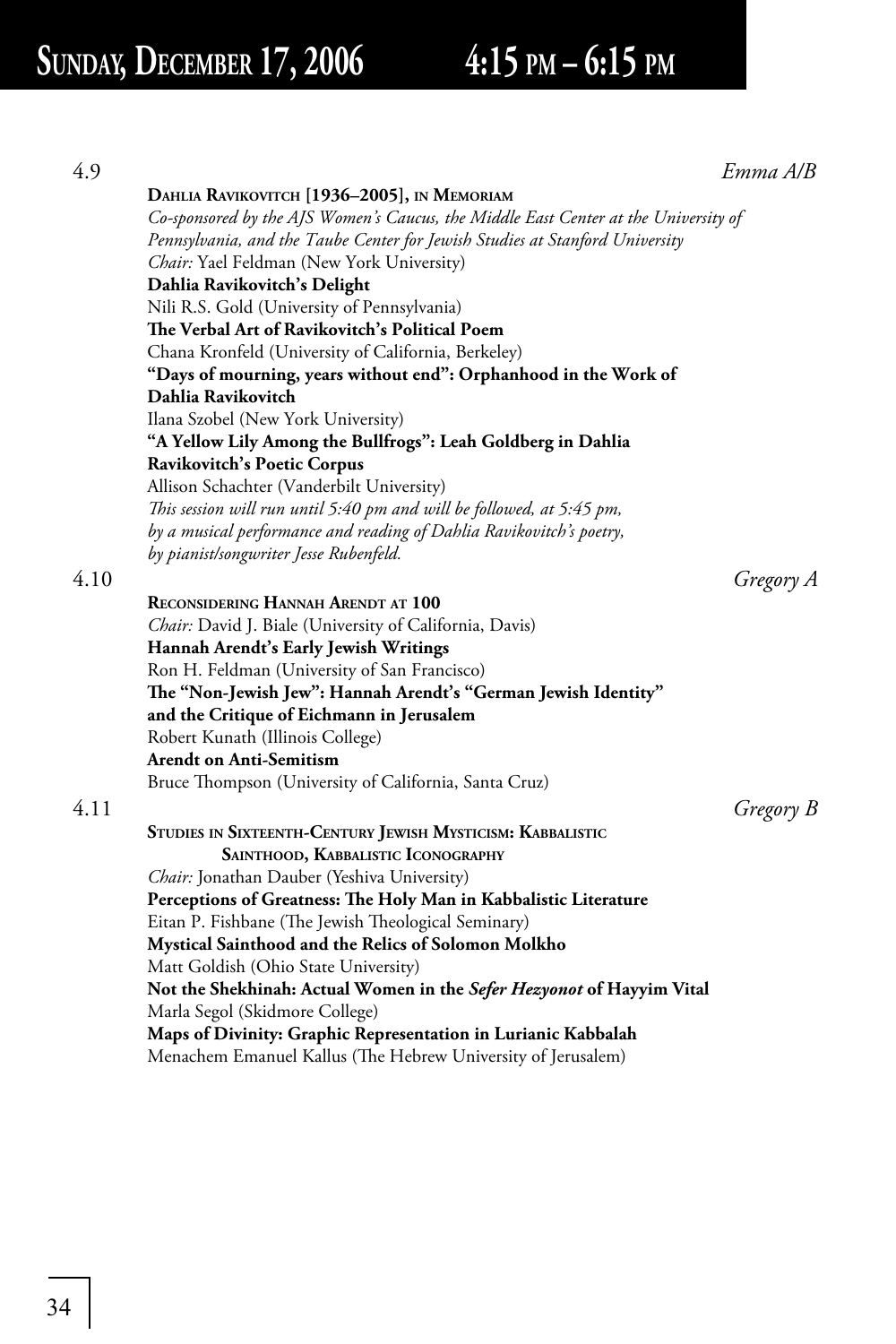# **SUNDAY, DECEMBER 17, 2006 4:15 PM – 6:15 PM**

| 4.12 | Madeleine D                                                                |
|------|----------------------------------------------------------------------------|
|      | RABBINIC JUDAISM AND BYZANTINE CULTURE: A BYZANTINE JUDAISM                |
|      | Chair: Alexei M. Sivertsev (De Paul University)                            |
|      | The Foundation of Rome in Jewish Apocalyptic and Rabbinic                  |
|      | Literature: Rome, Constantinople, and the Shifting Geography of Empire     |
|      | Ra'anan Boustan (UCLA)                                                     |
|      | The Rise of Pilgrimage Fantasies and the Rabbinization of the              |
|      | <b>Byzantine Landscape</b>                                                 |
|      | Rachel Neis (Harvard University)                                           |
|      | Testing the Waters: Jews, Christians, and Jordan Immersion                 |
|      | Rachel Sharon Havrelock (University of Illinois at Chicago)                |
|      | The Menorah of the Second Temple in Byzantium: Between History             |
|      | and Ideology                                                               |
|      | Steven Fine (Yeshiva University)                                           |
| 4.13 | Del Mar A                                                                  |
|      | MEDIEVAL AND MODERN HALAKHAH AND RABBINIC CULTURE                          |
|      | Chair: David Berger (Brooklyn College, CUNY)                               |
|      | How Much Medieval European Law in Jewish Law?                              |
|      | Shmuel Shilo (The Hebrew University of Jerusalem)                          |
|      | Dreams as a Determinant of Jewish Law and Practice in Medieval             |
|      | Ashkenaz                                                                   |
|      | Ephraim Kanarfogel (Yeshiva University)                                    |
|      | The Use of Warm Water in Jewish Ritual Baths, Twelfth to Twentieth         |
|      | <b>Centuries</b>                                                           |
|      | Evyatar Marienberg (University of Notre Dame)                              |
|      | Confidence and Conflictedness in the Responsa of Ezekiel Landau            |
|      | David Katz (University of Maryland)                                        |
|      | Del Mar B                                                                  |
|      | ANTI-SEMITISM AND PHILO-SEMITISM IN THE NINETEENTH AND TWENTIETH CENTURIES |
|      | Chair: Richard Menkis (University of British Columbia)                     |
|      | Algerian Jews between Emancipation and Anti-Semitism: Popular              |
|      | Culture, Stereotypes, and the Mobilization of Pied Noir Hatred             |
|      | Steven Uran (Centre National de la Recherche Scientifique)                 |
|      | The Other Side of the Coin: The Economic Philo-Semitism of Theodor         |
|      | <b>Mommsen and Lujo Brentano</b>                                           |
|      | Sharon Gordon (The Hebrew University of Jerusalem)                         |
|      | Kielce and the Postwar Future of Jewish Life in Poland                     |
|      | Robert L. Cohn (Lafayette College)                                         |
|      | The Polish Home Army (AK) and the Jews during the Second World War         |
|      | Joshua Zimmerman (Yeshiva University)                                      |
|      | Towards a Typology of Public Policy Responses to Anti-Semitism and         |
|      | Judeophobia, 1876–2006                                                     |
|      | Barry A. Kosmin (Trinity College)                                          |
|      |                                                                            |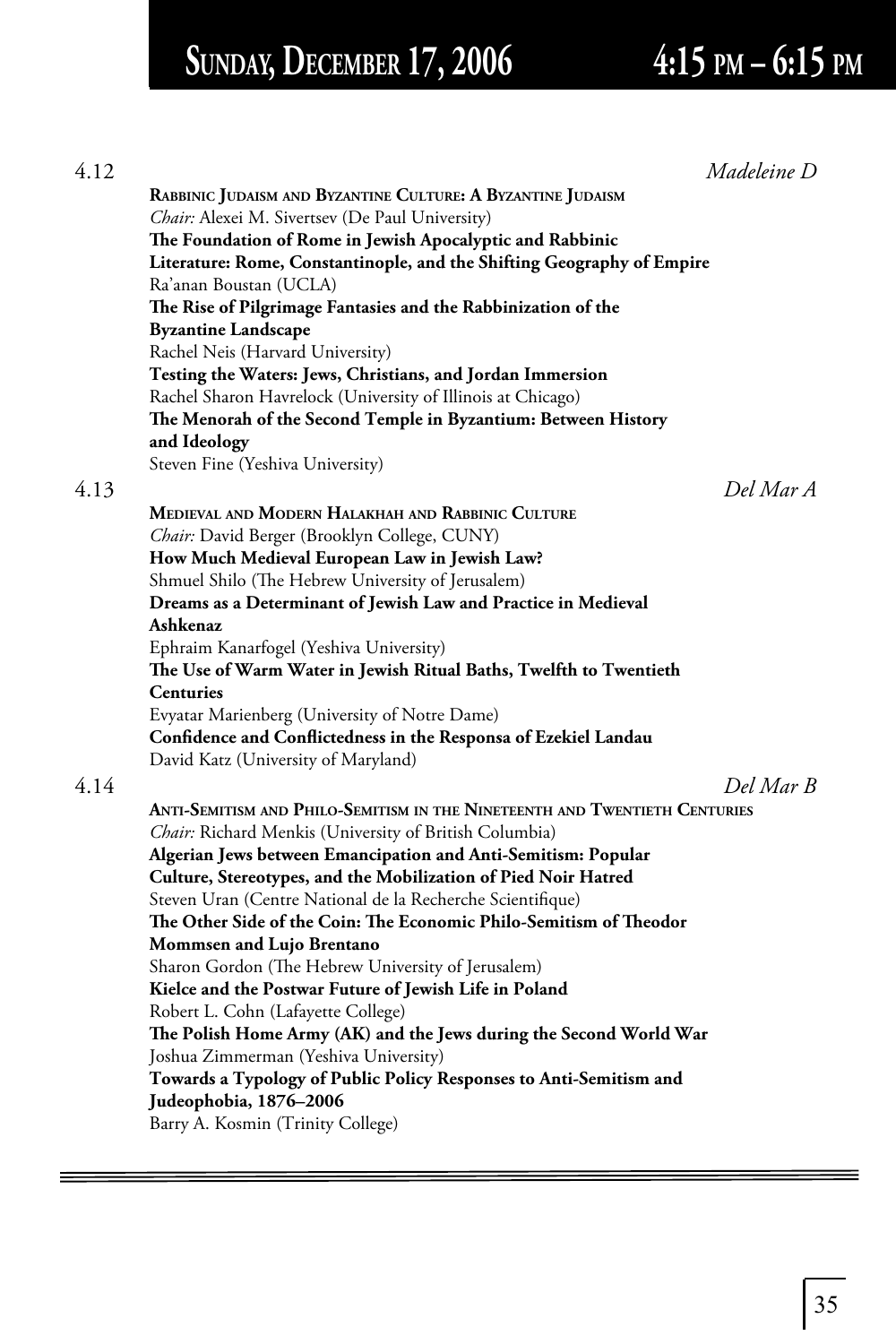## **Sunday, December 17, 2006 Evening Program**

## **DAHLIA RAVIKOVITCH 5:45 PM** *Emma A/B*

## **MEMORIAL PERFORMANCE**

*Co-sponsored by the AJS Women's Caucus, the Middle East Center at the University of Pennsylvania, and the Taube Center for Jewish Studies at Stanford University. Poetry performed by pianist/songwriter Jesse Rubenfeld.*

## **WELCOME RECEPTION 6:15 PM** *Randle Foyer*

*Sponsored by Nextbook (www.nextbook.org) Fourth Level Open to all conference registrants.* 

## **GALA BANQUET 6:45 PM** *Randle Ballroom*

 *(Note: By pre-paid reservation only.) Fourth Level*

*Remarks:* Judith R. Baskin (University of Oregon)

*Sponsored by:*

Jewish Studies Program, Arizona State University Jewish Studies Program, California State University, Northridge Jewish Studies Program, California State University, Long Beach LIPINSKY INSTITUTE FOR JUDAIC STUDIES, California State University, San Diego Center for Cultural Judaism FRIENDS OF THE AJS Hebrew Union College-Jewish Institute of Religion The Jewish Theological Seminary Judaic Studies Program, Portland State University Jewish Studies Program, San Francisco State University Taube Center for Jewish Studies, STANFORD UNIVERSITY ARIZONA CENTER FOR JUDAIC STUDIES, The University of Arizona

| <b>JEWISH STUDIES PROGRAM,</b>                           |
|----------------------------------------------------------|
| <b>UNIVERSITY OF CALIFORNIA, BERKELEY</b>                |
| <b>CENTER FOR JEWISH STUDIES,</b>                        |
| <b>UNIVERSITY OF CALIFONIA, LOS ANGELES</b>              |
| <b>JUDAIC STUDIES PROGRAM,</b>                           |
| UNIVERSITY OF CALIFORNIA, SAN DIEGO                      |
| CENTER FOR JUDAIC STUDIES, UNIVERSITY OF DENVER          |
| UNIVERSITY OF JUDAISM                                    |
| <b>JEWISH STUDIES PROGRAM, UNIVERSITY OF NORTH TEXAS</b> |
| THE CASDEN INSTITUTE FOR THE STUDY OF JEWS IN            |
| AMERICAN LIFE, UNIVERSITY OF                             |
| SOLITHERN CALIFORNIA                                     |
| <b>JEWISH STUDIES PROGRAM,</b>                           |
| <b>UNIVERSITY OF TEXAS AT AUSTIN</b>                     |
| WESTERN JEWISH STUDIES ASSOCIATION                       |

**PLENARY SESSION 8:00 PM** *Randle Ballroom*

*Introduction:* Sara R. Horowitz (York University) *Fourth Level*

*CAN THE EXPERIENCE OF DIASPORA JUDAISM SERVE AS A MODEL FOR ISLAM IN TODAY'S MULTICULTURAL EUROPE?* Professor Sander Gilman (Emory University)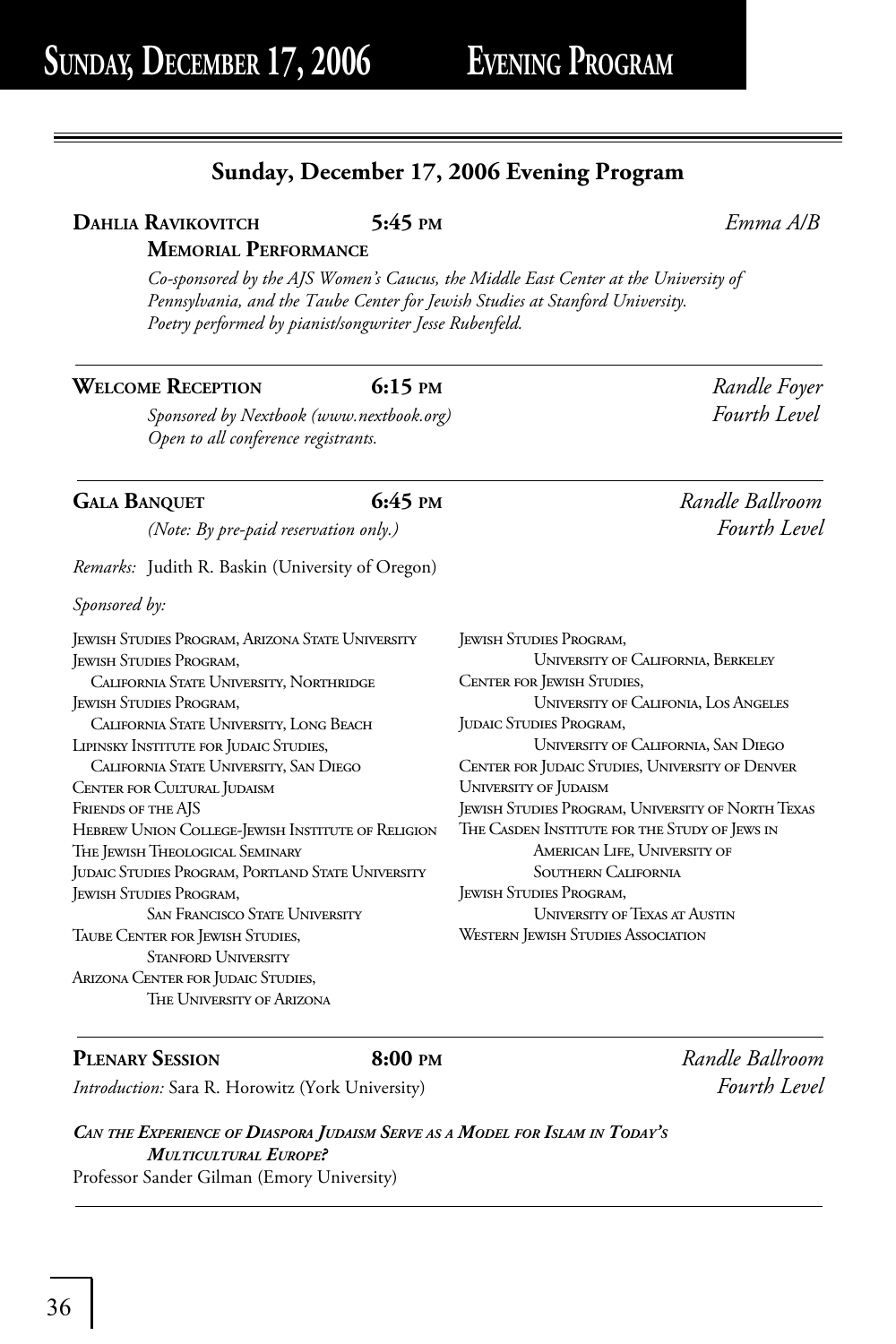## **SUNDAY, DECEMBER 17 – MONDAY, DECEMBER 18, 2006**

**FILM 9:30 PM** *Madeleine A/B*

*THE LIVING ORPHAN* **(***Der Libediker Yusem***)** USA, 1937, 97 minutes, B&W, Yiddish with English subtitles Directed by: Joseph Seiden Original Play by: Sholom Secunda Courtesy of Sharon Rivo and the National Center for Jewish Film, www.brandeis.edu/jewishfilm

## **BRANDEIS UNIVERSITY SUMMER** 9:30 PM<br>
America's Cup C/D  **INSTITUTE FOR ISRAEL STUDIES RECEPTION**

*Open to all conference registrants.*

## **Monday, December 18, 2006**

| <b>GENERAL BREAKFAST</b>             | $7:30$ AM $-$ 8:30 AM | Manchester C     |
|--------------------------------------|-----------------------|------------------|
| (Note: By pre-paid reservation only) |                       |                  |
| <b>WOMEN'S CAUCUS BREAKFAST</b>      | $7:00$ AM $-$ 8:30 AM | Manchester B     |
| <b>REGISTRATION</b>                  | $8:30$ AM $-$ 6:00 PM | Manchester Foyer |
| <b>BOOK EXHIBIT</b>                  | $9:00$ AM $-$ 6:30 PM | Exhibit Hall     |

## **Session 5, Monday, December 18, 2006 8:30 AM – 10:30 AM**

| 5.1 |                                      |                                                                             | Manchester A |
|-----|--------------------------------------|-----------------------------------------------------------------------------|--------------|
|     |                                      | THE DANISH CARTOONS AND THE HOLOCAUST ANALOGY                               |              |
|     |                                      | <i>Chair and Respondent:</i> Jack Kugelmass (University of Florida)         |              |
|     |                                      | The Danish Cartoons and the Holocaust Analogy: The Case of Iran             |              |
|     | Judith L. Goldstein (Vassar College) |                                                                             |              |
|     |                                      | The Holocaust: An Analogy and Its Discontents                               |              |
|     |                                      | Jeffrey A. Shandler (Rutgers University)                                    |              |
|     |                                      | <b>Jewish Holocaust Memories and Bosnian Narratives of Ethnic Cleansing</b> |              |
|     |                                      | Kathie Friedman (University of Washington)                                  |              |
| 5.2 |                                      |                                                                             | Betsy A/B    |
|     |                                      | <b>JEWISH CULTURAL STUDIES: SUBFIELD OR NEW FRONTIER?</b>                   |              |
|     |                                      | Chair: Simon Bronner (Pennsylvania State University)                        |              |
|     | Discussants:                         | Matti Bunzl (University of Illinois at Urbana-Champaign)                    |              |
|     |                                      | Sander Gilman (Emory University)                                            |              |
|     |                                      | Galit Hasan-Rokem (The Hebrew University of Jerusalem)                      |              |
|     |                                      | Barbara Kirshenblatt-Gimblett (New York University)                         |              |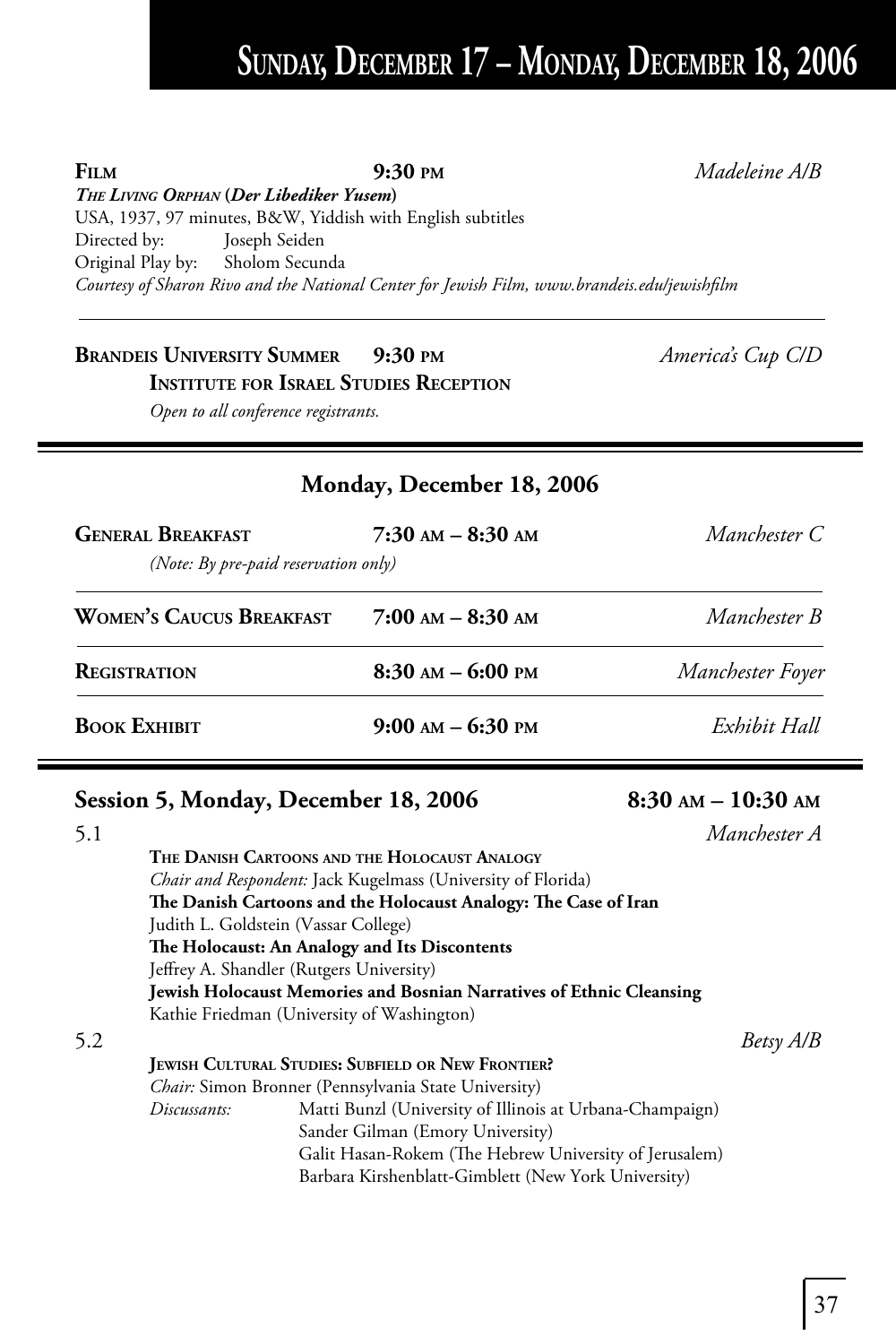# **MONDAY, DECEMBER 18, 2006 8:30 AM – 10:30 AM**

| 5.3 | Edward A/B                                                                     |
|-----|--------------------------------------------------------------------------------|
|     | JEWISH POLITICAL THEOLOGY: HERMANN COHEN, ALEXANDER ALTMANN,                   |
|     | HUGO BERGMAN, MARTIN BUBER, AND JACOB TAUBES                                   |
|     | Chair: Eugene Sheppard (Brandeis University)                                   |
|     | German Jewish Political Theology: Humanism (Bergman), Critique                 |
|     | (Taubes), and "Heartless Politics" (G. Cohen)                                  |
|     | Nitzan Lebovic (UCLA)                                                          |
|     | Political Theology as a Jewish-Christian Predicament: The Case of Jacob Taubes |
|     | Martin Treml (Center for Literary Research, Berlin)                            |
|     | Hermann Cohen and Hans Kelsen                                                  |
|     | Leora F. Batnitzky (Princeton University)                                      |
|     | Alexander Altmann: The Portrait of an Intellectual as a Young Man              |
|     | Thomas Meyer (University of Munich)                                            |
| 5.4 | Ford A/B                                                                       |
|     | <b>PUBLIC FACES, PUBLIC PLACES</b>                                             |
|     | Chair: Ezra Cappell (University of Texas at El Paso)                           |
|     | The Claims of Memory in Contemporary British and American Drama                |
|     | Donald Weber (Mount Holyoke College)                                           |
|     | Berend Lehmann, J. P. Morgan, and the "Met"                                    |
|     | Vivian B. Mann (Jewish Theological Seminary)                                   |
|     | My Yiddishe Mammy: Ethnic Masks in The Jazz Singer and The Human Stain         |
|     | Donny Inbar (Graduate Theological Union)                                       |
| 5.5 | Madeleine A/B                                                                  |
|     | COMMENTARIES, SUPERCOMMENTARIES, AND UNFRIENDLY COMMENTARIES                   |
|     | Chair: Naomi Grunhaus (Stern College)                                          |
|     | Rashbam and Rashi: Who is Expanding on Whom?                                   |
|     | Martin I. Lockshin (York University)                                           |
|     | Sins of the Fauna: A Midrashic Idea and Its Interlocutors                      |
|     | Eric J. Lawee (York University)                                                |
|     | Karaite Interpretations of Classical Rabbinic Texts                            |
|     | Daniel J. Lasker (Ben-Gurion University of the Negev)                          |
|     | Characteristics of the Embedded Rabbinic Material in the Treatises             |
|     | of the Karaite Scholar Yeshu'a ben Yehuda                                      |
|     | Ofra Tirosh-Becker (The Hebrew University of Jerusalem)                        |
| 5.6 | Mohsen A/B                                                                     |
|     | THE MEANING OF PLACE: CASE STUDIES IN AMERICAN JEWISH IDENTITY                 |
|     | Chair and Respondent: Eric L. Goldstein (Emory University)                     |
|     | Looking Away from Dixie: Southern Jewish Identity in Sunbelt Atlanta           |
|     | Stuart A. Rockoff (Institute of Southern Jewish Life)                          |
|     | Public Faith and Private Virtue: Cincinnati's American Israelites              |
|     | Karla A. Goldman (Jewish Women's Archive)                                      |
|     | Jewish San Francisco and the Intergroup Relations Movement, 1940-1960          |
|     | Mary Ann Irwin (Independent Scholar)                                           |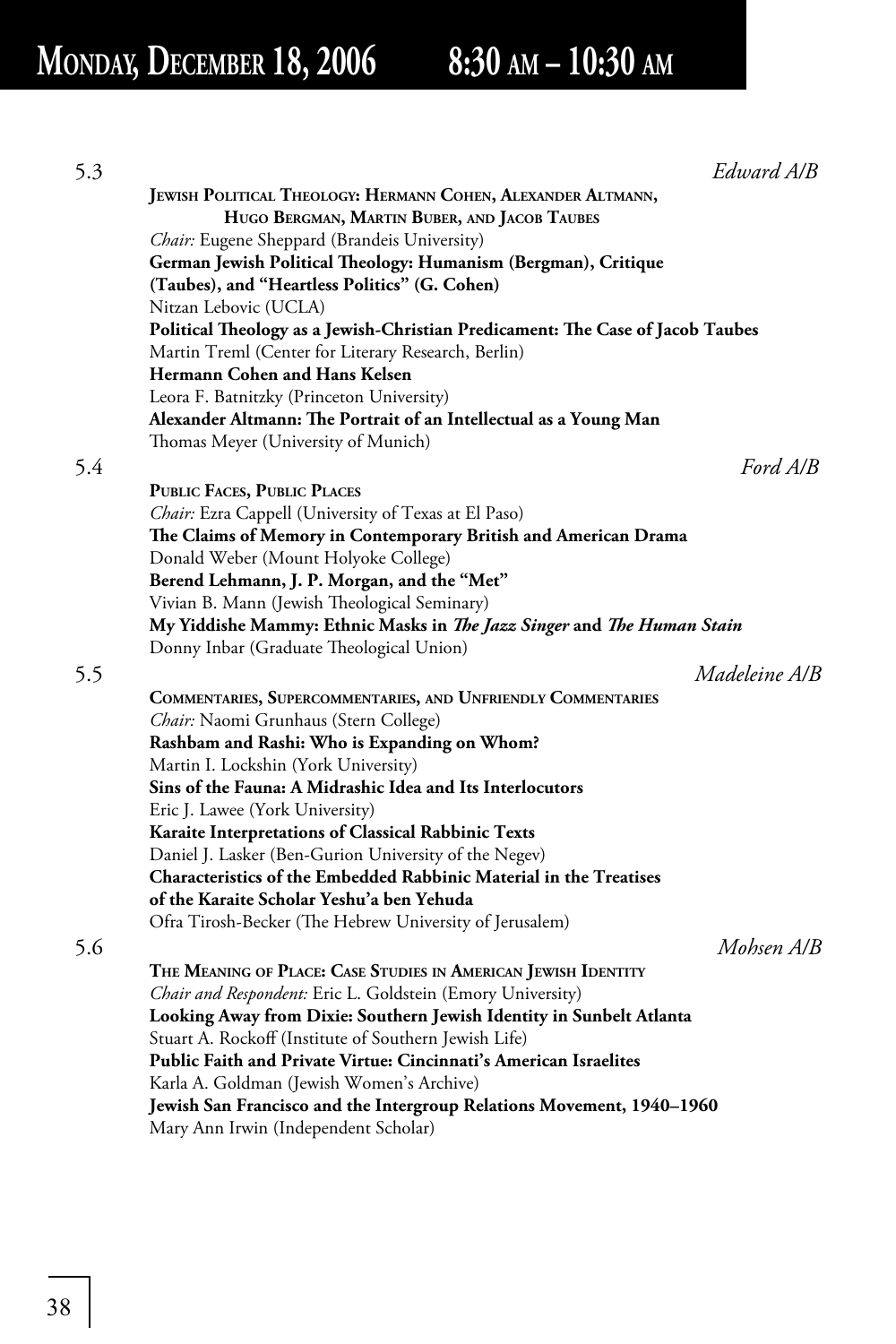# **MONDAY, DECEMBER 18, 2006 8:30 AM – 10:30 AM**

| 5.7  |                                      |                                                                                              | Edward D  |
|------|--------------------------------------|----------------------------------------------------------------------------------------------|-----------|
|      |                                      | <b>GENDERING JEWISH MUSICS: LITURGY AND PERFORMANCE I</b>                                    |           |
|      |                                      | PERFORMING "JEWISH MUSIC": GENDER, TRADITION, AND INNOVATION                                 |           |
|      |                                      | Chair: Francesco Spagnolo (American Sephardi Federation)                                     |           |
|      |                                      | Performing Memory: Gender and Social Change in the Buenos Aires                              |           |
|      | <b>Gebirtig Chorus</b>               |                                                                                              |           |
|      |                                      | Natasha Zaretsky (Princeton University)                                                      |           |
|      |                                      | Gendered Voices in the Mizrahi Music Mix                                                     |           |
|      |                                      | Amy Horowitz (Ohio State University)                                                         |           |
|      |                                      | Kol Isha: The Lost Voices of Jewish Women Singers                                            |           |
|      |                                      | Judith Pinnolis (Brandeis University)                                                        |           |
|      |                                      | <i>Respondent:</i> Mark Kligman (HUC-JIR)                                                    |           |
| 5.8  |                                      |                                                                                              | Molly A   |
|      | <b>JEWISH PRESENCE, AMERICAN ART</b> |                                                                                              |           |
|      |                                      | <i>Chair:</i> Anita Norich (University of Michigan)                                          |           |
|      |                                      | Jewish Artists and the Garment Trades: Then and Now                                          |           |
|      |                                      | Matthew Baigell (Rutgers University)                                                         |           |
|      |                                      | Working Space, Sacred Space: Workers Reading Room and                                        |           |
|      |                                      | Discussing the Torah, Two Paintings by Max Weber                                             |           |
|      |                                      | Susan Chevlowe (Jewish Theological Seminary)                                                 |           |
|      |                                      | Imaging the Book: Jewish Artists and the Bible in Twentieth-Century America                  |           |
|      |                                      | Samantha Baskind (Cleveland State University)                                                |           |
|      |                                      | Invisible Points of Departure: Mark Rothko's Christological Imagery                          |           |
|      | and Jewish Identity                  |                                                                                              |           |
|      |                                      | Andrea Pappas (Santa Clara University)                                                       |           |
| 5.9  |                                      |                                                                                              | Molly B   |
|      |                                      | DEFINING THE NATIONAL IDENTITY THROUGH LITERATURE AND MUSIC                                  |           |
|      |                                      | <i>Chair:</i> Esther Fuchs (University of Arizona)                                           |           |
|      |                                      | Writing and Rewriting the National Jewish Narrative during the Arab                          |           |
|      | <b>Revolt of 1936-39</b>             |                                                                                              |           |
|      |                                      | David C. Jacobson (Brown University)                                                         |           |
|      |                                      | The Diasporic Other in Natan Alterman's "The Seventh Column"                                 |           |
|      |                                      | Gideon Nevo (Ben-Gurion University of the Negev)                                             |           |
|      |                                      | Self and Other in Hebrew Literature of the Second Intifada                                   |           |
|      |                                      | Todd S. Hasak-Lowy (University of Florida)                                                   |           |
|      |                                      | The People of the Book or a People Constructed by Books? The                                 |           |
|      |                                      | Mobilization of Classical Jewish Texts for Nation-Building in                                |           |
|      | <b>Mandatory Palestine</b>           |                                                                                              |           |
|      | Adam Rubin (HUC-JIR)                 |                                                                                              |           |
| 5.10 |                                      |                                                                                              | Gregory A |
|      |                                      | AJS/AAJR SESSION: GETTING THE FIRST BOOK PUBLISHED                                           |           |
|      |                                      | Sponsored by the Association for Jewish Studies and the American Academy for Jewish Research |           |
|      |                                      | <i>Chair:</i> Sara R. Horowitz (York University)                                             |           |
|      | Discussants:                         | Phyllis D. Deutsch (University Press of New England)                                         |           |
|      |                                      | Glenn Dynner (Sarah Lawrence College)                                                        |           |
|      |                                      | Melissa Klapper (Rowan University)                                                           |           |
|      |                                      | Janet Rabinowitch (Indiana University Press)                                                 |           |

 $39$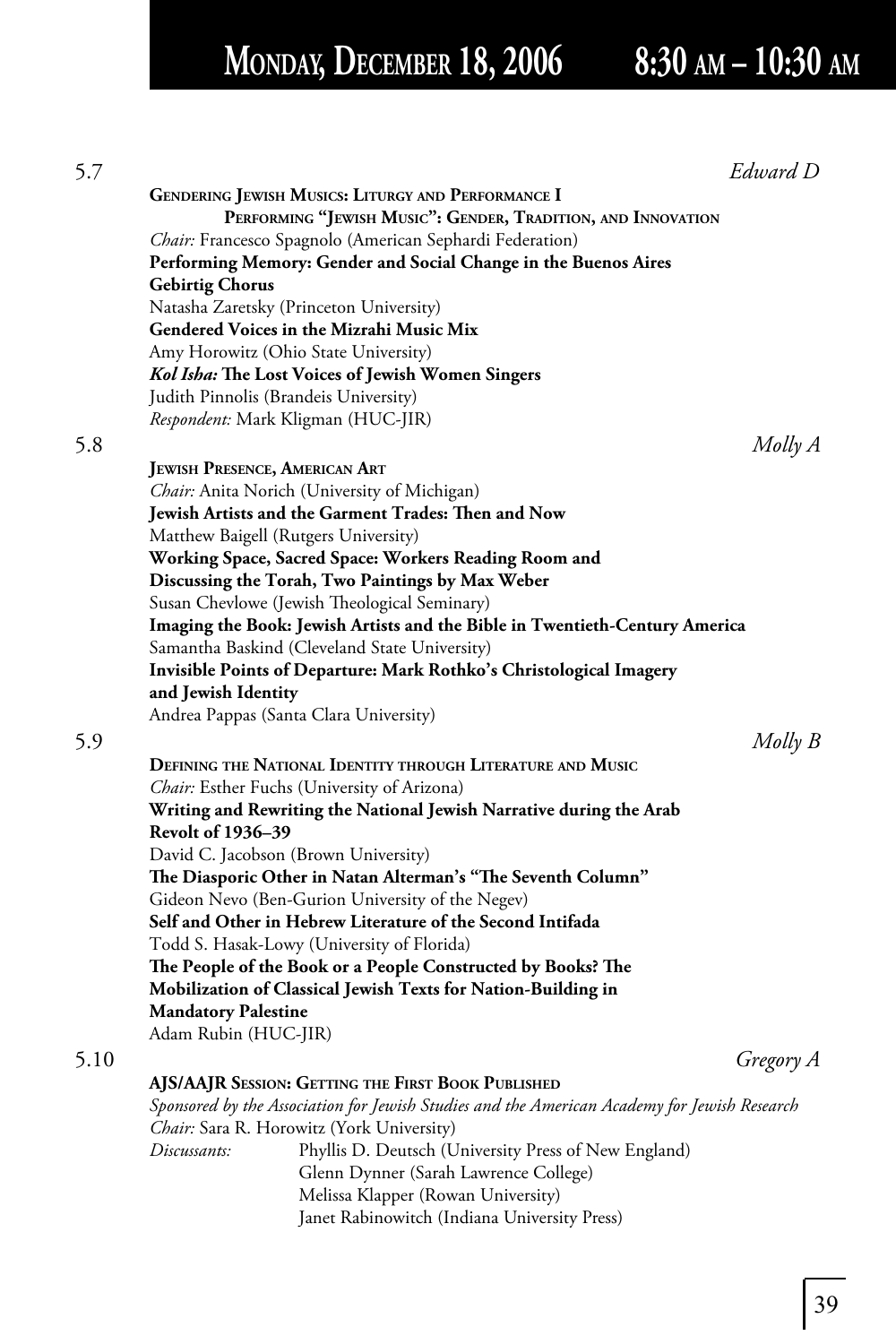5.11 *Gregory B*  **SCRIBES BEFORE AND AFTER 587 BCE** *Chair:* Marc Zvi Brettler (Brandeis University) **Zadokites, Deuteronomists, and the Exilic Debate over Scribal Authority** Mark Leuchter (Hebrew College)  **Writing the Restoration: Compositional Agenda and the Role of Ezra in Neh 8** Jacob Wright (Heidelberg University) The Levites and the Literature of the Late Seventh Century Jeffrey Geoghegan (Boston College)  **A Pre-Exilic "Holiness" Stratum in the Deuteronomistic Account of Josiah's Reform** Lauren Monroe (University of Minnesota) 5.12 *Madeleine D*  **MIXING THEOLOGY WITH POLITICS** *Chair:* Leslie Morris (University of Minnesota)  **Menachem Begin and Religion: Th eology, Policy, and Politics' Rhetoric** Arye Naor (Ben-Gurion University of the Negev) **Military Service and the Awareness of "Segmented Identity": National-Religious Conscripts in the Israel Defense Force** Stuart Cohen (Bar-Ilan University)  **From Gaza to the Golan: Religious Nonviolence and the Politics of Interpretation** Aaron Hahn Tapper (University of California, Santa Barbara)  **Israeli, Jewish, Human: Stratification in Israel's Human Rights Movement**  Michael Galchinsky (Georgia State University) 5.13 *Del Mar A*  **ANCIENT ARTIFACTS AND SITES IN LATE ANTIQUITY** *Chair:* Jed Wyrick (California State University, Chico)  **Rabbinic Law and the Papyri: P. Yadin 21** Ranon Katzoff (Bar-Ilan University) **The Qumran Tefillin Reconsidered**  Yehudah Cohn (Oxford University)  **Incense: From the Tabernacle to the Synagogue? Evidence from Text and Archaeology** Richard A. Freund (University of Hartford) **Babylon: The Site and Jewish Settlement in Talmudic Times**  Aharon Oppenheimer (Tel-Aviv University)  **Charity and Piety among Jews in Late Antiquity** Michael L. Satlow (Brown University) 5.14 *Del Mar B*  **MODERN HEBREW LITERATURE—IN MEMORY OF DAVID PATTERSON CBE** *Chair:* Rachel S. Harris (University at Albany, SUNY) **The Reception of Early German Haskalah in the Nineteenth-Century Haskalah**  Moshe Pelli (University of Central Florida) **The Expansion of Narrative Potential in the Haskalah**  Arnold J. Band (UCLA)  **Uri Zevi Greenberg's Miraculous Leap** Glenda Abramson (University of Oxford)  **Formative Encounters: Patterson, Agnon, and the Spread of Hebrew Literary Studies** Anne Golomb Hoffman (Fordham University) **Joseph Hayyim Brenner's Concept of Symbolic Realism** Ezra Spicehandler (HUC-JIR)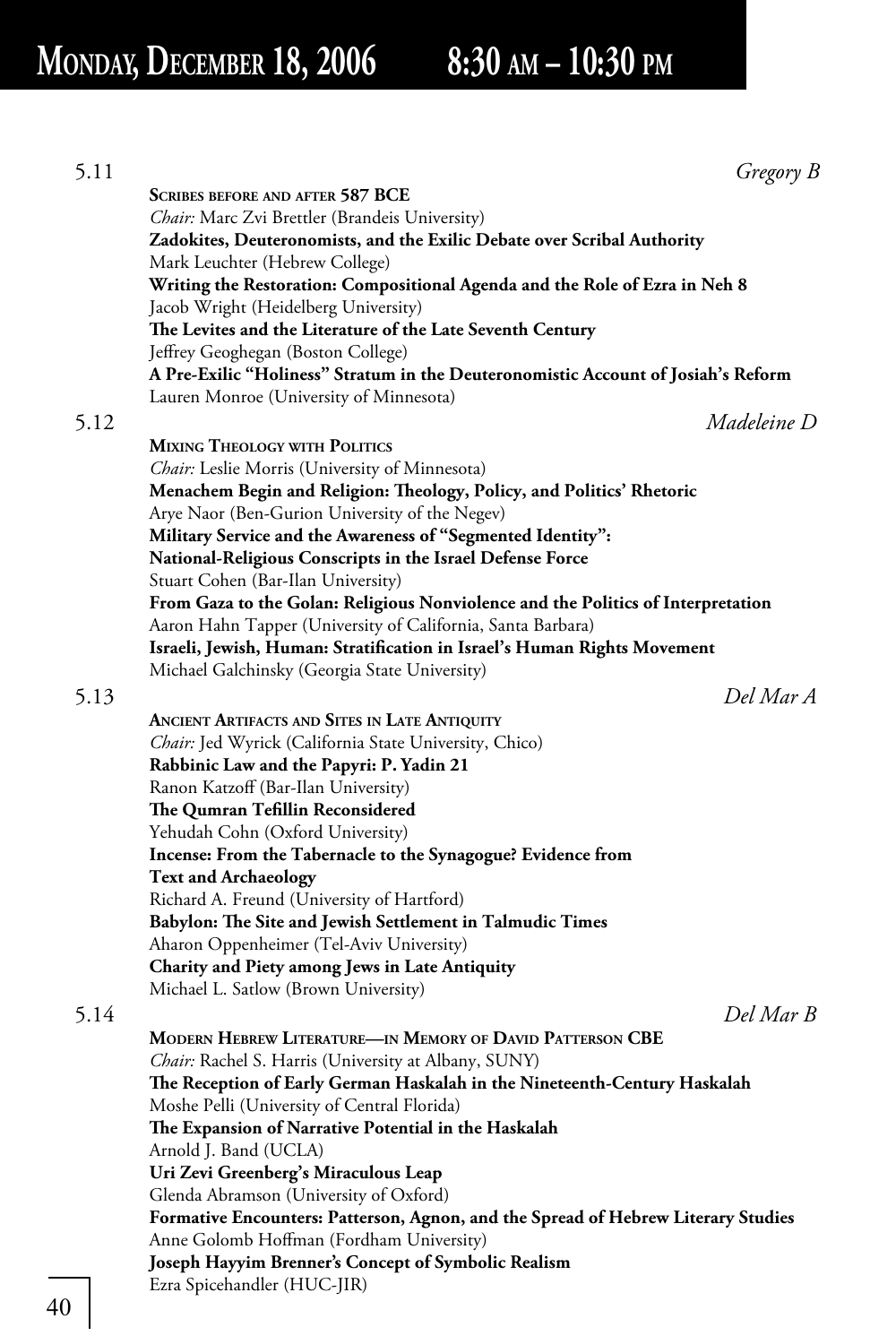=

**COFFEE RECEPTION** 10:45 am – 12:30 pm *Manchester Foyer*

|     | Sponsored by the Center for Jewish History<br>Conference registrants are invited to enjoy refreshments during the Poster Session<br>(session 6.15). |                         |
|-----|-----------------------------------------------------------------------------------------------------------------------------------------------------|-------------------------|
|     | Session 6, Monday, December 18, 2006                                                                                                                | $10:45$ AM $- 12:30$ PM |
| 6.1 |                                                                                                                                                     | Manchester A            |
|     | WOMEN IN THE HASKALAH: GIVING VOICE TO THE SILENCED MASKILOT                                                                                        |                         |
|     | Chair and Respondent: Paula E. Hyman (Yale University)                                                                                              |                         |
|     | From the Emancipation of Jews to Women's Emancipation:                                                                                              |                         |
|     | The Literary Activity of Esther Gad                                                                                                                 |                         |
|     | Natalie Goldberg (Bar-Ilan University)                                                                                                              |                         |
|     | Toybe Segal and the Forgotten Vindication of the Rights of Jewish Women (1879)<br>Shmuel Feiner (Bar-Ilan University)                               |                         |
|     | The Portrait of the Maskilah as a Young Woman                                                                                                       |                         |
|     | Tova Cohen (Bar-Ilan University)                                                                                                                    |                         |
| 6.2 |                                                                                                                                                     | Betsy A/B               |
|     | NEW READINGS OF THE TALMUDIC WRITINGS OF EMMANUEL LEVINAS:                                                                                          |                         |
|     | A ROUNDTABLE DISCUSSION WITH JUDITH BUTLER AND DANIEL BOYARIN                                                                                       |                         |
|     | Chair: Claire Katz (Texas A&M University)                                                                                                           |                         |
|     | Discussants:<br>Daniel Boyarin (University of California, Berkeley)                                                                                 |                         |
|     | Judith Butler (University of California, Berkeley)                                                                                                  |                         |
|     | Martin Kavka (Florida State University)<br>Respondent:                                                                                              |                         |
| 6.3 |                                                                                                                                                     | Edward A/B              |
|     | RABBINIC LITURGY AND LITURGICAL FIGURES: MEANING AND SOCIAL REALITY<br>Chair: Gail Labovitz (University of Judaism)                                 |                         |
|     | Address to the Community in Synagogue Berakhot: A Case Study in                                                                                     |                         |
|     | the Retrieval of Early Rabbinic Liturgical Practice                                                                                                 |                         |
|     | Yehuda Septimus (Yale University)                                                                                                                   |                         |
|     | "God of our Fathers": An Investigation into Rabbinic Liturgy                                                                                        |                         |
|     | Binyamin Katzoff (Bar-Ilan University)                                                                                                              |                         |
|     | The Meaning of the Divine Epithets in the First Blessing of the Amidah                                                                              |                         |
|     | Reuven R. Kimelman (Brandeis University)                                                                                                            |                         |
|     | The Rabbinic Elijah and Elijah in Later Folklore<br>Kristen H. Lindbeck (Florida Atlantic University)                                               |                         |
| 6.4 |                                                                                                                                                     | Ford A/B                |
|     | <b>YIDDISH SONG AND POETRY</b>                                                                                                                      |                         |
|     | Chair: Kathryn A. Hellerstein (University of Pennsylvania)                                                                                          |                         |
|     | What the Women Won't Say: An Old Yiddish Purim Poem                                                                                                 |                         |
|     | Zelda K. Newman (Lehman College, CUNY)                                                                                                              |                         |
|     | and Noga Rubin (The Hebrew University of Jerusalem)                                                                                                 |                         |
|     | Yiddish Songs in the Lives of Hasidic Women                                                                                                         |                         |
|     | Ester-Basya Vaisman (Harvard University)                                                                                                            |                         |
|     | "Warsaw, 1912": An Analysis of a Holocaust Poem by Aaron Zeitlin<br>Jan Schwarz (University of Chicago)                                             |                         |
|     | Nusakh Beyle: Beyle Schaechter-Gottesman's Poetic Mode                                                                                              |                         |
|     | Linda (Leye) Lipsky (York University)                                                                                                               |                         |
|     | Jacob Sandler's "Eyli, Eyli" as adapted by Moshe Shalyt and Leo Zeitlin                                                                             |                         |

Paula Eisenstein Baker (University of St. Thomas, Houston)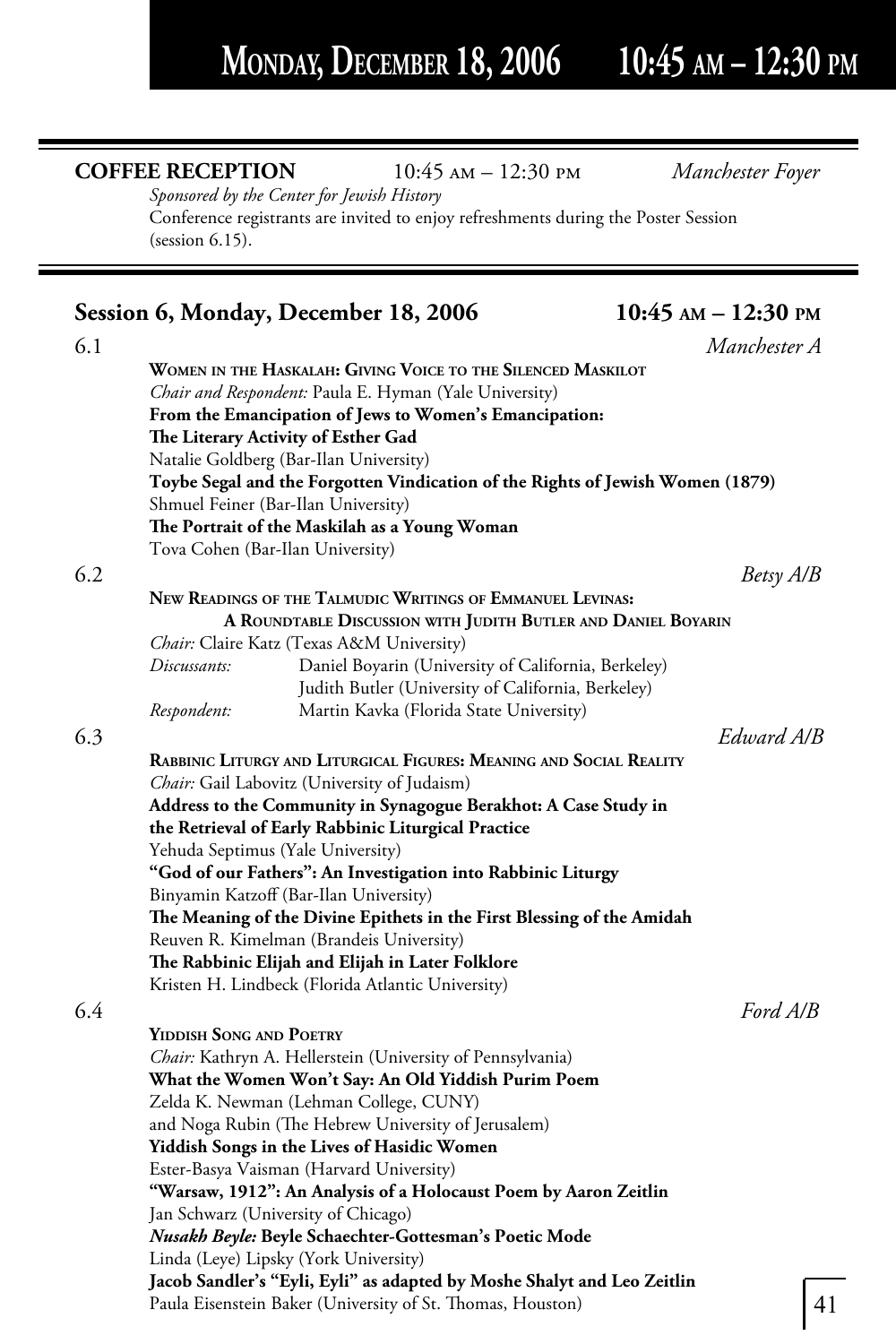| 6.5 |                                                                         | Madeleine A/B |
|-----|-------------------------------------------------------------------------|---------------|
|     | <b>JEWISH STUDIES AND THE MAKING OF ENCYCLOPEDIAS</b>                   |               |
|     | Chair: Shuly Rubin Schwartz (Jewish Theological Seminary)               |               |
|     | Judaica in the First Edition of the Eliade Enclyclopedia of Religion    |               |
|     | Robert M. Seltzer (Hunter College, CUNY)                                |               |
|     | Judaica in the Second Edition of the Enclyclopedia of Religion          |               |
|     | Michael D. Swartz (Ohio State University)                               |               |
|     | Adding Women and Gender Studies to the New Enclyclopaedia Judaica       |               |
|     | Judith R. Baskin (University of Oregon)                                 |               |
|     | Respondent: Steven M. Wasserstrom (Reed College)                        |               |
| 6.6 |                                                                         | Mohsen A/B    |
|     | JEWISH BYTES: VIRTUAL SPACE AND THE DIGITAL MEDIUM                      |               |
|     | Chair: Reesa Greenberg (Concordia University)                           |               |
|     | Splash and Flash! The Man Who Swam into History                         |               |
|     | Shelley Hornstein (York University)                                     |               |
|     | Jewish, Virtual, and Public: New Museums and Netroots                   |               |
|     | Jeffrey Feldman (The City College of New York, CUNY)                    |               |
|     | 54 Weeks: Text and Time                                                 |               |
|     | Barbara Rose Haum (New York University)                                 |               |
|     | Respondent: Barbara Kirshenblatt-Gimblett (New York University)         |               |
|     |                                                                         | Edward D      |
| 6.7 |                                                                         |               |
|     | <b>GENDERING JEWISH MUSICS: LITURGY AND PERFORMANCE II</b>              |               |
|     | LITURGICAL AND PARALITURGICAL MUSIC: GENDER INTERTWININGS AND DIVIDES   |               |
|     | Chair and Respondent: Chava Weissler (Lehigh University)                |               |
|     | Doubly Emancipated, Doubly Forgotten: Women in Italian Jewish Music     |               |
|     | Francesco Spagnolo (American Sephardi Federation)                       |               |
|     | Mother Said, "Sing Loudly!": Gender and Song Performance by             |               |
|     | "Cochin" Jewish Women in India and Israel                               |               |
|     | Barbara C. Johnson (Ithaca College)                                     |               |
|     | Constructions of Masculinity in the Music of Orthodox Jews              |               |
|     | Mark Kligman (HUC-JIR)                                                  |               |
| 6.8 |                                                                         | $Molly$ $A$   |
|     | VISUALITY AND/OF THE HOLOCAUST                                          |               |
|     | Chair: David Shneer (University of Denver)                              |               |
|     | Collier Schorr, Susan Hiller, and Landscapes of Holocaust Post-memory   |               |
|     | Brett A. Kaplan (University of Illinois at Urbana-Champaign)            |               |
|     | Returning to the United States Holocaust Museum and Memorial:           |               |
|     | The Tower of Faces Ten Years Later                                      |               |
|     | Laura S. Levitt (Temple University)                                     |               |
|     | A View from Above: The Hidden and the Revealed in Holocaust Visuality   |               |
|     | Oren Baruch Stier (Florida International University)                    |               |
|     | <i>Respondent:</i> James E. Young (University of Massachusetts—Amherst) |               |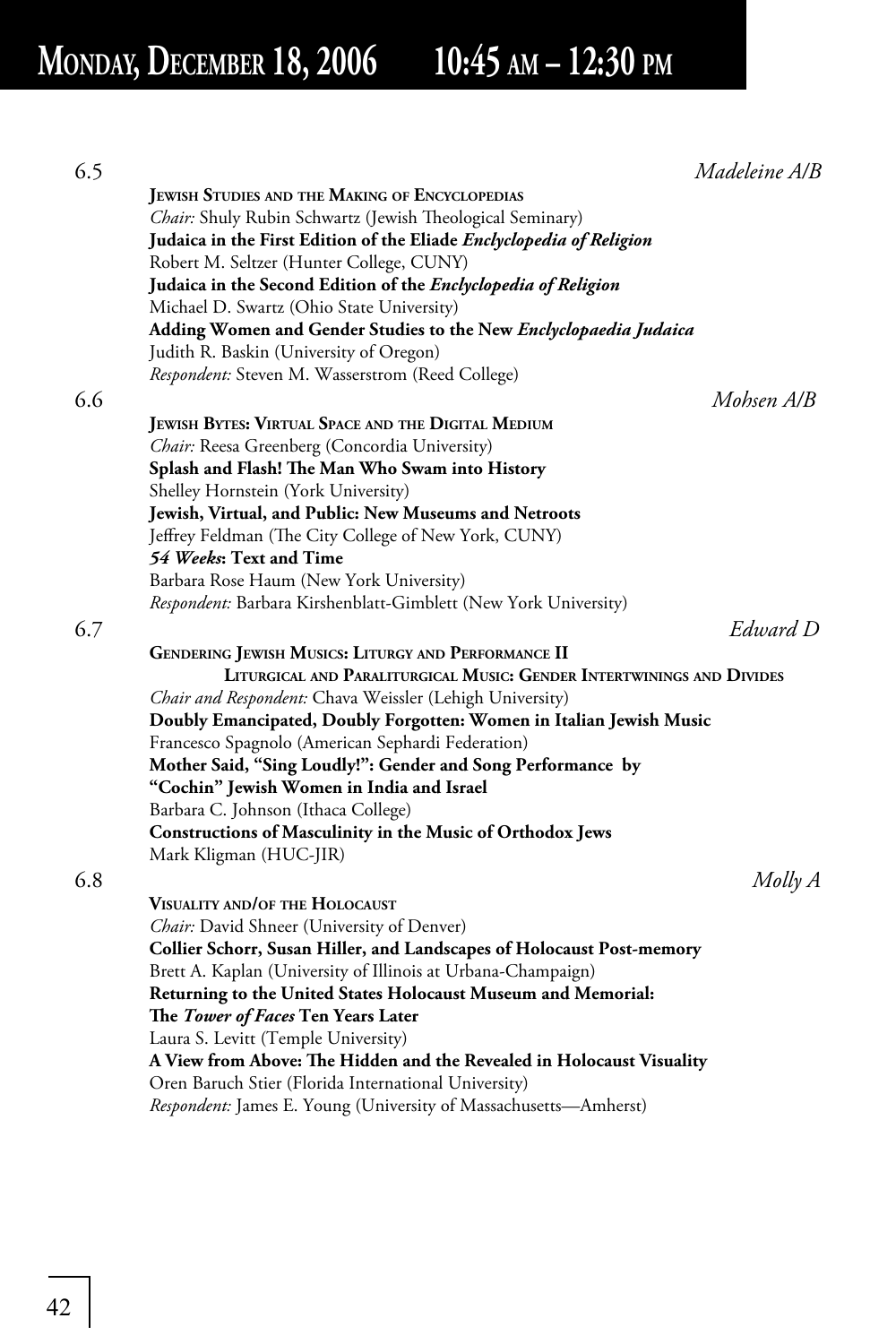| 6.9  |                                                                               | $Molly$ $B$ |
|------|-------------------------------------------------------------------------------|-------------|
|      | <b>REDISCOVERIES IN AMERICAN HEBREW LITERATURE</b>                            |             |
|      | Chair: Yaron Peleg (George Washington University)                             |             |
|      | The Persistence of Eros in the Lyric Poetry of Eisig Silberschlag             |             |
|      | Alan L. Mintz (Jewish Theological Seminary)                                   |             |
|      | "Be'eretz lo li": The Sense of Home and Poetic Legacy in Hillel Bavli's Poems |             |
|      | Tamar S. Hess (The Hebrew University of Jerusalem)                            |             |
|      | Searching for America: Harry Sackler's Immigrant Novel Between                |             |
|      | Languages, Between Genres, Between Heaven and Earth                           |             |
|      | Michael Weingrad (Portland State University)                                  |             |
|      | "On Account of the Cushite Woman that Moses Took":                            |             |
|      | Race and Gender in Ephraim Lisitzky's Vatidaber Miriam                        |             |
|      | Wendy Ilene Zierler (HUC-JIR)                                                 |             |
| 6.10 |                                                                               | Gregory A   |
|      | WORLD WAR II AND ITS NORTH AMERICAN JEWISH AFTERMATHS                         |             |
|      | Chair: Arlene Lazarowitz (California State University, Long Beach)            |             |
|      | Jewish Preparations for "Civvy Street": Teaching Judaism to                   |             |
|      | Canadian Soldiers in Liberated Netherlands, 1944-1946                         |             |
|      | Richard Menkis (University of British Columbia)                               |             |
|      | The American Jewish Committee and Admission of Nazi                           |             |
|      | Collaborators into the United States, 1948-1950                               |             |
|      | Haim Genizi (Bar-Ilan University)                                             |             |
|      | From Prophets to Patriots: Rabbis, the "Cult of Synthesis," and the           |             |
|      | Second World War                                                              |             |
|      | Daniel M. Bronstein (Jewish Theological Seminary)                             |             |
|      | "I Don't Know Whom to Thank" or "Take Your Rags Back":                        |             |
|      | Secret Aid by the American Jewish Joint Distribution Committee                |             |
|      | to Postwar Soviet Jewry                                                       |             |
|      | Michael Beizer (The Hebrew University of Jerusalem)                           |             |
| 6.11 |                                                                               | Gregory B   |
|      | <b>JEWISH-CHRISTIAN ENCOUNTERS IN REFORMATION-ERA EUROPE</b>                  |             |
|      | Chair: Adam B. Shear (University of Pittsburgh)                               |             |
|      | Italian Jewish Catechism and the Literature of the Catholic Reformation       |             |
|      | Stefanie Siegmund (University of Michigan)                                    |             |
|      | Solomon Hirsch's Yudischer Theriak (Hanau, 1615): Censorship,                 |             |
|      | Printing, and the Limits of Jewish Expression in Reformation-Era Europe       |             |
|      | Stephen G. Burnett (University of Nebraska at Lincoln)                        |             |
|      | The Little Ice Age and the Jews: Environmental History and the                |             |
|      | Mercurial Nature of Jewish-Christian Encounters in Early Modern Germany       |             |

Dean Phillip Bell (Spertus Institute of Jewish Studies)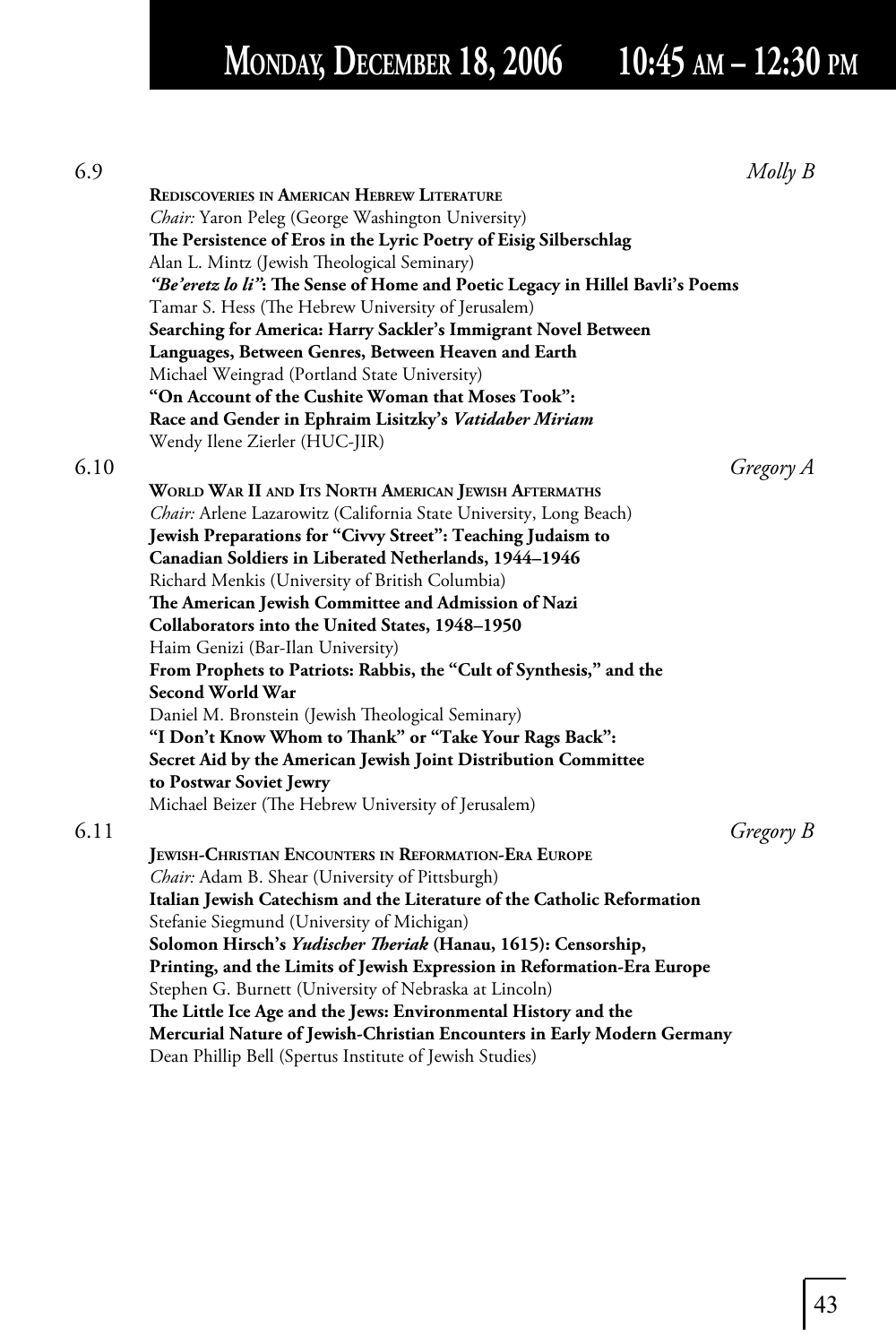| 6.12 | Madeleine D                                                                       |
|------|-----------------------------------------------------------------------------------|
|      | SPACE AND IDENTITY: THE DESERT IN JEWISH IMAGINATION                              |
|      | Chair and Respondent: Vered Shemtov (Stanford University)                         |
|      | The "Desert" and the "Island": Space Metaphors in Modern Israeli Culture          |
|      | Yael H. Zerubavel (Rutgers University)                                            |
|      | <b>Diasporic Deserts of Heretics and Strangers</b>                                |
|      | Ranen Omer-Sherman (University of Miami)                                          |
|      | Desert Bound: Transformations of Wilderness in the Book of Numbers                |
|      | Adriane Leveen (Stanford University)                                              |
| 6.13 | Del Mar A                                                                         |
|      | VENICE, THE JEWS, AND ITALIAN CULTURE                                             |
|      | Chair and Respondent: Murray Baumgarten (University of California, Santa Cruz)    |
|      | Defining Jewish Identity in the Venetian Ghetto                                   |
|      | Dana Katz (Reed College)                                                          |
|      | <b>Jewish Publishing and Christian Publishers</b>                                 |
|      | Paul Hamburg (University of California, Berkeley)                                 |
|      | Simone Luzzatto's "Discorsi": The Politics of Jewish Identity in                  |
|      | <b>Seventeenth-Century Venice</b>                                                 |
|      | Ariella Lang (Columbia University)                                                |
| 6.14 | Del Mar B                                                                         |
|      | <b>GREEK JEWISH LITERATURE</b>                                                    |
|      | Chair: Ra'anan Boustan (UCLA)                                                     |
|      | Fiction or Exegesis? Artapanus and Moses' Conquest of Ethiopia                    |
|      | Jed Wyrick (California State University, Chico)<br>Philo's Influence in Antiquity |
|      | Louis H. Feldman (Yeshiva University)                                             |
|      | Human Body in Hellenistic Jewish Exegesis                                         |
|      | Arkady Kovelman (Lomonosov Moscow State University)                               |
| 6.15 | Manchester Foyer                                                                  |
|      | <b>POSTER SESSION</b>                                                             |
|      | Political Subjects: Law, Nation, and Government According to                      |
|      | <b>Seventeenth-Century Dutch Sephardim</b>                                        |
|      | Anne Oravetz Albert (University of Pennsylvania)                                  |
|      | Devorah and Shlomtzion as Paradigms: Women Leaders in Sifrut Chazal               |
|      | Rachel Ben Dor (The Hebrew University of Jerusalem)                               |
|      | and Rochelle Millen (Wittenberg University)                                       |
|      | The Sephardi Kaleidoscope: Ethnographic Fragments from Jewish Istanbul            |
|      | Marcy Brink-Danan (Brown University)                                              |
|      | "In Three Places the Law Overrides the Bible": What Must Give                     |
|      | When Text, Law, and Hermeneutics Conflict                                         |
|      | David Brodsky (Reconstructionist Rabbinical College)                              |
|      | The Jewish Badge in Fifteenth- and Sixteenth-Century Italy: the Iconic O,         |
|      | the Yellow Hat, and the Paradoxes of Distinctive Sign Legislation                 |
|      | Flora Cassen (New York University)                                                |
|      | Measures of Piety and Halakhah in Prayer: A Case of Interaction                   |
|      | between Halakhah and Aggadah in Berachot 32b-33a                                  |
|      | Shlomo Chertok (Ben-Gurion University of the Negev)                               |
|      |                                                                                   |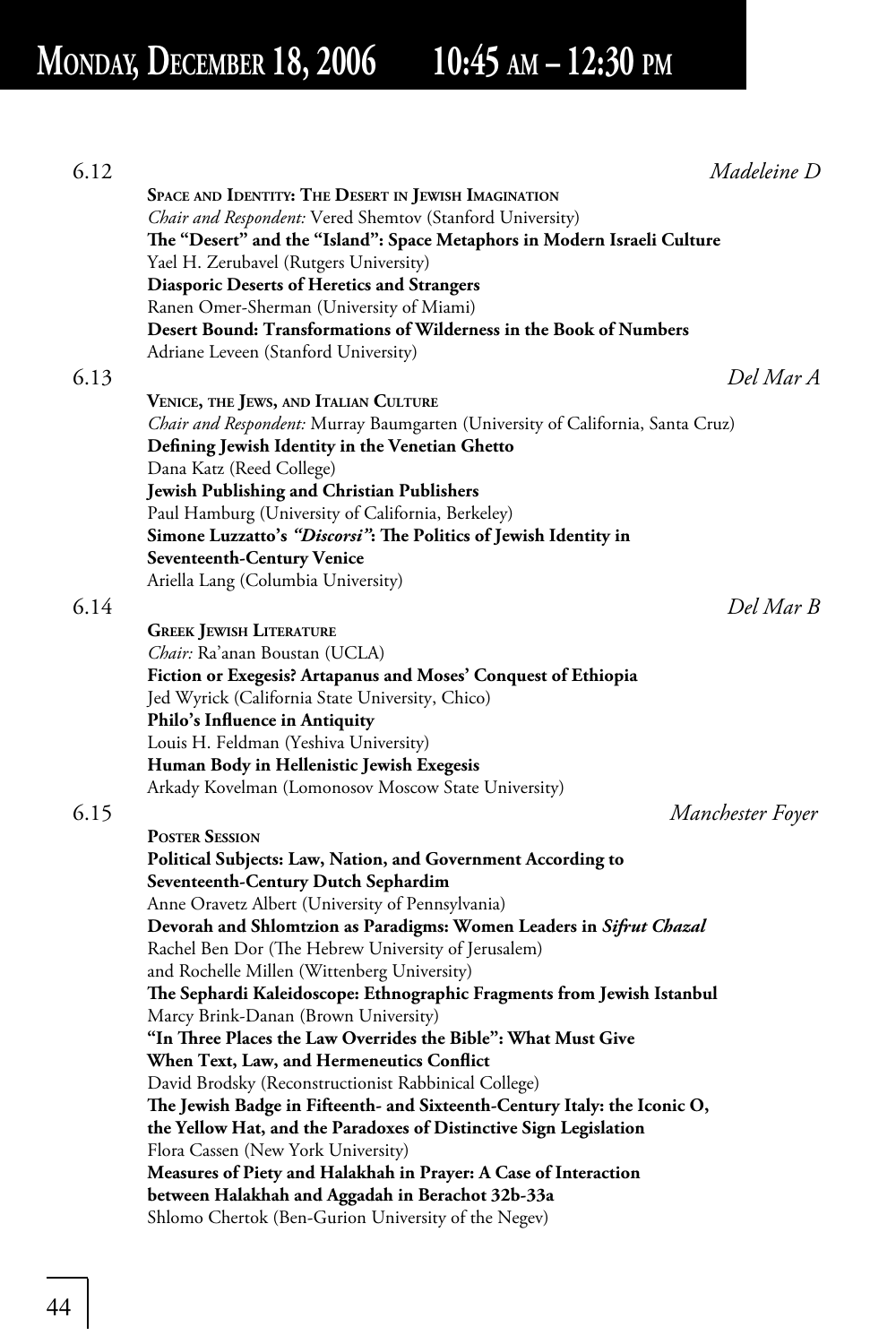**To Enter the Temple: Ritual Narrative in the Mishnah** Naftali Cohn (University of Pennsylvania)  **Syrian Jewish Identity and Memory in Contemporary Mexico City** Evelyn Dean (Indiana University)  **Memories of Exodus in Jewish, African American, and Mormon Children's Literature** Jodi Eichler-Levine (Columbia University) **Medieval Inquisitions and the Jews: The Case of Sicily**  Lucia Finotto (Brandeis University)  **In the Shadow of Christendom: Views from Immanuel of Rome's** *Mahberot* Dana Fishkin (New York University) **From Running the Company to Being Run Out: The Effect of Axis Anti-Jewish Policy on European Insurance Companies and Jewish Policyholders during the Holocaust** Susan Glazer (Brandeis University)  **"Lavy's Shul": Reconstructing Jewish Community in Post-World War II Canada** Sharon Gubbay Helfer (Concordia University) **The Multifaceted Image of Women in the Kabbalistic Diaries of Sixteenth-Century Tsefat** Anat Gueta (Multyeda)  **Pragmatist Epistemology and Halakhah** Hannah Hashkes (Siegal College of Judaic Studies)  **Fertility, Gender, and Halakha** Ronit Irshai (Bar-Ilan University) The Discussions on Secularism in the State of Israel Gideon Katz (Ben-Gurion University of the Negev) **Secular Jews and Other Secular Americans: What Do They Have in Common?**  Ariela Keysar (Trinity College) **The Anglican Roots of Conservative Judaism: Solomon Schechter and Matthew Arnold on Religious Unity** Matthew LaGrone (University of Toronto)  **Identity, Community, and Religious Leadership as Expressed through the Role of the Rabbi's Wife** Susan Landau-Chark (Concordia University)  **"So Th at Speaking Might Not Stop at the Word": Representing the Holocaust through Silence in the Work of Ozick, Doctorow, and Grossman** Monica Osborne (Purdue University) **The Sistine Chapel Ceiling and Renaissance Christian Kabbalah**  Robert Sagerman (New York University) Quantifying the Use of Ancient Synagogue Space: The Case of en-Nabratein Chad Spigel (Duke University)  **A Table in the Presence of My Enemies: Jewish Palestinian Dialogue** Randy Linda Sturman (University of Georgia) How the Young Differ: Generational Patterns in American Jewry's Religious Movements Mervin F. Verbit (Touro College/Brooklyn College, CUNY)  **German Zionism's Confrontation with German Radical Nationalism, 1910–1920** Stefan Vogt (University of Amsterdam)  **Role Transition, Identity, and the** *Ba'al Teshuvah:* **Implications for Outreach** Linda L. Yellin (California State University at Northridge)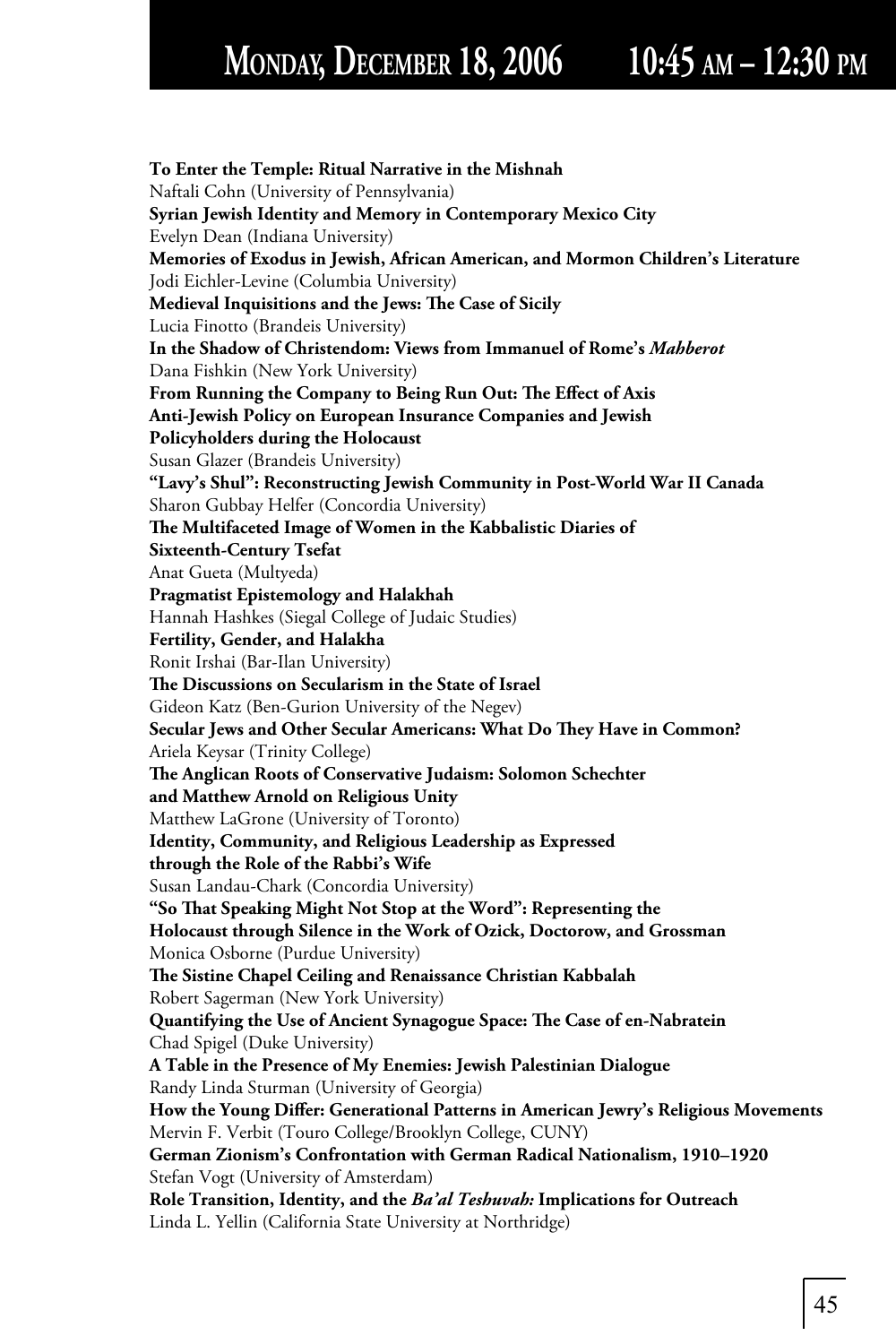## **GENERAL LUNCH 12:30 PM – 1:30** pm *Manchester C*

*(Note: By pre-paid reservation only.)* 

## **AAJR LUNCH 12:30 PM – 1:30** pm *Annie B*

*For the Fellows of the American Academy for Jewish Research.*

## **SEPHARDI/MIZRAHI 12:30 PM – 1:30 PM** *Maggie*

 **CAUCUS AND LUNCH** *Chair:* Norman Stillman (University of Oklahoma)

## **CENTER FOR ONLINE 12:30 PM – 1:30 PM** *Emma A/B/C*

**JUDAIC STUDIES LUNCH** *(Note: By reservation only.)* 

## Session 7, Monday, December 18, 2006 1:30 PM – 3:30 PM

|                                             |                                                                                      | Manchester A |
|---------------------------------------------|--------------------------------------------------------------------------------------|--------------|
| "TEXTS" IN JEWISH STUDIES                   |                                                                                      |              |
|                                             | Sponsored by the American Academy for Jewish Research (AAJR)                         |              |
|                                             | Chair: Todd M. Endelman (University of Michigan)                                     |              |
|                                             | Songs That Speak: Text, Tune, and Testimony as Sources for Jewish Studies            |              |
| Kay K. Shelemay (Harvard University)        |                                                                                      |              |
| <b>Ephemera as Historical Sources</b>       |                                                                                      |              |
| Hasia R. Diner (New York University)        |                                                                                      |              |
| <b>Reading Art in Jewish Renewal</b>        |                                                                                      |              |
| Chava Weissler (Lehigh University)          |                                                                                      |              |
|                                             |                                                                                      | Betsy A/B    |
| <b>JEWISH MODERNISM IN DIFFERENT VOICES</b> |                                                                                      |              |
|                                             | <i>Chair:</i> Julian A. Levinson (University of Michigan)                            |              |
|                                             | Between Self and Other: Displacement, Dislocation, and Deferral in                   |              |
|                                             | Dovid Bergelson's Mides ha-din and Alfred Döblin's Reise in Polen                    |              |
| Marc Caplan (Harvard University)            |                                                                                      |              |
|                                             | A Song in the Desert? Else Lasker-Schüler and Jewish Modernism in Berlin             |              |
|                                             | Jonathan S. Skolnik (German Historical Institute)                                    |              |
|                                             | The Sign of the Times: Modernism and Zionism in Rachel's Poetry                      |              |
|                                             | Naomi Brenner (University of California, Berkeley)                                   |              |
|                                             |                                                                                      | Edward A/R   |
|                                             | <b>CONSTITUENTS' PERSPECTIVES ON SYNAGOGUES AND SCHOOLS</b>                          |              |
| Chair: Melissa Klapper (Rowan University)   |                                                                                      |              |
|                                             | Divisions in Community: Bar and Bat Mitzvah and the Synagogue                        |              |
|                                             | Patricia Munro (University of California, Berkeley)                                  |              |
|                                             | "School as Shul": New Perspectives on the Relationships of Parents                   |              |
| to Their Children's Schools                 |                                                                                      |              |
|                                             | Randal F. Schnoor (York University) and Alex Pomson (The Hebrew University of        |              |
| Jerusalem)                                  |                                                                                      |              |
|                                             | Identity Interplay: The Relationship between Personal and Professional Identities    |              |
|                                             | among Teachers Working in Jewish, Catholic, and Urban Public Schools                 |              |
|                                             | Sharon Feiman-Nemser (Brandeis University) and Bethamie Horowitz (Mandel Foundation) |              |
|                                             | Respondent: Rela Mintz Geffen (Baltimore Hebrew University)                          |              |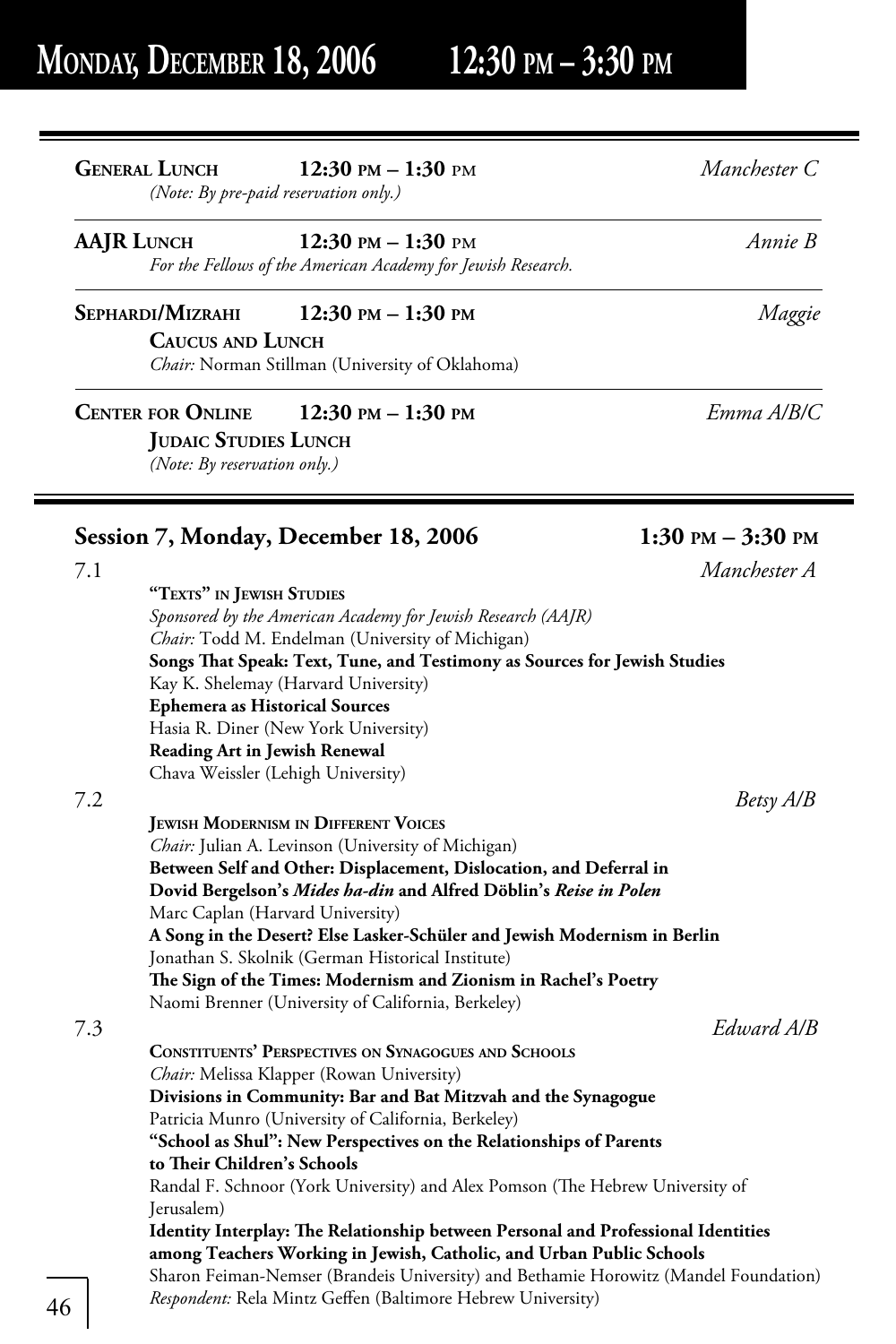# **MONDAY, DECEMBER 18, 2006 1:30 PM – 3:30 PM**

| Ford A/B                                                                             |  |
|--------------------------------------------------------------------------------------|--|
| ETHNICITY, GENDER, AND NATION IN ISRAELI CINEMA                                      |  |
| Chair and Respondent: Shai Ginsburg (Duke University)                                |  |
| State as Trauma                                                                      |  |
| Uri Cohen (Columbia University)                                                      |  |
| Capturing the Real: Dover Koshashvili and the Politics of Identity in Israeli Cinema |  |
| Eran Kaplan (University of Cincinnati)                                               |  |
| Toward a New Understanding of Mizrahi Images in Israeli Cinema                       |  |
| Yaron Peleg (George Washington University)                                           |  |
| Madeleine A/B                                                                        |  |
|                                                                                      |  |
| MEMORY OF THE HOLOCAUST IN POLAND: FROM 1945 TO THE PRESENT                          |  |
| Chair: Joanna B. Michlic (Richard Stockton College)                                  |  |
| <b>From Moses to Radegast Monument: The Evolution of Holocaust</b>                   |  |
| Memorials in Lodz, Poland                                                            |  |
| Helene Sinnreich (Youngstown State University)                                       |  |
| Shtetls Without Jews: Early Accounts of Postwar Poland by Emigre Travelers           |  |
| Jack Kugelmass (University of Florida)                                               |  |
| The Future of the Memory of the Holocaust in Poland                                  |  |
| Joanna B. Michlic (Richard Stockton College)                                         |  |
| Mohsen A/B                                                                           |  |
| CITIES OF SILVER AND GOLD: IS URBAN JEWISH LIFE IN THE WESTERN U.S.                  |  |
| A HARBINGER OF THE FUTURE OF AMERICAN JEWRY?                                         |  |
| A SESSION IN MEMORY OF VIVIAN KLAFF                                                  |  |
| Sponsored by the Mandell L. Berman Institute - North American Jewish Data Bank       |  |
| at the University of Connecticut                                                     |  |
| Chair: Arnold Dashefsky (University of Connecticut at Storrs)                        |  |
| Gambling on a Jewish Future: The Jews of Las Vegas                                   |  |
| Ira M. Sheskin (University of Miami)                                                 |  |
| From Margin to Mainstream: The Seismic Shift Among Jews in the                       |  |
| San Francisco Metro Area                                                             |  |
| Bruce A. Phillips (HUC-JIR)                                                          |  |
| A Tale of Two "Jewish?" Cities: San Diego and Phoenix                                |  |
| Ron Miller (North American Jewish Data Bank)                                         |  |
| Has the West Been Won or Lost? Cohesion among Western Jews in                        |  |
| <b>Comparison to Jews Elsewhere</b>                                                  |  |
| Laurence Kotler-Berkowitz (United Jewish Communities)                                |  |
| Edward D                                                                             |  |
| "EXPERIENCE THE DISASTER": LITERATURE, ART, MUSIC, FILM                              |  |
| Chair and Respondent: Lynn Rapaport (Pomona College)                                 |  |
| Decoding Musical Documentary: Subject Roles in Steve Reich's Different Trains        |  |
| Amy Wlodarski (Dickinson College)                                                    |  |
| Cinematic Representations of Hungarian Jewry after the Holocaust                     |  |
| Catherine Portuges (University of Massachusetts-Amherst)                             |  |
| Shoah déjà vu in American Feature Films about Third Generation Jews                  |  |
| Lawrence Baron (San Diego State University)                                          |  |
|                                                                                      |  |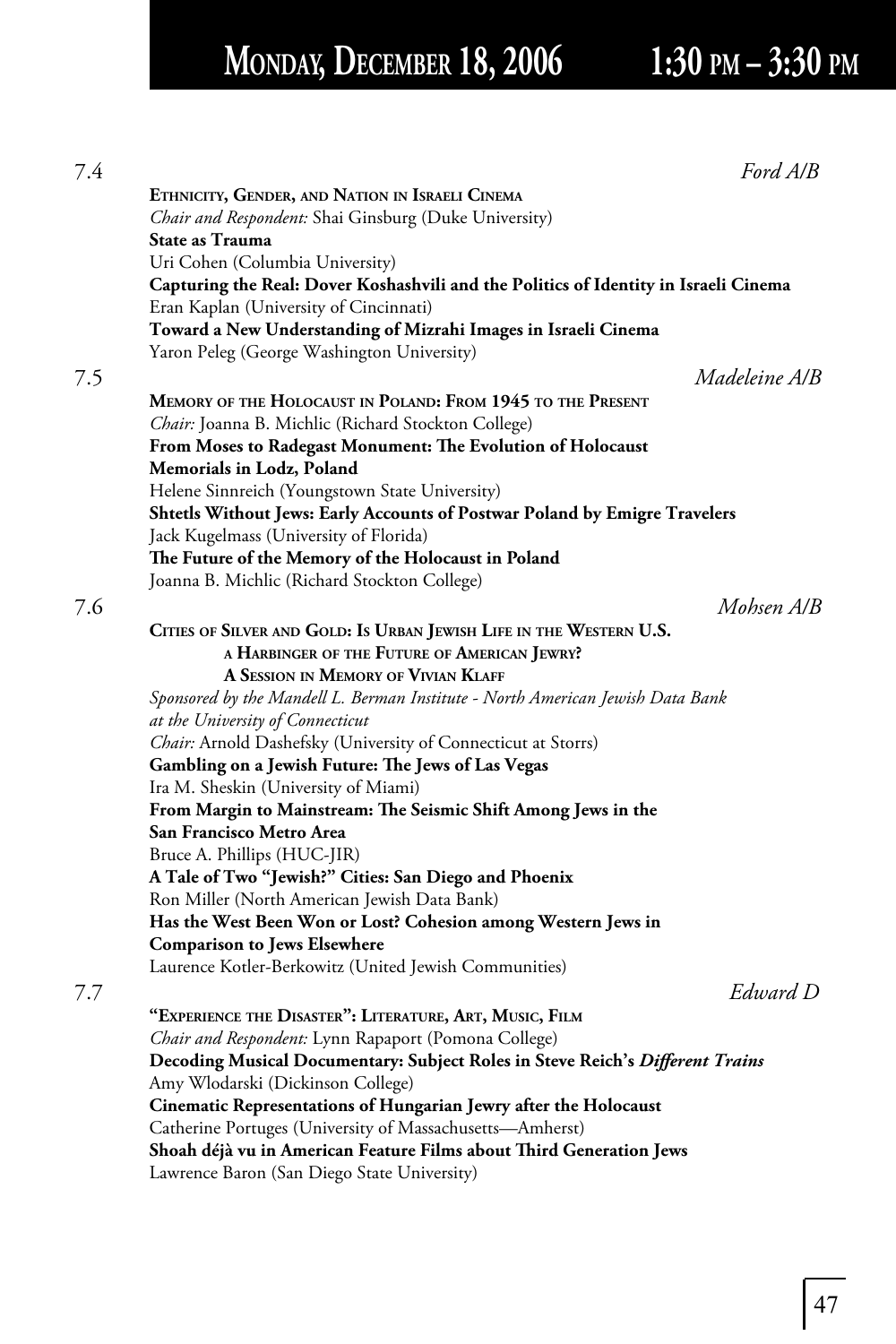# **MONDAY, DECEMBER 18, 2006 1:30 PM – 3:30 PM**

| WALLS AND HALLS: BUILDING JEWISH SPACE<br>Chair: Shelley Hornstein (York University)<br>Augustus and Herod the Great: A Roman Model for Jewish Space<br>René Bloch (University of Bern)<br>The Eruv as Wall: Material, Ritual, and Halakhic Implications | Molly A   |
|----------------------------------------------------------------------------------------------------------------------------------------------------------------------------------------------------------------------------------------------------------|-----------|
|                                                                                                                                                                                                                                                          |           |
|                                                                                                                                                                                                                                                          |           |
|                                                                                                                                                                                                                                                          |           |
|                                                                                                                                                                                                                                                          |           |
|                                                                                                                                                                                                                                                          |           |
| Jennifer Cousineau (University of California, Berkeley)                                                                                                                                                                                                  |           |
| Icons of Separation: Artistic Responses to the Barrier in Israel                                                                                                                                                                                         |           |
| Susan Goodman (The Jewish Museum)                                                                                                                                                                                                                        |           |
| <i>Respondent:</i> Berel Lang (Wesleyan University)                                                                                                                                                                                                      |           |
| 7.9                                                                                                                                                                                                                                                      | Molly B   |
| <b>INTERPENETRATION OF HALAKHAH AND AGGADAH</b>                                                                                                                                                                                                          |           |
| <i>Chair:</i> Robert Brody (The Hebrew University of Jerusalem)                                                                                                                                                                                          |           |
| How Much Anthropomorphism? Allowing the Aggadah to Speak for Itself                                                                                                                                                                                      |           |
| Shamma Friedman (Jewish Theological Seminary)                                                                                                                                                                                                            |           |
| He Took the Knife: Biblical Narrative Becomes Rabbinic Law                                                                                                                                                                                               |           |
| Jane Kanarek (University of Chicago)                                                                                                                                                                                                                     |           |
| The Shaming of Abdan (B. Yevamot 105b)                                                                                                                                                                                                                   |           |
| Jeffrey L. Rubenstein (New York University)                                                                                                                                                                                                              |           |
| Samuel ibn Tibbon's Theory of the Eternal Recreation of the World:                                                                                                                                                                                       |           |
| Physics, Metaphysics, and Theology                                                                                                                                                                                                                       |           |
| Gad Freudenthal (Centre National de la Recherche Scientifique/                                                                                                                                                                                           |           |
| University of Pennylvania)                                                                                                                                                                                                                               |           |
| 7.10                                                                                                                                                                                                                                                     | Gregory A |
| THE RED DIVIDE: COMMUNISM, ANTI-COMMUNISM, AND ANTI-SEMITISM ON                                                                                                                                                                                          |           |
| THE AMERICAN SHORE                                                                                                                                                                                                                                       |           |
|                                                                                                                                                                                                                                                          |           |
| <i>Chair and Respondent:</i> Israel Bartal (The Hebrew University of Jerusalem)                                                                                                                                                                          |           |
| The Making of a Jewish Communist: The Case of Moyshe Olgin<br>Tony E. Michels (University of Wisconsin—Madison)                                                                                                                                          |           |
| Anti-Communist Critiques of the Black-Jewish Alliance                                                                                                                                                                                                    |           |
| Jonathan Karp (Binghamton University, SUNY)                                                                                                                                                                                                              |           |
| The Pursuit of Secular Heresy: Neoconservatism's Campaign against                                                                                                                                                                                        |           |
| <b>Jewish Communism</b>                                                                                                                                                                                                                                  |           |
| Nancy Sinkoff (Rutgers University)                                                                                                                                                                                                                       |           |
| Moscow in America: Yiddish Culture in Conflict                                                                                                                                                                                                           |           |
| Matthew B. Hoffman (Franklin and Marshall College)                                                                                                                                                                                                       |           |
|                                                                                                                                                                                                                                                          |           |
| 7.11                                                                                                                                                                                                                                                     | Gregory B |
| <b>PRIESTLY POLITICS</b>                                                                                                                                                                                                                                 |           |
| <i>Chair:</i> Rachel Sharon Havrelock (University of Illinois at Chicago)                                                                                                                                                                                |           |
| The Political Symbolism of the Priestly Source                                                                                                                                                                                                           |           |
| William H. Propp (University of California, San Diego)                                                                                                                                                                                                   |           |
| Dionysiac Play in Exodus 32                                                                                                                                                                                                                              |           |
| Bruce Rosenstock (University of Illinois at Urbana-Champaign)                                                                                                                                                                                            |           |
| <b>Ritual and Symbolic Exile: New Readings via Ancient Greece</b>                                                                                                                                                                                        |           |
|                                                                                                                                                                                                                                                          |           |
|                                                                                                                                                                                                                                                          |           |
|                                                                                                                                                                                                                                                          |           |
| Gershon Hepner (Independent Scholar)<br>Purity of Lineage in Ezra and Neo-Babylonian Temples<br>Asher Ragen (Harvard University)                                                                                                                         |           |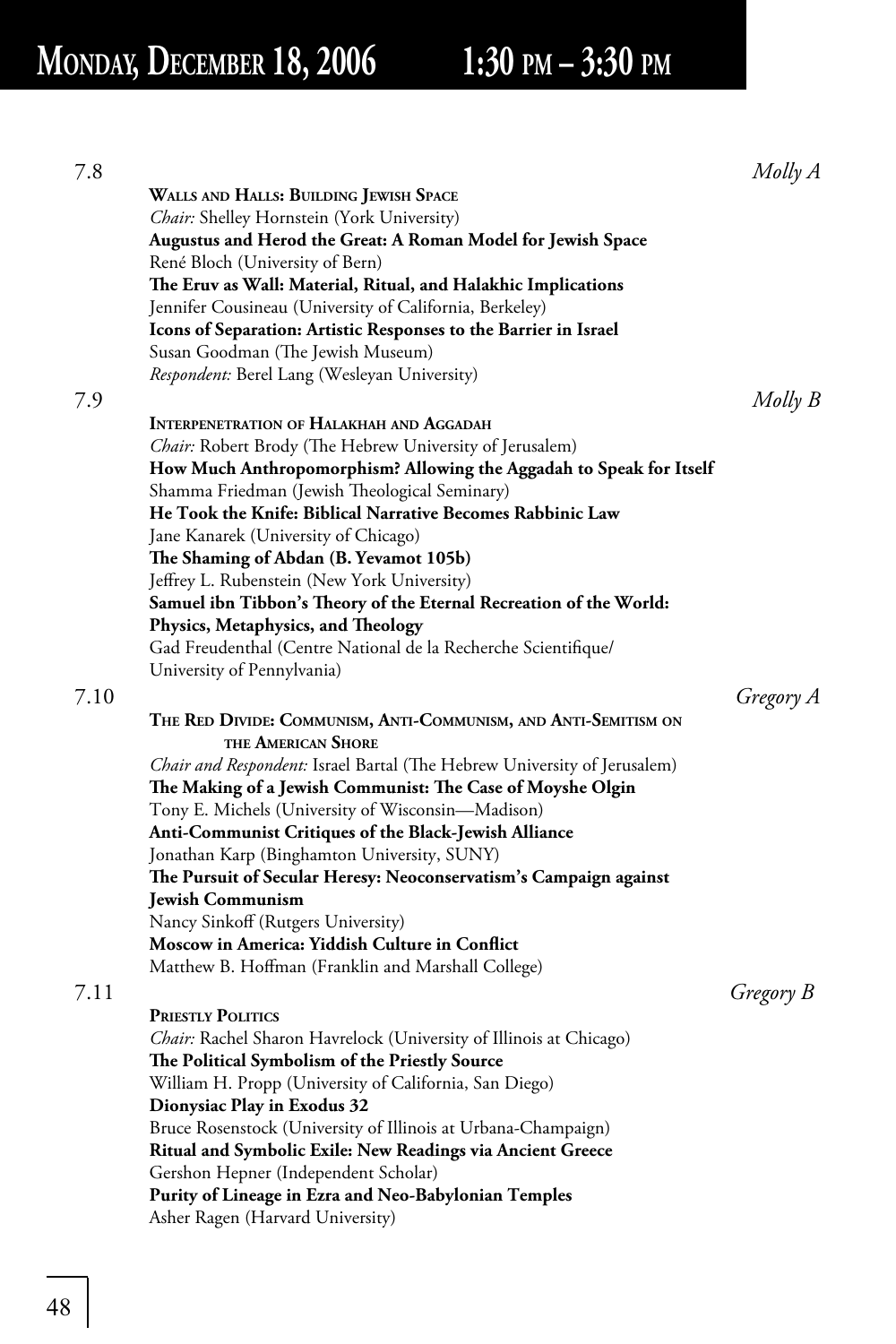# **MONDAY, DECEMBER 18, 2006 1:30 PM – 3:30 PM**

| 7.12                                                                                                | Madeleine D |
|-----------------------------------------------------------------------------------------------------|-------------|
| PAST AND PRESENT IN ISRAELI POLITICS, RELIGION, AND SOCIETY                                         |             |
| Chair: Nitza Druyan (Hofstra University)                                                            |             |
| Bridal Counselors, Halakhic Counselors, and Purity Assessors:                                       |             |
| Negotiating the Face and Future of the Orthodox Community in Israel                                 |             |
| Orit Avishai (University of California, Berkeley)                                                   |             |
| Tefilot Hadashot Kan V'akhshav, or "ani hiloni light": Creating                                     |             |
| Community and Reconnecting to Judaism and Israel through Prayer                                     |             |
| among Nonobservant Israelis                                                                         |             |
| Adina B. Newberg (Reconstructionist Rabbinical College)                                             |             |
| The 1948 War Effort and the Demand for Equality in Sacrifice                                        |             |
| Moshe Naor (University of Toronto)                                                                  |             |
| The First Jewish Settlements in Ottoman Palestine Through Women's                                   |             |
| Eyes (1878/82–1903)                                                                                 |             |
| Margalit Shilo (Bar-Ilan University)                                                                |             |
| 7.13                                                                                                | Del Mar A   |
| <b>ISSUES IN JEWISH LINGUISTICS</b>                                                                 |             |
| Chair: Benjamin H. Hary (Emory University)                                                          |             |
| A Short Linguistic History of Ukrainian Yiddish                                                     |             |
| Paul D. Glasser (YIVO Institute for Jewish Research)                                                |             |
| The Translation of Loanwords: A Dilemma for the English-Hebrew Translator                           |             |
| Brenda Malkiel (University of Haifa/Bar-Ilan University)                                            |             |
| Lexical Variation as Indicator of Jewish Denominational Ethnic Identity                             |             |
| Aliza Sacknovitz (Georgetown University)                                                            |             |
| Direct Object Marker in Spanish                                                                     |             |
| Rifka Cook (Northwestern University)                                                                |             |
| <b>Functions of Hebrew in Moroccan Judeo-Arabic</b>                                                 |             |
| Norman A. Stillman (University of Oklahoma)                                                         |             |
| 7.14                                                                                                | Del Mar B   |
|                                                                                                     |             |
| READING FOR GENDER IN MODERN JEWISH THOUGHT                                                         |             |
| Chair: Laura S. Levitt (Temple University)                                                          |             |
| Reading for Gender in Moses Mendelssohn's Jerusalem                                                 |             |
| Susan E. Shapiro (University of Massachusetts—Amherst)                                              |             |
| Rosenzweig's Mitzvah and the Absent Female                                                          |             |
| Mara Hillary Benjamin (Yale University)<br>The Shulamite and the Male-Male Eros of Franz Rosenzweig |             |
|                                                                                                     |             |
| Zachary J. Braiterman (Syracuse University)                                                         |             |
| 7.15                                                                                                | Ford $C$    |
| HOW MUCH CHRISTIANITY IN RABBINIC JUDAISM?                                                          |             |
| Chair: Michael D. Swartz (Ohio State University)                                                    |             |
| History, Theory, and Text: On the Christianization of the Rabbis                                    |             |
| Charlotte Fonrobert (Stanford University)                                                           |             |
| Divinely Born: Shared Narratives and Divided Imaginations of Jews,                                  |             |
| <b>Christians, and Philosophers</b>                                                                 |             |
| Galit Hasan-Rokem (The Hebrew University of Jerusalem)                                              |             |
| Was There a Rabbinic Response to Christianity in Late Antiquity?                                    |             |
| Robert G. Goldenberg (Stony Brook University, SUNY)                                                 |             |
| Respondent: Andrew Jacobs (University of California, Riverside)                                     |             |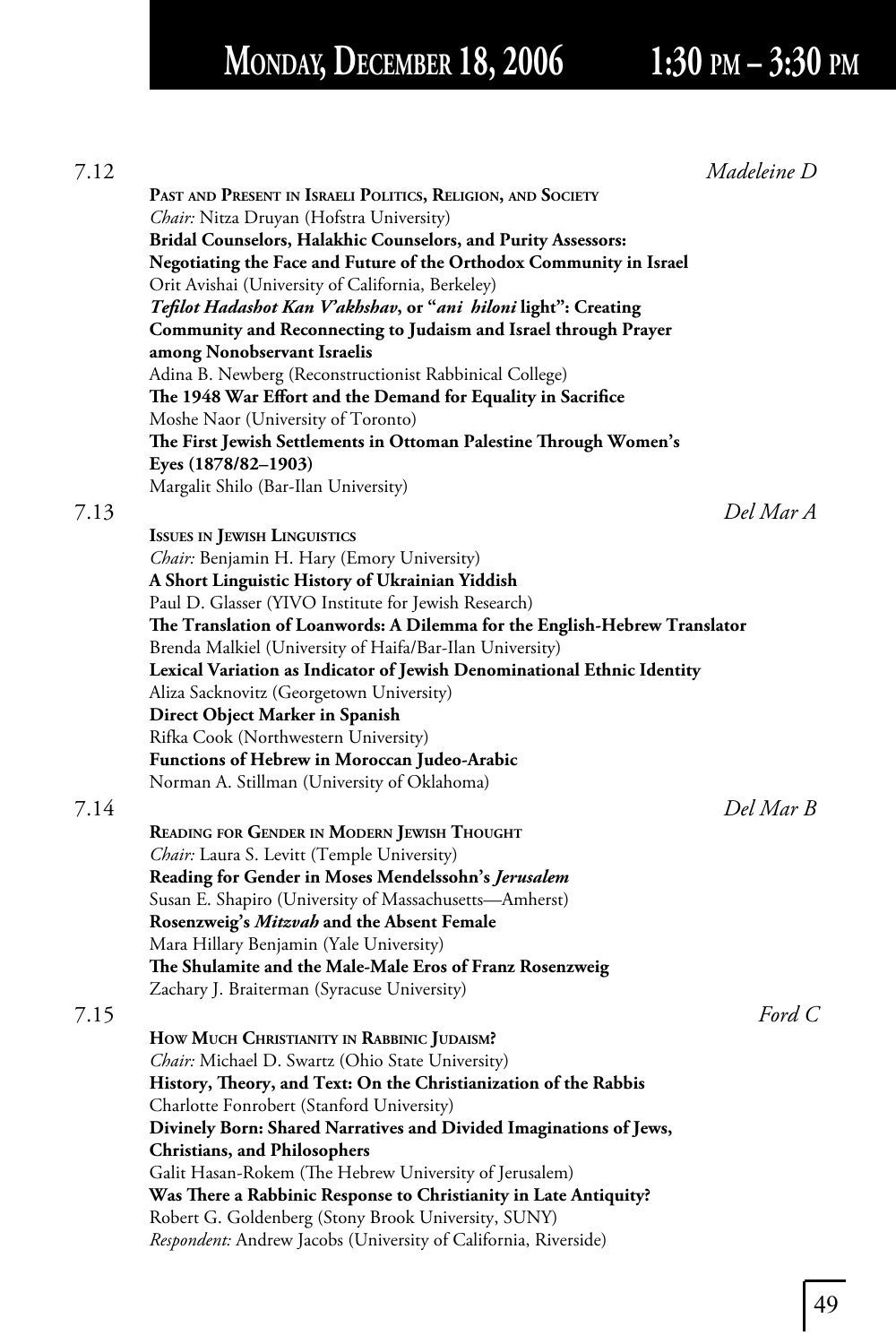## **COFFEE BREAK 3:30 PM – 4:10 PM** *Exhibit Hall*

 *Sponsored by the Center for Jewish History* Conference registrants are invited to enjoy refreshments in the Book Exhibit Hall.

## **Session 8, Monday, December 18, 2006** 4:15 PM - 6:15 PM

8.1 *Manchester A* **NEW RESEARCH ON THE JEWISH FAMILY**  *Sponsored by the Steinhardt Institute Seminar on the Jewish Family at Brandeis University Chair:* Tobin Belzer (University of Southern California)  **It's Jewish Engagement! Promoting Jewish Family Life through Identity Development** Leonard Saxe (Brandeis University), Benjamin Phillips (Brandeis University), and Fern Chertok (Brandeis University) "Jews by Choice and Jews by Chance": Converts and Their Spouses  **Talk about Jewish Connections** Sylvia Barack Fishman (Brandeis University)  **Dual Career Jewish Families** Moshe Hartman (Ben-Gurion University of the Negev) and Harriet Hartman (Rowan University)  **Intended, Appropriate, and Actual Family Size in Israel: Policy Implications of Stability and Change** Sergio DellaPergola (The Hebrew University of Jerusalem) 8.2 *Betsy A/B*  **TRADITIONS FROM THE WEST IN BABYLONIA** *Chair:* Judith Hauptman (Jewish Theological Seminary)  **Knowledge, Imagination, and Ignorance of Roman Palestine in the Babylonian Talmud** Isaiah M. Gafni (The Hebrew University of Jerusalem) **The Scholion to Megillat Ta'anit in Babylonia** Richard L. Kalmin (Jewish Theological Seminary) *Respondents:* Daniel Boyarin (University of California, Berkeley) David M. Goodblatt (University of California, San Diego) 8.3 *Edward A/B*  **NEW APPROACHES TO UNDERSTANDING TANNAITIC LITERATURE** *Chair:* David Brodsky (Reconstructionist Rabbinical College)  **Redactional Strategies in Mishnah and Tosefta** Robert Brody (The Hebrew University of Jerusalem) The *Mekhilta* Deuteronomy of R. Ishmael on Tithes (Deut 14:22–29) Mikhal Bar-Asher Siegal (Yale University) The Ages of a Rabbinic Sage: 'Avot 5:21 as a Selective and Synthetic Compilation Jonathan Schofer (Harvard Divinity School)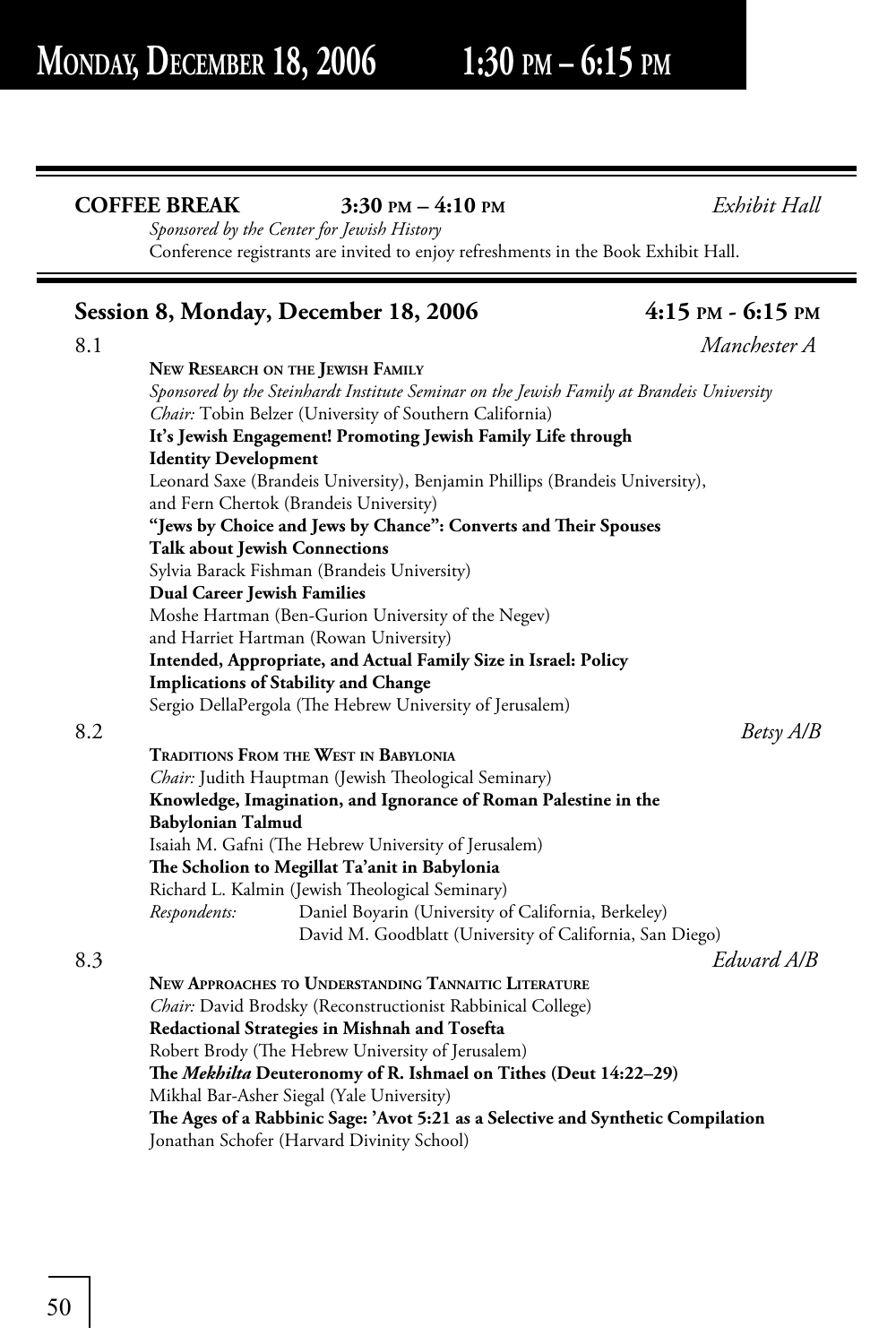# **MONDAY, DECEMBER 18, 2006 4:15 PM – 6:15 PM**

|                                                                                                                    | Ford A/B      |
|--------------------------------------------------------------------------------------------------------------------|---------------|
| POLITICS AND ART: THE WORLD IS ALWAYS WITH US                                                                      |               |
| Chair: Elaine B. Safer (University of Delaware)                                                                    |               |
| Voice and Vision from within the Death Mask: The Work of Judd Ne'eman                                              |               |
| Janet Burstein (Drew University)                                                                                   |               |
| <b>Poetry and Polemics</b>                                                                                         |               |
| Carole S. Kessner (Stony Brook University, SUNY)                                                                   |               |
| Edna Ferber's Giant and McCarthy's Senate Committee on Government Operations                                       |               |
| Ann R. Shapiro (Farmingdale State University, SUNY)                                                                |               |
| Uncommon Women and Their Mothers: The Wendy Chronicles                                                             |               |
| Ellen F. Schiff (Massachusetts College of Liberal Arts)                                                            |               |
|                                                                                                                    | Madeleine A/B |
|                                                                                                                    |               |
| MODERN HEBREW WRITING: PLACING THE TEXT                                                                            |               |
| Chair: Tamar Hess (The Hebrew University of Jerusalem)                                                             |               |
| Reading Agnon through Bakhtinian Lenses: The Carnivalesque in<br>Vehaya He'akov lemishor                           |               |
| Nehama Aschkenasy (University of Connecticut at Stamford)                                                          |               |
| <b>Textual Locality in Hoffmann's Writings</b>                                                                     |               |
| Rachel Albeck-Gidron (Bar-Ilan University)                                                                         |               |
|                                                                                                                    | Mohsen A/B    |
|                                                                                                                    |               |
| <b>IMAGES OF EAST EUROPEAN JEWRY</b>                                                                               |               |
| Sponsored by the Center for Jewish History                                                                         |               |
| Chair: Marion Kaplan (New York University)                                                                         |               |
| Imagining the "Polish" Jewess: The Eastern European Jewish                                                         |               |
| Heroine in Bourgeois German Jewish Literature                                                                      |               |
| Sarah B. Felsen (University of California, Berkeley)                                                               |               |
| Redefining Gender on the Jewish Street: The Evsekstiia and the                                                     |               |
| <b>New Soviet Jewish Woman</b>                                                                                     |               |
| Elissa Bemporad (Stanford University)                                                                              |               |
| Martyrology and Historiography in the Works of Elias Tcherikower<br>Joshua M. Karlip (Baltimore Hebrew University) |               |
| Constructing a Vanished World: Roman Vishniac's Photographic                                                       |               |
| Commission by the Joint Distribution Committee and Its Effect on                                                   |               |
| <b>Jewish Collective Memory</b>                                                                                    |               |
| Maya Benton (Courtauld Institute of Art)                                                                           |               |
|                                                                                                                    | Edward D      |
|                                                                                                                    |               |
| "GEVEN A SHEYRES HAPLEYTE": CULTURE, POLITICS, AND MEMORY AMONG                                                    |               |
| THE SURVIVING REMNANT                                                                                              |               |
| <i>Chair:</i> Miriam Isaacs (University of Maryland)                                                               |               |
| "The Fatherland Calls": Jewish DP Zionism in Germany and Israel's                                                  |               |
| War of Independence                                                                                                |               |
| Avinoam Patt (Center for Advanced Holocaust Studies, USHMM)                                                        |               |
| DPs and the Stigma of "Jewish Criminality" in Literature and Film                                                  |               |
| Michael Berkowitz (University College, London)                                                                     |               |
| The Myth of Silence: Survivors Tell A Different Story                                                              |               |
| Beth Cohen (California State University, Northridge)                                                               |               |
| "Ikh Benk Zikh Nokh Aheym [I long for a home]": Songs and Survival                                                 |               |
| amongst Jewish DPs                                                                                                 |               |
| Shirli Gilbert (University of Michigan)                                                                            |               |
|                                                                                                                    |               |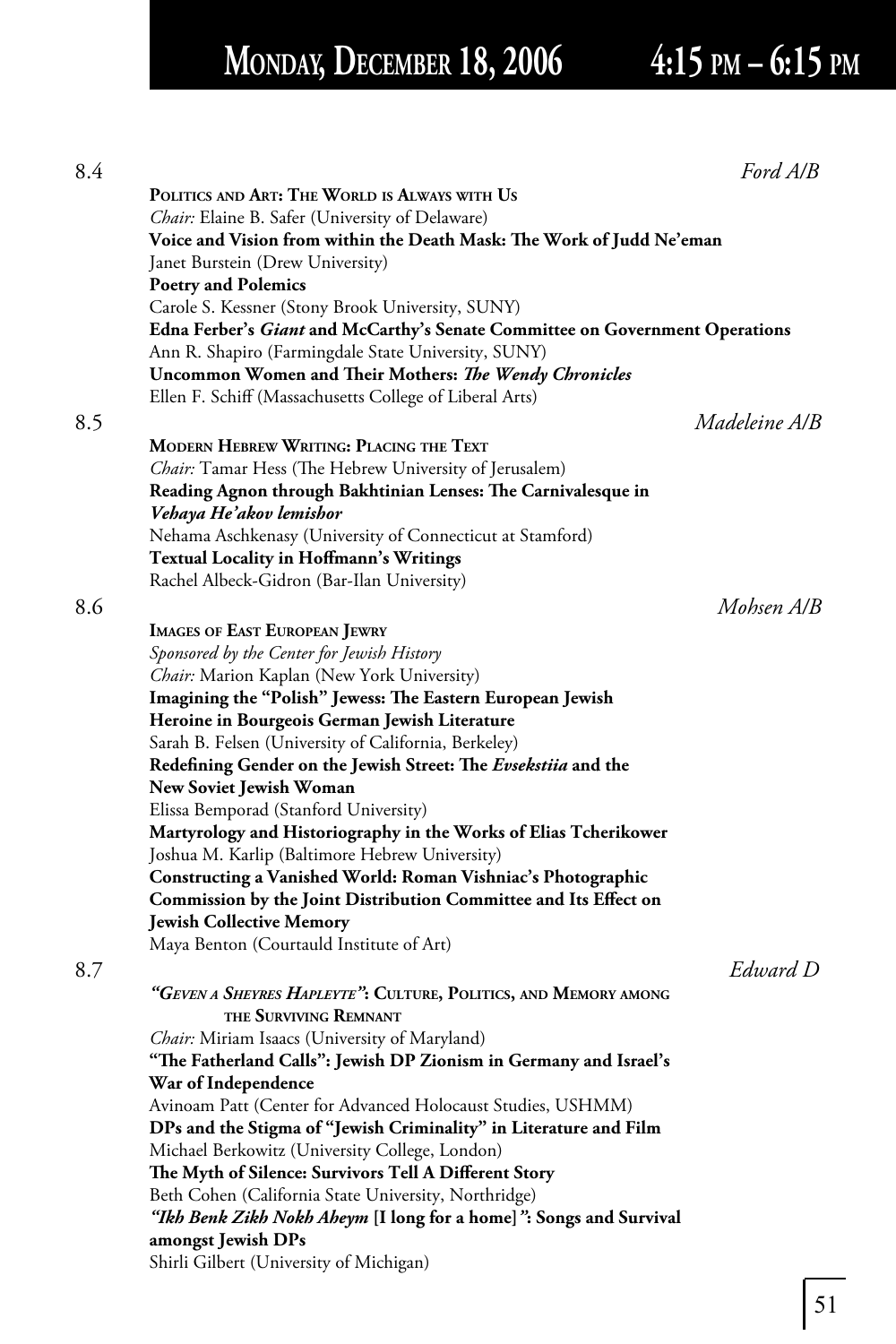# **MONDAY, DECEMBER 18, 2006 4:15 PM – 6:15 PM**

| 8.8  |                                                                         | Molly A     |
|------|-------------------------------------------------------------------------|-------------|
|      | JEWISH URBAN LIFE IN EASTERN EUROPE IN THE TWENTIETH CENTURY            |             |
|      | Chair and Respondent: Samuel D. Kassow (Trinity College)                |             |
|      | <b>Jewish Domestic Workers in Late Imperial Russian Cities</b>          |             |
|      | Natan M. Meir (University of Southampton)                               |             |
|      | Scholars, Activists, and Narodniks: The Jewish People's Party in        |             |
|      | Petrograd, 1917                                                         |             |
|      | Simon Rabinovitch (Brandeis University)                                 |             |
|      | Kiev as the Center of the Soviet Yiddish Culture                        |             |
|      | Victoria Khiterer (University of Central Arkansas)                      |             |
|      | Architectural Residues and Atavistic Memories: Conceptions and          |             |
|      | <b>Constructions of Jewish Space in Modern Warsaw</b>                   |             |
|      | David Snyder (Washington University)                                    |             |
| 8.9  |                                                                         | $Molly$ $B$ |
|      | "TRAFFIC IN MEANING": EARLY MODERN TRAVELS AND TRAVELOGUES              |             |
|      | Chair: Jonathan Schorsch (Columbia University)                          |             |
|      | Travelers and the Geography of Modesty                                  |             |
|      | Elliott S. Horowitz (Bar-Ilan University)                               |             |
|      | A Jew from the East Meets Books from the West                           |             |
|      | Yaacob Dweck (University of Pennsylvania)                               |             |
|      | Diasporic Views of the Ancestral Homeland: Gelilot Eretz Israel and     |             |
|      | Darkhei Tzion                                                           |             |
|      | Shlomo Berger (University of Amsterdam)                                 |             |
|      | Cultural Cross-Dressing and Translation: Travels in the "Jewish Orient" |             |
|      | Andrea Schatz (Princeton University)                                    |             |
| 8.10 |                                                                         | Gregory A   |
|      | MOSHE ROSMAN'S FOUNDER OF HASIDISM: A DECADE LATER                      |             |
|      | Chair: Gershon D. Hundert (McGill University)                           |             |
|      | Hagiography Reappraised: Lessons to Be Drawn from the Rosman-           |             |
|      | <b>Etkes Controversy</b>                                                |             |
|      | Glenn Dynner (Sarah Lawrence College)                                   |             |
|      | Jacob Joseph of Polonne's Homiletic Works as a Repository of the        |             |
|      | <b>Besht's Teachings</b>                                                |             |
|      | Nehemia Polen (Hebrew College)                                          |             |
|      | Hasidei de-ara' and Hasidei de-yarkha: Two Trends in Modern             |             |
|      | <b>Hasidic Historiography</b>                                           |             |
|      | Yohanan Petrovsky-Shtern (Northwestern University)                      |             |
|      | The Etkes-Rosman Dispute over Hasidic Sources                           |             |
|      | Allan L. Nadler (Drew University)                                       |             |
|      | Respondent: Moshe Rosman (Bar-Ilan University)                          |             |
|      |                                                                         |             |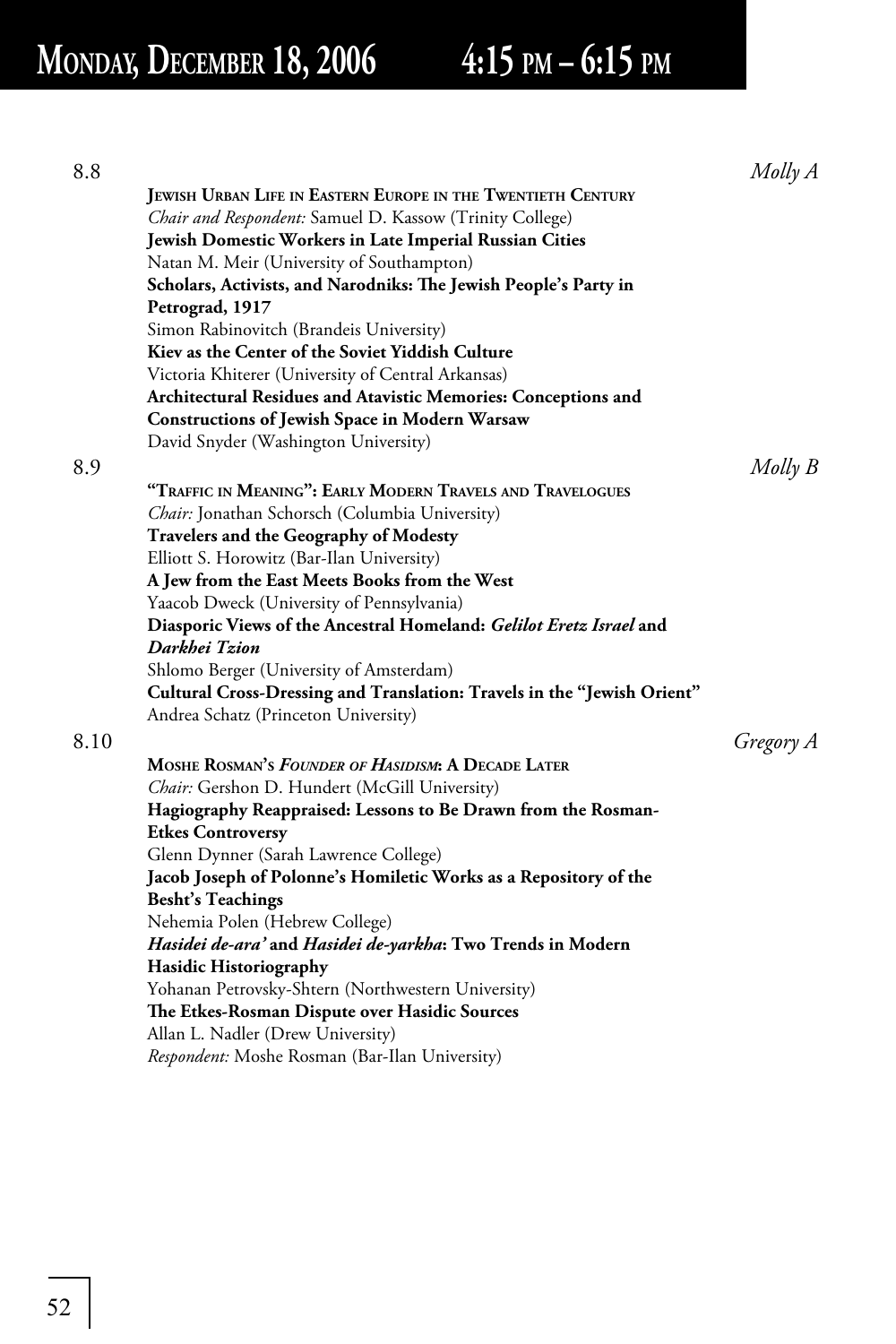## **MONDAY, DECEMBER 18, 2006 4:15 PM – 6:15 PM**

| 8.11 | Gregory B                                                                    |
|------|------------------------------------------------------------------------------|
|      | <b>STUDIES IN EARLY KABBALAH</b>                                             |
|      | Chair: Orna Triguboff (University of Sydney)                                 |
|      | "Wisdom Preserves the Life of the One Who Possesses It": Towards             |
|      | a Taxonomy of Kabbalah                                                       |
|      | Yechiel Shalom Goldberg (California State University, Long Beach)            |
|      | Poetics and Imagination in R. Isaac the Blind's Commentary on Sefer Yetsirah |
|      | Francis Landy (University of Alberta)                                        |
|      | "The Enlightened Will Understand": What was Esoteric in Thirteenth-          |
|      | <b>Century Kabbalah?</b>                                                     |
|      | Jonathan Dauber (Yeshiva University)                                         |
|      | The Image of God as a Suckling Mother in Sefer Ha-Zohar                      |
|      | Ellen Haskell (Franklin and Marshall College)                                |
| 8.12 | Madeleine D                                                                  |

**GENDER, JEWS, AND AMERICAN SPORTS** *Chair:* Shulamit Reinharz (Brandeis University) *Discussants:* Rebecca Alpert (Temple University) Linda Borish (Western Michigan University) Jeffrey S. Gurock (Yeshiva University)  *Session includes screening and discussion of* Jewish Women in American Sport: Settlement Houses to the Olympics*, directed by Shuli Eshel, 2006, 30 minutes.*

8.13 *Del Mar A*

|      | PLACES OF MODERN JEWISH LITERATURE                                        |           |
|------|---------------------------------------------------------------------------|-----------|
|      | Chair: Barbara Mann (Jewish Theological Seminary)                         |           |
|      | Between Text and Image: Ronit Matalon's Alternate Spatiality              |           |
|      | Karen Grumberg (University of Texas at Austin)                            |           |
|      | There is No Privacy in the Anonymity of Tel Aviv: Poetic                  |           |
|      | Representations of the City                                               |           |
|      | Rachel S. Harris (University at Albany, SUNY)                             |           |
|      | Perceptions of Berlin in Early Twentieth-Century German Jewish Literature |           |
|      | Daniela Loewenthal (Brandeis University)                                  |           |
|      | Jerusalem as a Sacred Space in Dina Rubina's Fiction                      |           |
|      | Anna P. Ronell (Wellesley College)                                        |           |
| 8.14 |                                                                           | Del Mar B |
|      |                                                                           |           |

 **SECRECY AND CREATIVITY:** *ANUSIM* **IN NEW SPAIN** *Chair:* Matt Goldish (Ohio State University)  **Luis de Carvajal, the Governor** Samuel Temkin (Rutgers University) **The Virgin of Guadalupe as Anusim** Marie-Theresa Hernandez (University of Houston) **The Ambiguity of New Christian (Marrano)** Weltanschauung Rashid Kaplanov (SEFER, the Moscow Center for University Teaching of Jewish Civilization) The Rabbi, the Priests, and Modern Anti-Semitism in Northern Mexico Schulamith C. Halevy (The Hebrew University of Jerusalem)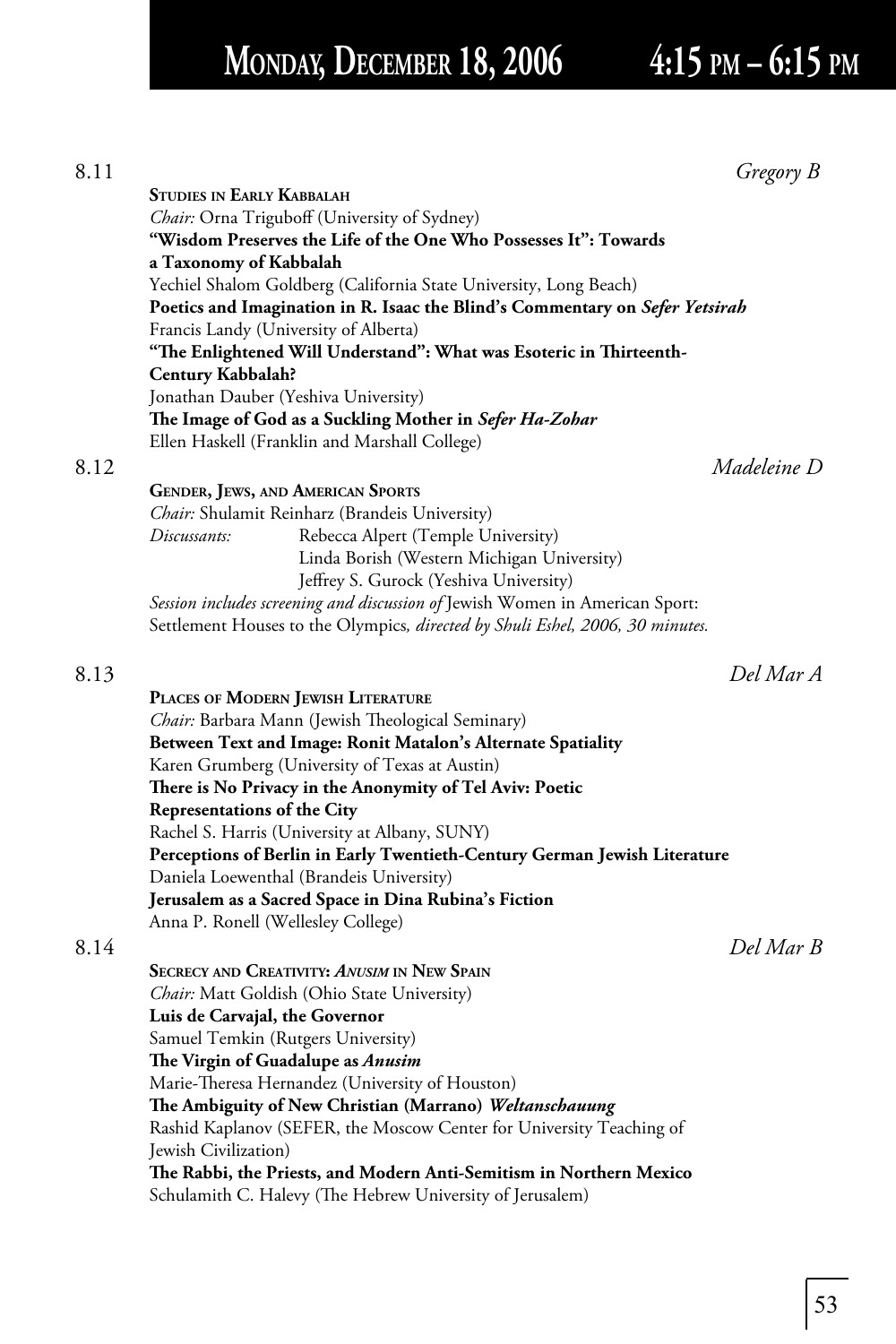**DIRECTORS OF JEWISH STUDIES**

*Chair:* Arnold Dashefsky (University of Connecticut at Storrs) *Respondents:* Judith R. Baskin (University of Oregon)

Deborah Hertz (University of California, San Diego)

|                                                                                                                                                                                                                     | Monday, December 18, 2006 Evening Program                                                                              |              |
|---------------------------------------------------------------------------------------------------------------------------------------------------------------------------------------------------------------------|------------------------------------------------------------------------------------------------------------------------|--------------|
| AJS PERSPECTIVES EDITORIAL<br><b>BOARD MEETING</b>                                                                                                                                                                  | $6:15 \text{ }^{\text{PM}}$                                                                                            | Connaught    |
| <b>DIVISION MEETINGS</b><br>2007 Annual Meeting. See p. 63 for various locations.                                                                                                                                   | $6:15$ PM $-6:45$ PM<br>An opportunity for conference attendees to meet with Division Chairs to discuss themes for the |              |
| GRADUATE STUDENT RECEPTION 6:15 PM - 7:30 PM<br>Open to all graduate students.                                                                                                                                      |                                                                                                                        | Maggie       |
| <b>ASSOCIATION FOR</b><br><b>ISRAEL STUDIES RECEPTION</b><br>Open to all conference registrants.                                                                                                                    | 6:15 PM $- 7:30$ PM                                                                                                    | Annie A/B    |
| <b>HUC-JIR RECEPTION</b><br>Open to all conference registrants.                                                                                                                                                     | 6:15 PM $- 7:30$ PM                                                                                                    | Emma A/B     |
| <b>S</b> YNAGOGUE 3000 RECEPTION<br>Open to all conference registrants.                                                                                                                                             | 6:15 PM $- 7:30$ PM                                                                                                    | Emma C       |
| <b>GENERAL DINNER</b><br>(Note: By pre-paid reservation only.)                                                                                                                                                      | $7:15$ PM $-8:30$ PM                                                                                                   | Manchester C |
| <b>MUSICAL PERFORMANCE</b><br>LADINO MUSIC IN THE AMERICAS: A JOURNEY FROM SPAIN TO EL NUEVO MUNDO<br>Performed by Flor De Serena<br>Sponsored by the American Sephardi Federation and the Maurice Amado Foundation | $8:30 \text{ }$ PM                                                                                                     | Betsy A/B/C  |

8.15 *Ford C*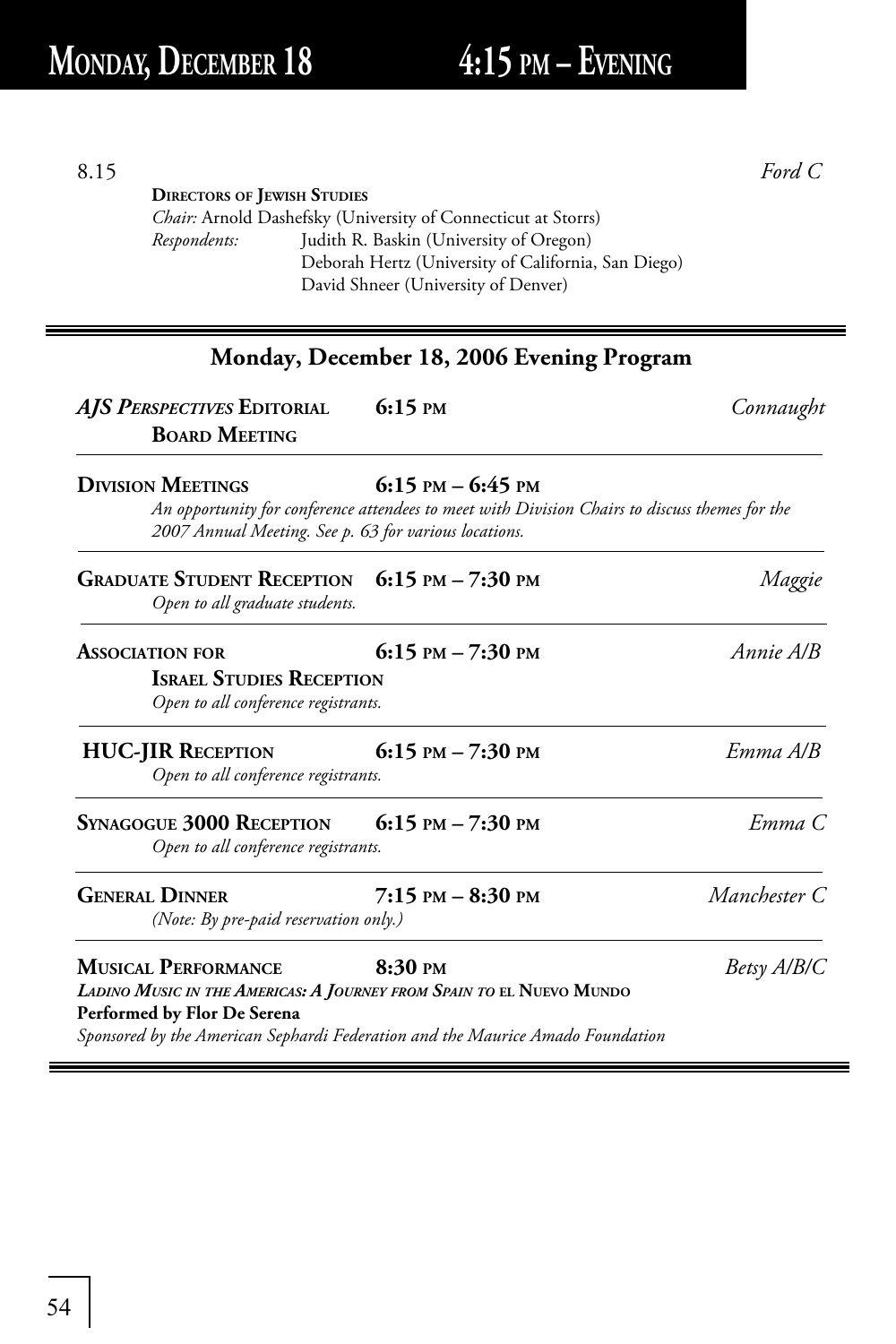## **Tuesday, December 19, 2006**

|                     | <b>GENERAL BREAKFAST</b><br>(Note: By pre-paid reservation only.)                       | $7:30$ AM $-$ 8:30 AM                                                        | Manchester C       |
|---------------------|-----------------------------------------------------------------------------------------|------------------------------------------------------------------------------|--------------------|
|                     | AJS REVIEW EDITORIAL BOARD<br><b>BREAKFAST MEETING</b>                                  | $7:00$ AM $-$ 8:30 AM                                                        | Annie A            |
|                     | AJS PROGRAM COMMITTEE AND 7:00 AM - 8:30 AM<br><b>DIVISION CHAIRS BREAKFAST MEETING</b> |                                                                              | Maggie             |
| <b>REGISTRATION</b> |                                                                                         | $8:30$ AM $- 12:00$ NOON                                                     | Manchester Foyer   |
| Воок Ехнівіт        |                                                                                         | $8:30$ AM $-12:00$ NOON                                                      | Exhibit Hall       |
|                     | Session 9, Tuesday, December 19, 2006                                                   |                                                                              | 8:30 AM - 10:30 AM |
| 9.1                 |                                                                                         |                                                                              | Ford C             |
|                     |                                                                                         | MEDIEVAL JEWS AND CHRISTIANS: CONFLICT AND INTERACTION                       |                    |
|                     | Chair: Jonathan Decter (Brandeis University)                                            |                                                                              |                    |
|                     | Three New Readings of the Gezerot Tatnu Narratives                                      |                                                                              |                    |
|                     | David Malkiel (Bar-Ilan University)                                                     |                                                                              |                    |
|                     |                                                                                         | From Joseph to Jesus: The Story of the Ten Martyrs and Its Function          |                    |
|                     | in Medieval Jewish-Christian Polemics                                                   |                                                                              |                    |
|                     | Shmuel Shepkaru (University of Oklahoma)                                                |                                                                              |                    |
|                     |                                                                                         | Postmortem Circumcision, Baptism, and Jewish-Christian Polemics              |                    |
|                     | Yechiel Schur (Yale University)                                                         | Kabbalah and Conflict: Thirteenth-Century Spanish Kabbalah and               |                    |
|                     | Jewish-Christian Polemics                                                               |                                                                              |                    |
|                     | Hartley W. Lachter (Muhlenberg College)                                                 |                                                                              |                    |
| 9.2                 |                                                                                         |                                                                              | Betsy A/B          |
|                     | <b>APPROACHES TO RABBINIC HERMENEUTICS</b>                                              |                                                                              |                    |
|                     | Chair: Charlotte Fonrobert (Stanford University)                                        |                                                                              |                    |
|                     |                                                                                         | Methodological Considerations in Respect to Egyptian Cultural Icons          |                    |
|                     | in Rabbinic Literature: Cleopatra                                                       |                                                                              |                    |
|                     | Rivka B. Kern-Ulmer (Bucknell University)                                               |                                                                              |                    |
|                     |                                                                                         | Old Concerns, New Meanings: On the Development of Two Talmudic               |                    |
|                     |                                                                                         | Narratives (b. San. 37a and b. Nid. 20b) Concerning the Laws of Menstruation |                    |
|                     | Samuel Secunda (Yeshiva University)                                                     |                                                                              |                    |
|                     | <b>Hermeneutics of Anonymity</b>                                                        |                                                                              |                    |
|                     | Serguei Dolgopolski (University of Kansas, Lawrence)                                    |                                                                              |                    |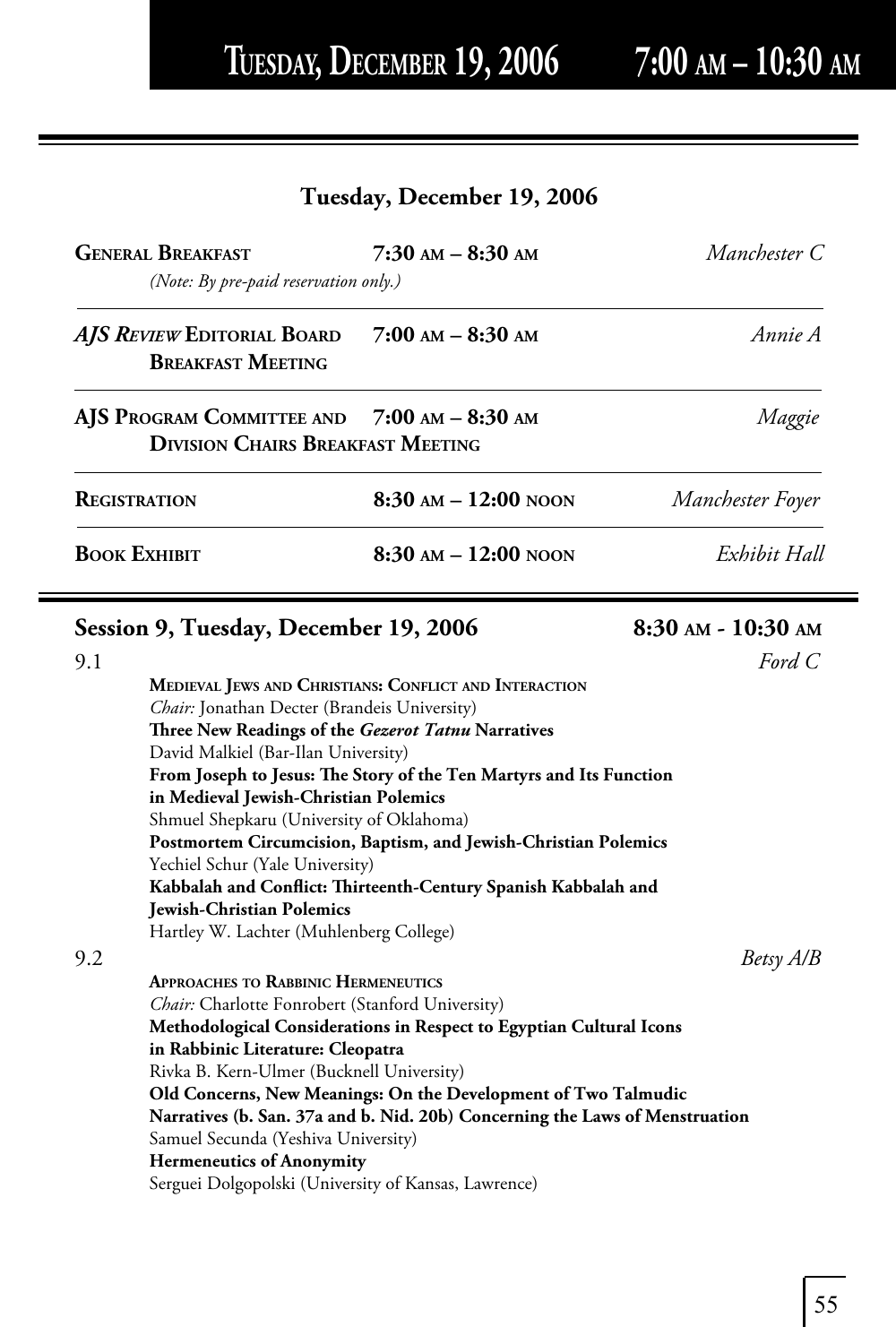9.3 *Edward A/B*

|     | <b>JONAS, FREUD, AND OTHER GERMANS</b>                                       |
|-----|------------------------------------------------------------------------------|
|     | Chair: Nitzan Lebovic (UCLA)                                                 |
|     | Nahmanides on the "Captive Woman": Prefiguring Freud and                     |
|     | Feminism in Medieval Jewish Thought                                          |
|     | James Diamond (University of Waterloo)                                       |
|     | Sanctity of Life in a Secular World: Theological Speculation and             |
|     | Ethical Reflection in Hans Jonas's Post-Holocaust Philosophy                 |
|     | Christian Wiese (University of Erfurt)                                       |
|     | Gnosis and Modernity: Post-1945 German Jewish Intellectual Debate            |
|     | on Secularization, Religion, and "Overcoming" the Past                       |
|     | Yotam Hotam (The Hebrew University of Jerusalem/University of Haifa)         |
|     | Mired in Materiality: Psychoanalysis and Freud's Racial Theory of Jewishness |
|     | Eliza Slavet (University of California, San Diego)                           |
|     | "Nous sommes tous des Juifs allemands": Levinas and the Political            |
|     | Stakes of Identifying with the Jews                                          |
|     | Sarah Hammerschlag (Williams College)                                        |
| 9.4 | Ford A/B                                                                     |
|     | <b>GENDERED READINGS IN WOMEN'S WRITING</b>                                  |
|     | Chair and Respondent: Judith M. Lewin (Union College)                        |
|     | Beyond the Diaspora/Homeland Divide: Rebecca Goldstein's Mazel               |
|     | Helene Meyers (Southwestern University)                                      |
|     | "To Be an American Woman at the Head of an American Home":                   |
|     | Theodore Roosevelt, Elizabeth Stern, and Construction of Jewish              |
|     | American Womanhood in the Pages of the <i>Ladies' Home Journal</i>           |
|     | Aviva Taubenfeld (Purchase College, SUNY)                                    |
|     | <b>A Love Match in Leviticus</b>                                             |
|     | Justin Jaron Lewis (Queen's University)                                      |
|     |                                                                              |

9.6 *Mohsen A/B*

 **CULTURAL STUDIES METHODOLOGIES AND MODERN GERMAN JEWISH HISTORY** *Chair:* Paul Lerner (University of Southern California) The Boundaries of Jewishness or When is a Cultural Practice Jewish? Leora Auslander (University of Chicago) Affect in History: Weimar, Jews, and Spectatorship Darcy Buerkle (Smith College)  **Visual Culture and "Jewish" Portrait Photography in Berlin: Lotte Jacobi** Lisa D. Silverman (University of Wisconsin—Milwaukee)  **Heine's Monument and the Poetics of Space** Na'ama Rokem (Stanford University) *Respondent:* Till van Rahden (University of Cologne)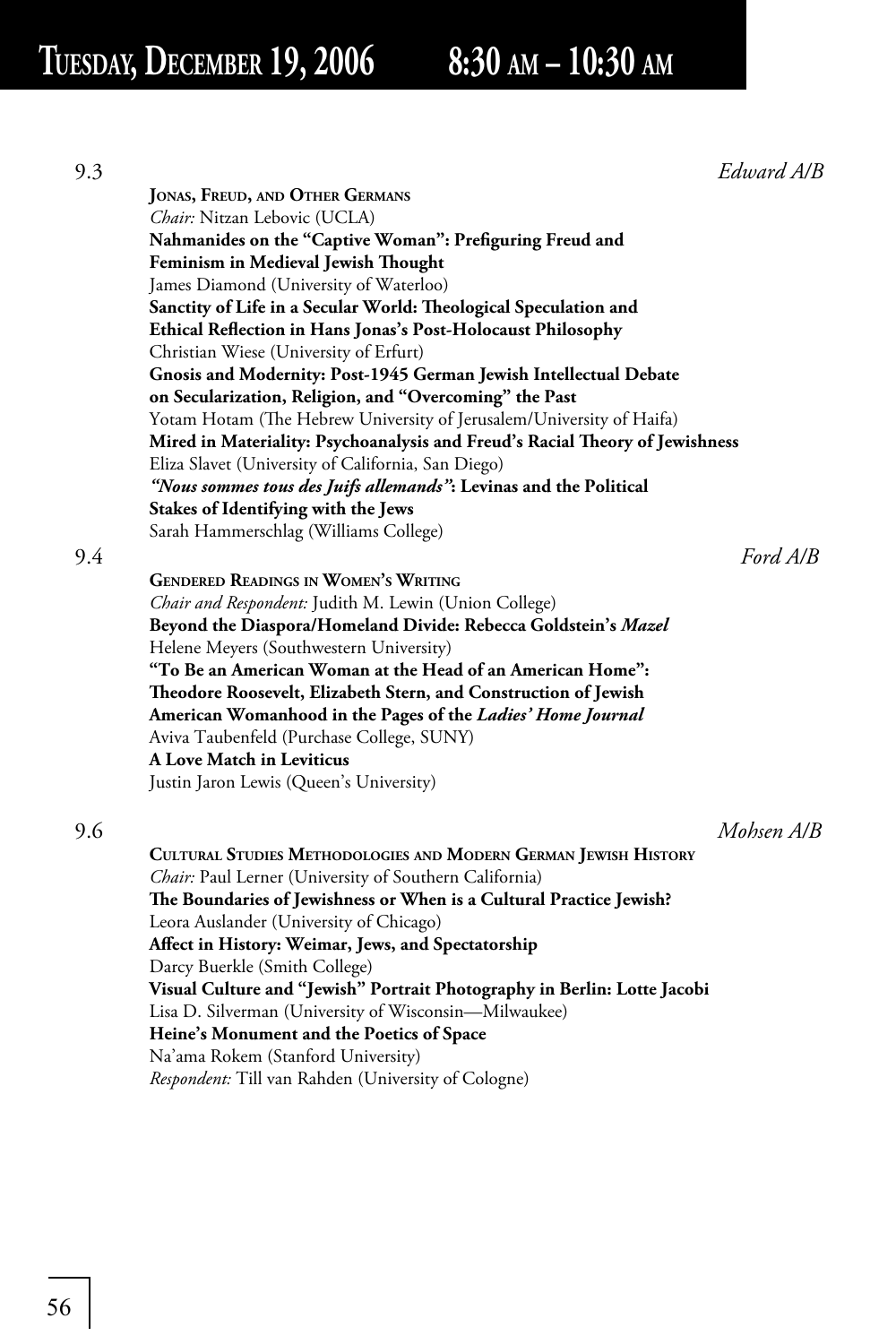# **TUESDAY, DECEMBER 19, 2006 8:30 AM – 10:30 AM**

|                                                                         | Edward D |
|-------------------------------------------------------------------------|----------|
| BETWEEN REMEMBERING AND REBUILDING: POST-WORLD WAR II JEWISH            |          |
| <b>RECONSTRUCTION IN EUROPE</b>                                         |          |
| Chair: Deborah Dash Moore (University of Michigan)                      |          |
| Too Little, Too Late? The Emergence of Jewish Cultural                  |          |
| Reconstruction, Inc., 1945-1947                                         |          |
| Dana M. Herman (McGill University)                                      |          |
| <b>History Writing as Reconstruction: Jewish Historical Commissions</b> |          |
| and the Beginnings of Holocaust Research in Europe, 1945-1950           |          |
| Laura Jockusch (New York University)                                    |          |
| Les Maisons de l'Espoir: Visions of Childhood, Identity, and Hope       |          |
| among French Jews, 1944-1954                                            |          |
| Daniella Doron (New York University)                                    |          |
| A View from Ujazdowskie Avenue: Jewish Family Life and Social           |          |
| Networks among Residents of a Warsaw Apartment Bloc after the           |          |
| Second World War                                                        |          |
| Karen Auerbach (Brandeis University)                                    |          |
|                                                                         | Molly A  |
| <b>ISRAELI LITERATURE: PALMAHNIKS</b>                                   |          |
| Chair: Todd S. Hasak-Lowy (University of Florida)                       |          |
| The Acrophile King: Yoram Kaniuk as the Other Palmahnik                 |          |
| Nitsa Kann (Dickinson College)                                          |          |
| The Peripatetic Palmahnik: Yoram Kaniuk's American Fiction              |          |
| Stephen Katz (Indiana University)                                       |          |
| Maternity in the Middle: Rereading Shamir's He Walked in the Fields     |          |
| Philip A. Hollander (Tulane University)                                 |          |
|                                                                         | Molly B  |
| <b>MEDIEVAL TEXTS AND CONTEXTS</b>                                      |          |
| Chair: Ephraim Kanarfogel (Yeshiva University)                          |          |
| The Epistle of the Number by Isaac ben Shlomo ben al-Ahdab (Sicily,     |          |
| Fourteenth Century): A Hebrew Arithmetical Tract Containing Algebra     |          |
| Ilana Wartenberg (Tel-Aviv University/Université Paris)                 |          |
| Gersonides' Ethics: Surprising Features of an Idiosyncratic Medieval    |          |
| <b>Biblical Commentary</b>                                              |          |
| David Horwitz (Yeshiva University)                                      |          |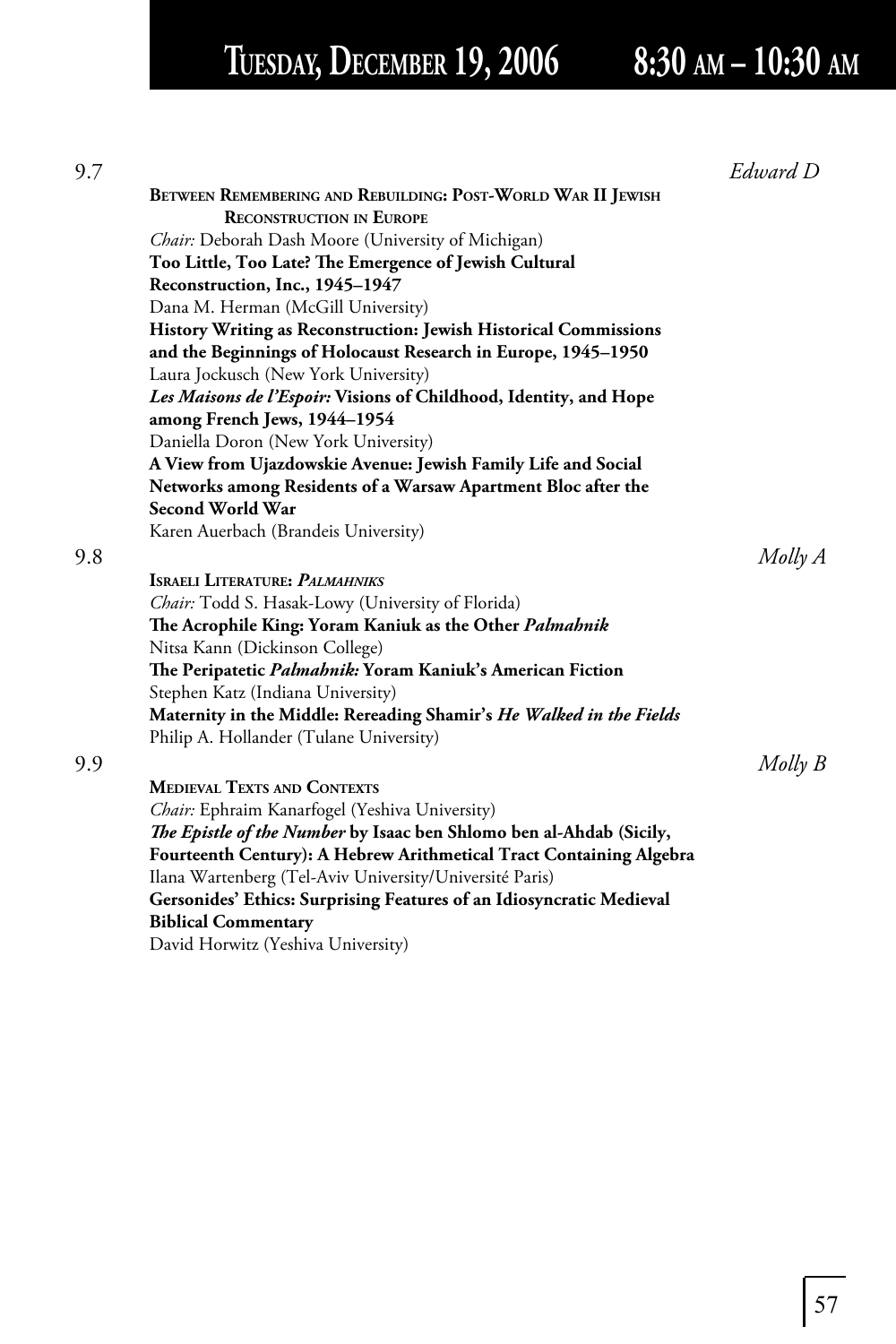**TUESDAY, DECEMBER 19, 2006 8:30 AM – 10:30 AM**

| 9.10 | Gregory A                                                                                     |
|------|-----------------------------------------------------------------------------------------------|
|      | <b>BIBLICAL TEXTS AND RITUALS IN THE MAKING</b>                                               |
|      | <i>Chair:</i> Mark Leuchter (Hebrew College)                                                  |
|      | Elohim the God of Israel                                                                      |
|      | Tzemah Yoreh (Ben-Gurion University of the Negev)                                             |
|      | Return to Sender: The Influence of Rabbinic Epistolography on the                             |
|      | Transmission of the Text of the Hebrew Bible                                                  |
|      | Jason Kalman (HUC-JIR)                                                                        |
|      | Radak as Pentateuchal Commentator                                                             |
|      | Yitzhak Berger (Hunter College, CUNY)                                                         |
|      | Miriam the Prophetess in the Passover Seder: A Liturgical Reflection                          |
|      | of a New Custom                                                                               |
|      | Annette Boeckler (College of Jewish Studies, Heidelberg)                                      |
| 9.11 | Madeleine D                                                                                   |
|      | <b>ISSUES IN JEWISH ROMANCE LANGUAGES</b>                                                     |
|      | Chair: Sarah Bunin Benor (HUC-JIR)                                                            |
|      | The Absence of Northern Italian Features in the Judeo-Italian of                              |
|      | Lombardy versus Their Presence in Piedmont                                                    |
|      | George Jochnowitz (College of Staten Island)                                                  |
|      | Under the Eyes of the Holy See: Struggle and Hope in Judeo-Roman                              |
|      | Proverbs                                                                                      |
|      | Massimo Mandolini (Saddleback College)                                                        |
|      |                                                                                               |
|      | Spelling Conventions in Hebraico-French Texts: What Are They, and<br>Where Do They Come From? |
|      |                                                                                               |
|      | Kirsten Fudeman (University of Pittsburgh)                                                    |
|      | Gregory B                                                                                     |
|      | "MY DAUGHTER, MY DUCATS":                                                                     |
|      | RETHINKING/REINTERPRETING/REAPPROPRIATING SHYLOCK AND HIS DAUGHTER                            |
|      | Chair: Edna Nahshon (Jewish Theological Seminary)                                             |
|      | Victorian Burlesques of The Merchant of Venice                                                |
|      | Michael Shapiro (University of Illinois at Urbana-Champaign)                                  |
|      | Daughter to His Blood: Jessica, Conversion, and the Myth of a Jewish Race                     |
|      | Lisa R. Lampert (University of California, San Diego)                                         |
|      | "He will haunt me, that man": Shylock's Last Act in Modern British                            |
|      | Productions of The Merchant of Venice                                                         |
|      | Maria Jones (University of Wolverhampton, United Kingdom)                                     |
|      | Respondent: Harley Erdman (University of Massachusetts-Amherst)                               |
|      |                                                                                               |

=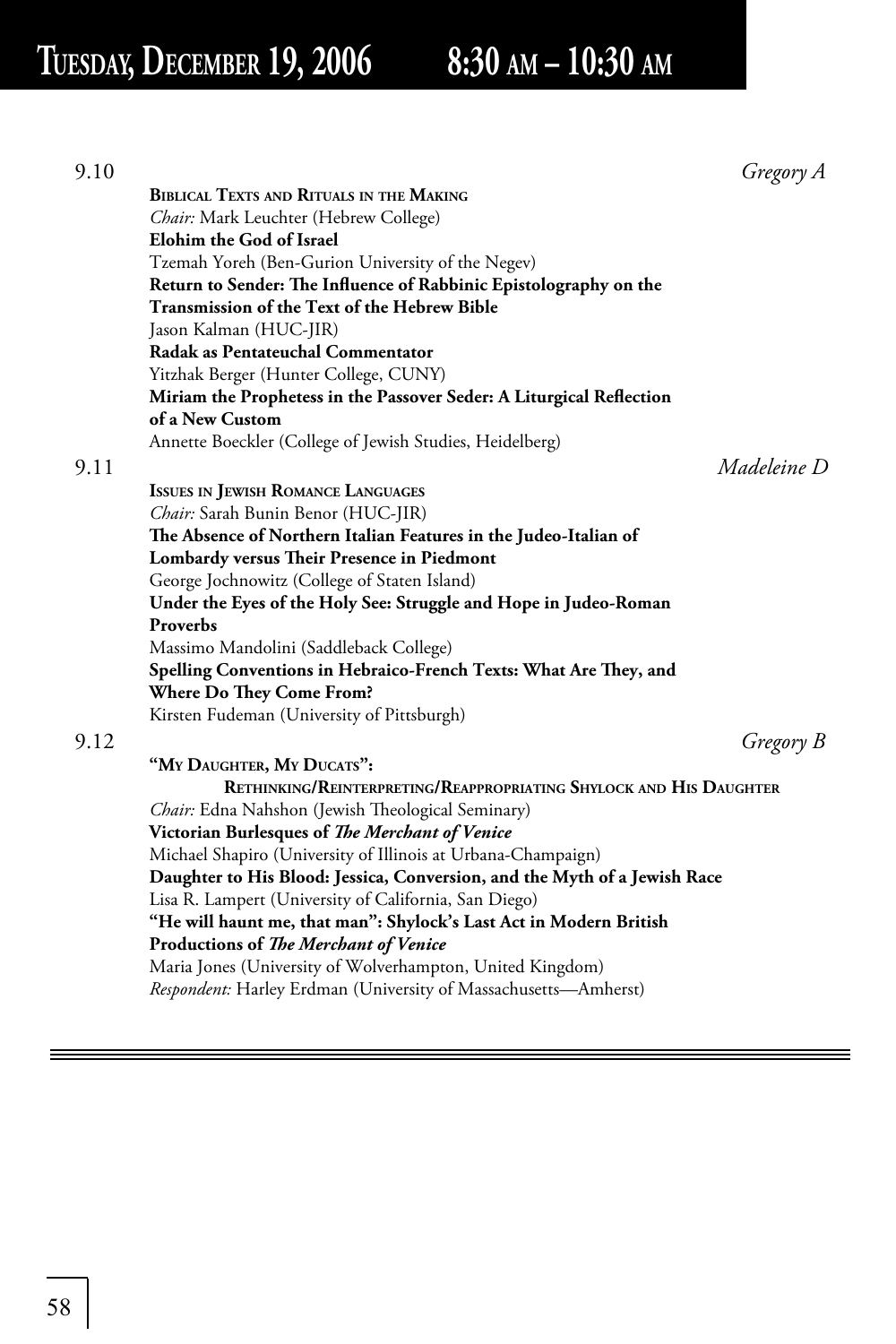TUESDAY, DECEMBER 19, 2006 10:45 AM - 12:45 PM

|      | <b>Session 10, Tuesday, December 19, 2006</b>                                                   | 10:45 AM - 12:45 PM |
|------|-------------------------------------------------------------------------------------------------|---------------------|
| 10.1 |                                                                                                 | Ford $C$            |
|      | THE IMPACT OF THE HOLOCAUST ON AMERICAN LIFE                                                    |                     |
|      | Sponsored by the USC Casden Institute for the Study of the Jewish Role in American Life         |                     |
|      | Chair and Respondent: Marc A. Krell (University of California, Riverside)                       |                     |
|      | A Citadel Fitly Constructed: Philo-Semitism and the Making of an                                |                     |
|      | <b>American Holocaust Conference</b>                                                            |                     |
|      | Zev Garber (Los Angeles Valley College)                                                         |                     |
|      | The Impact of the Holocaust on American Jewish-Christian Relations                              |                     |
|      | Steven L. Jacobs (University of Alabama)                                                        |                     |
|      | Post-Shoah Theology and Jewish Biblical Interpretation in America                               |                     |
|      | Marvin A. Sweeney (School of Theology at Claremont)                                             |                     |
| 10.2 |                                                                                                 | Betsy A/B           |
|      | NAPOLEON, THE JEWS, AND THE SANHEDRIN: BICENTENNIAL REFLECTIONS                                 |                     |
|      | Chair: Frances Malino (Wellesley College)                                                       |                     |
|      | Jeffrey Haus (Kalamazoo College)<br>Discussants:                                                |                     |
|      | Paula E. Hyman (Yale University)                                                                |                     |
|      | Maurice Samuels (University of Pennsylvania)                                                    |                     |
|      | Alyssa G. Sepinwall (California State University, San Marcos)                                   |                     |
| 10.3 |                                                                                                 | Edward A/B          |
|      | JUDEO-ARABIC LANGUAGE, LITERATURE, AND CULTURE                                                  |                     |
|      | Chair: Zion Zohar (Florida International University)                                            |                     |
|      | "Qissat Sayyidna Musa": A Judeo-Arabic Folk Narrative                                           |                     |
|      | Marc S. Bernstein (Michigan State University)                                                   |                     |
|      | From Sa'adya Gaon to Rabbi 'Ovadyah Yosef: One Thousand Years of                                |                     |
|      | the Paraliturgical Song of the Arab Jews                                                        |                     |
|      | Merav Rosenfeld (Cambridge University)                                                          |                     |
|      | "Walk before Me wholeheartedly!" Genesis 17:1 as a Likely Source of                             |                     |
|      | the Qur'anic Technical Term "Islam"                                                             |                     |
|      | Judith Romney Wegner (Brown University)                                                         |                     |
|      | On the Misuse of Arabic Sources in Jewish Historiography of the                                 |                     |
|      | <b>Early Islamic Period</b>                                                                     |                     |
|      | Fred Astren (San Francisco State University)                                                    |                     |
| 10.4 |                                                                                                 | Ford A/B            |
|      | STUDIES IN HASIDISM AND KABBALISTIC ECHOES IN MODERN JEWISH WRITING                             |                     |
|      | <i>Chair:</i> Matt Goldish (Ohio State University)                                              |                     |
|      | Hasidic Re-wirings of Biblical Narrative in <i>Ma'Or Va-Shemesh</i>                             |                     |
|      | Aryeh J. Wineman (Independent Scholar)                                                          |                     |
|      | Reading Rebbe Nahman: Likutey Moharan as Literature<br>David Siff (Jewish Theological Seminary) |                     |
|      | From Aleph to "A": Kabbalistic Echoes in the Poetics of Louis Zukovsky                          |                     |
|      | Jonathan Ivry (University of Wisconsin-Whitewater)                                              |                     |
|      | A Chasidic Anti-theodicy in the Time of the Shoah: Kalonymos                                    |                     |
|      | Kalmish Shapira's "Esh Kodesh"                                                                  |                     |
|      | David Alan Patterson (University of Memphis)                                                    |                     |
|      |                                                                                                 |                     |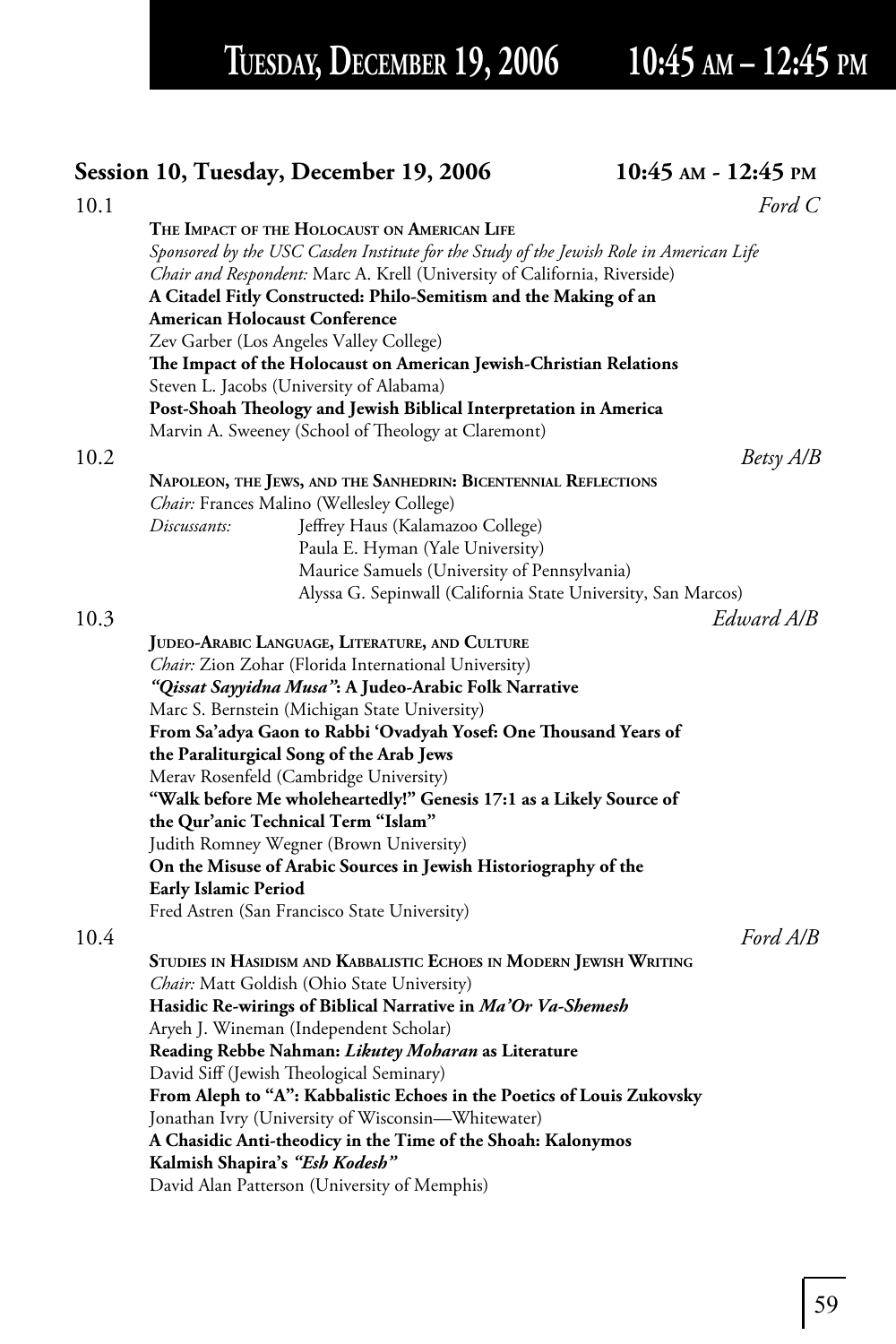**TUESDAY, DECEMBER 19, 200 10:45 AM – 12:45 PM**

| 10.5 | Madeleine A/B                                                                     |
|------|-----------------------------------------------------------------------------------|
|      | NINETEENTH- AND TWENTIETH-CENTURY AMERICAN JUDAISM                                |
|      | Chair and Respondent: Gary P. Zola (HUC-JIR)                                      |
|      | Yiddishkait, Socialism, Internationalism, and Jewish Identity                     |
|      | Ester Reiter (York University)                                                    |
|      | "Racial Judaism is Our Misfortune!": The Question of Intermarriage                |
|      | in a Nineteenth-Century American Jewish Newspaper                                 |
|      | Sonja Mekel (University of Wisconsin—Madison)                                     |
|      | The Correspondence of Cyrus Adler and Racie Friedenwald Adler:                    |
|      | New Perspectives on the Development of American Jewry in the Twentieth Century    |
|      | Ira Robinson (Concordia University) and Maxine M. Jacobson (Concordia University) |
| 10.6 | Mohsen A/B                                                                        |
|      | <b>CULTURAL CLASHES AND ISRAELI SOCIAL POLICY</b>                                 |
|      | Chair: Mira Yungman (The Open University of Israel)                               |
|      | The Imagined Metamorphosis of the North African Jew                               |
|      | Avi Picard (University of Maryland)                                               |
|      | Demography, Geography, and Catastrophe in Shaping Zionist Policy                  |
|      | between the World Wars                                                            |
|      | Aviva Halamish (The Open University of Israel)                                    |
|      | Distributive Justice and an Upcoming Middle Class: Conflict                       |
|      | between MAPAI and Academic Professionals prior to the 1955                        |
|      | General Elections in Israel                                                       |
|      | Avi Bareli (Ben-Gurion University of Jerusalem)                                   |
| 10.7 | Edward D                                                                          |
|      | VARIETIES OF IDENTITY IN MODERN JEWISH LITERATURE                                 |
|      | Chair: Alisa Braun (University of California, Davis)                              |
|      | Squatting on the Margins: Jewishness and Modernism in John                        |
|      | Rodker's Memoirs of Other Fronts                                                  |
|      | Dominic Williams (University of Leeds)                                            |
|      | Unrequited Love: A Polish Jewish Poet's Identity Problems                         |
|      | Victoria Mochalova (Russian Academy of Sciences/SEFER, the Moscow Center for      |
|      | University Teaching of Jewish Civilization)                                       |
|      | Jewish Identity in the Latin American Novel: A Critical Approach to               |
|      | <b>Moacyr Scliar's Narrative</b>                                                  |
|      | Patricia Nuriel (Arizona State University)                                        |
|      | Crossing Over: The Queering of the Religious Identities of Two                    |
|      | German Jewish Women, Edith Stein, a Jewish Nun, and Regina                        |
|      | Jonas, a Rabbi during the Holocaust                                               |
|      | Emily L. Silverman (Graduate Theological Union)                                   |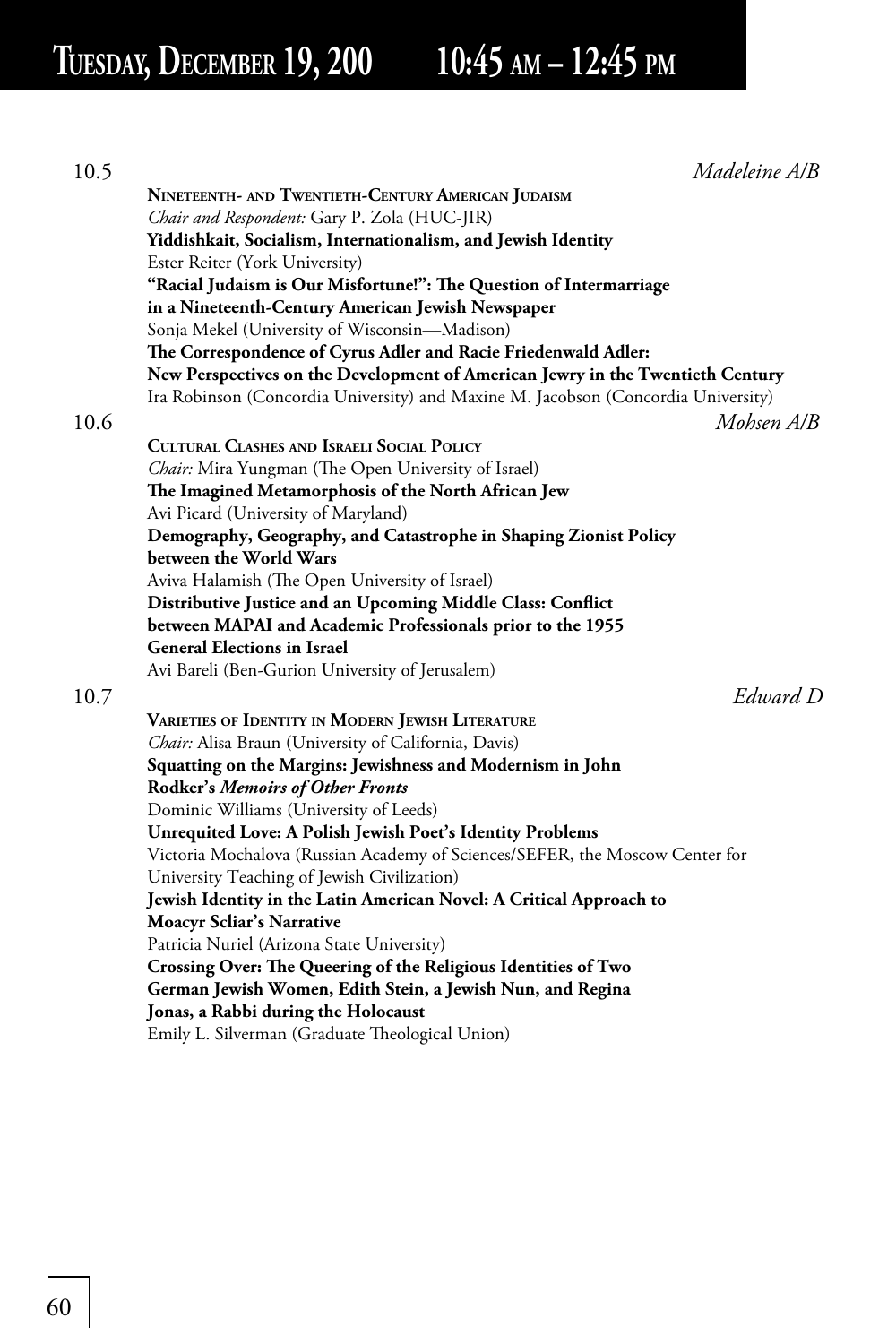# **TUESDAY, DECEMBER 19, 2006 10:45 AM – 12:45 PM**

| 10.8  |                                                                          | $Molly$ $A$ |
|-------|--------------------------------------------------------------------------|-------------|
|       | <b>BUBER IN CONVERSATION</b>                                             |             |
|       | Chair: Steven M. Glazer (George Washington University)                   |             |
|       | Prophetic Faith and Philosophical Eschatology                            |             |
|       | Randy L. Friedman (Binghamton University, SUNY)                          |             |
|       | The Concept of "Israel" in Martin Buber's Mind and Life                  |             |
|       | Gilya Gerda Schmidt (University of Tennessee-Knoxville)                  |             |
|       | <b>Why Philosophical Anthropology?</b>                                   |             |
|       | William Plevan (Princeton University)                                    |             |
|       | <b>Martin Buber's Early Biblical Hermeneutics</b>                        |             |
|       | Claire Sufrin (Stanford University)                                      |             |
| 10.9  |                                                                          | $Molly$ $B$ |
|       | ART AND SCHOLARSHIP IN THE RENAISSANCE AND EARLY MODERN TIMES            |             |
|       | <i>Chair:</i> Alfred Bodenheimer (University of Basel)                   |             |
|       | Two Manifestations of Hebrew Script in the Work of Urs Graf and          |             |
|       | <b>Their Implications</b>                                                |             |
|       | Harris Lenowitz (University of Utah)                                     |             |
|       | <b>Inventing Hebrew Autobiography in Florence, 1491</b>                  |             |
|       | Arthur M. Lesley (Baltimore Hebrew University)                           |             |
|       | Elijah Levita: A Jewish Hebraist                                         |             |
|       | Deena Aranoff (Graduate Theological Union)                               |             |
|       | The Story of R. Akiva and Rachel in Fourteenth- and Sixteenth-           |             |
|       | Century Manuscripts: An Artistry of a Jewish-Persian Story               |             |
|       | Dror Eydar (Bar-Ilan University)                                         |             |
|       |                                                                          |             |
| 10.10 |                                                                          | Gregory A   |
|       | <b>JEWISH SCHOOLS AND JEWISH SURVIVAL</b>                                |             |
|       | Chair: Riv-Ellen Prell (University of Minnesota)                         |             |
|       | Neither Swords nor Spears, but Schools and Hospitals: Zionist            |             |
|       | Education and Missionary Schools in Palestine before the First World War |             |
|       | Arieh Bruce Saposnik (University of Florida)                             |             |
|       | Jewish Peoplehood in the "Center": The Central Jewish Institute and      |             |
|       | the Making of Interwar American Jewish Identity                          |             |
|       | Jonathan Krasner (HUC-JIR)                                               |             |
|       | Indoctrinating Survivor Youth: Curricula of Jewish Schools in DP Camps   |             |
|       |                                                                          |             |

Brian D. Amkraut (Siegal College of Judaic Studies)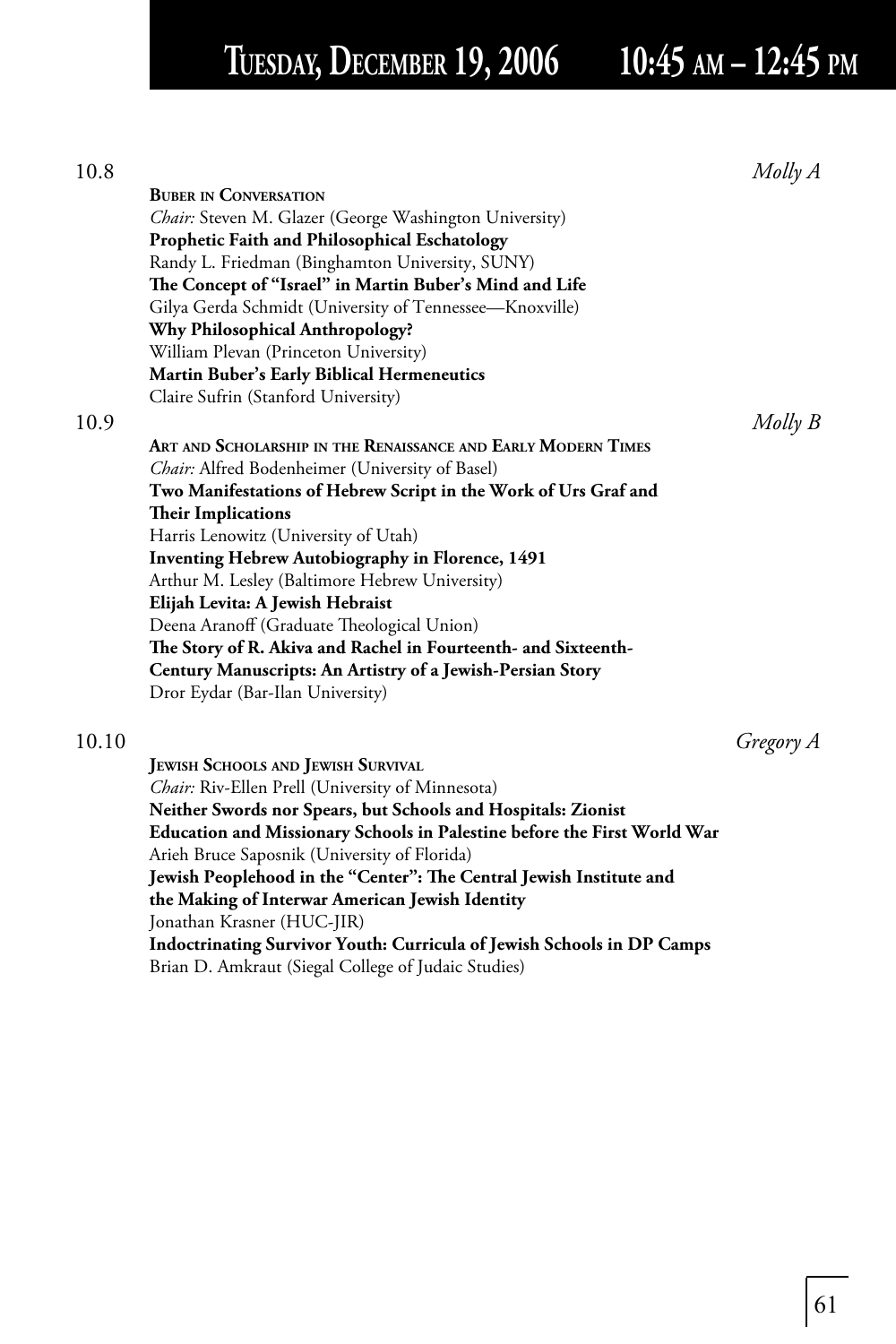# **TUESDAY, DECEMBER 19, 2006 10:45 AM – 2:00 PM**

| 10.11                                 |                                                                                                                    | Madeleine D   |  |  |
|---------------------------------------|--------------------------------------------------------------------------------------------------------------------|---------------|--|--|
|                                       | CULTURE AND IDENTITY IN LATIN AMERICAN JEWISH COMMUNITIES:                                                         |               |  |  |
|                                       | <b>ANTHROPOLOGICAL PERSPECTIVES</b>                                                                                |               |  |  |
|                                       | Chair: Nora Strejilevich (San Diego State University)                                                              |               |  |  |
|                                       | The Question of Identity and the Identity in Question: Reflections on<br>Kosher Dietary Observance in Buenos Aires |               |  |  |
|                                       |                                                                                                                    |               |  |  |
|                                       | Shari Jacobson (Susquehanna University)                                                                            |               |  |  |
|                                       | Rituals of Identity in Colombian Jewish Communities: A Comparison                                                  |               |  |  |
| of Community Size and Social Cohesion |                                                                                                                    |               |  |  |
|                                       | Ron Duncan-Hart (Institute for Tolerance Studies)                                                                  |               |  |  |
|                                       |                                                                                                                    |               |  |  |
|                                       |                                                                                                                    |               |  |  |
| <b>GENERAL LUNCH</b>                  | $1:00 \text{ PM} - 2:00 \text{ PM}$                                                                                | Manchester C. |  |  |
|                                       | (Note: By pre-paid reservation only.)                                                                              |               |  |  |
| AIS BOARD OF                          | $1:00 \text{ }\mathsf{PM}$                                                                                         | Maggie        |  |  |